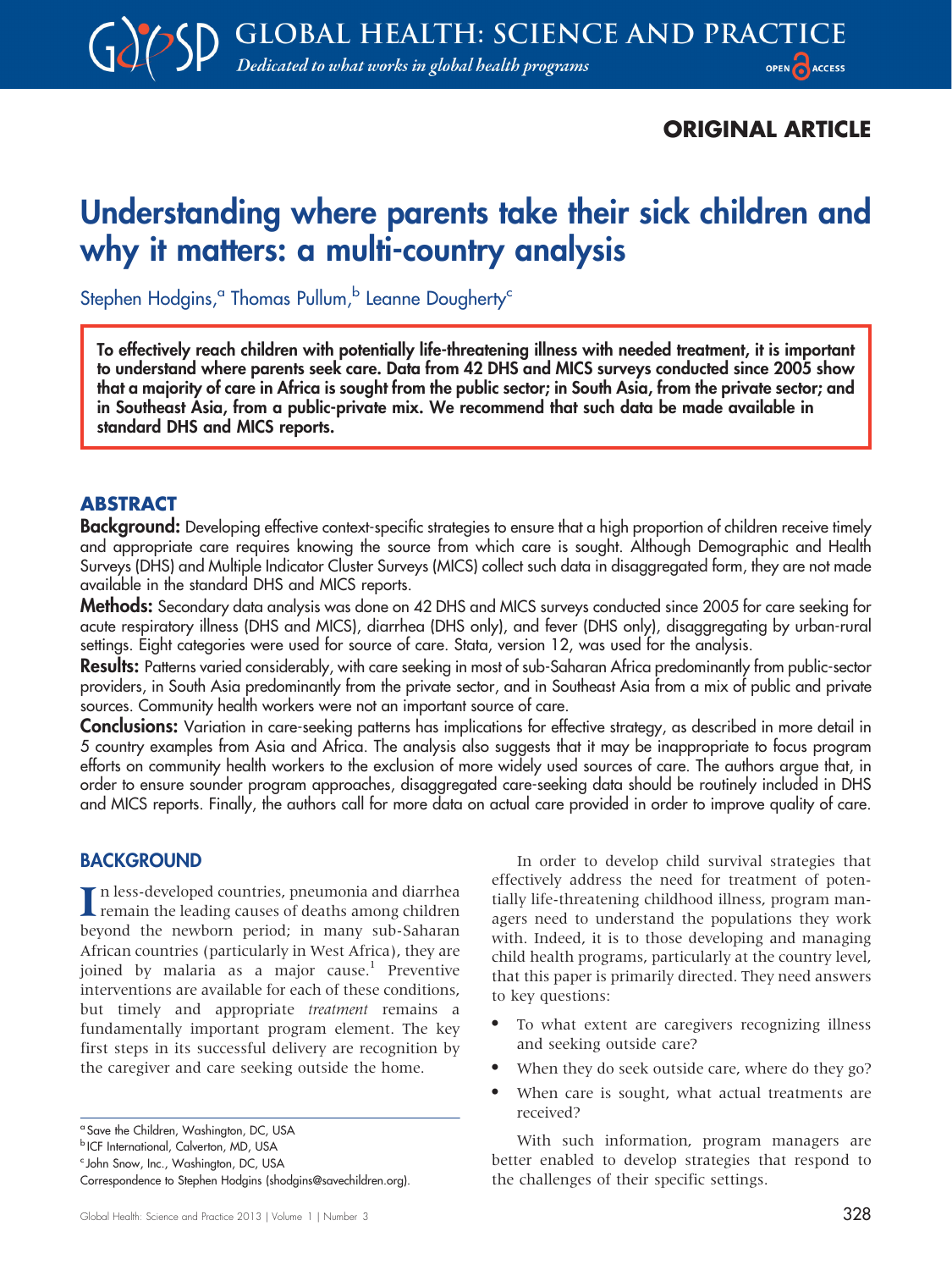care seeking in order to respond effectively to the challenges of their specific settings.

The Demographic and Health Surveys (DHS) and Multiple Indicator Cluster Surveys (MICS) have long included questions on child illness and care seeking. Questions are asked to elicit a recent history of cough, fever, and diarrhea. For each of these 3 categories of illness, the caregiver is then asked if advice or treatment was sought outside the home and, if so, from what source. In standard DHS reports, the one way this information is used is to generate an indicator for "care seeking from an appropriate provider." The numerator for this indicator consists of cases for which advice or treatment was sought from a category of provider considered able to provide competent care (health facility or professional health worker). However, although the DHS (and MICS) data sets include details on specific sources of care, this is not presented in the standard reports. This is unfortunate because such information is needed to develop strategies that respond to the actual situation on the ground, with respect to current source of care.

This paper reports on a secondary analysis of standard DHS surveys conducted in sub-Saharan Africa, South Asia, and Southeast Asia since 2005–2006 (excluding small-population island nations), and of MICS surveys conducted over the period 2005–2008, providing a disaggregated picture of care seeking for cough, fever, and diarrhea.

## **METHODS**

The data come from surveys conducted by Measure DHS, a project of the Bureau for Global Health at the U.S. Agency for International Development (USAID), and by the United Nations Children's Fund (UNICEF). All of the data sets are available online (at [www.](http://www.measuredhs.com) [measuredhs.com](http://www.measuredhs.com) and [www.childinfo.org](http://www.childinfo.org)), along with country reports that include basic analyses of child health data, the questionnaires, and other documentation.

Information about treatment for possible acute respiratory infection (as this is operationalized in DHS and MICS studies) was reported for an average of 695 children in 24 DHS surveys, a total of 16,682 children, and in an additional 13 MICS surveys (with an average of 288 children for a total of 5,878 children). Fever was reported for an average of 2,295 children from 29 DHS surveys, a total of 66,549 cases. Information on diarrhea comes from the same 29 surveys, with an average of 1,369 children under 5 reporting diarrhea symptoms in the past 2 weeks in each of the surveys, giving a total of 39,393 cases.

Although advice or treatment-seeking ques- **Child health** tions were equivalent in the 2 survey types for **program** acute respiratory infection (ARI), they were not **managers need** for diarrhea and fever. MICS questions did not ask **answers to key** where the mothers sought advice or treatment, **questions about** and questions focused instead on sources for specific treatments. For diarrhea, the MICS asked, ''Where did you get the ORS [oral rehydration salts] packet?'' For fever, the survey asked, ''Where did you get the anti-malarials?'' Because of this lack of comparability with the DHS questions, analysis on care seeking for diarrhea and fever was done using only DHS data.

The *structure* of the portion of the questionnaire on care seeking was essentially the same in all surveys (for ARI, in both DHS and MICS, and for diarrhea and fever in DHS). The options for place of treatment were similar but not identical: in each of the surveys, specific types of health facility or provider, both formal and informal, thought to provide at least some sick-child care in that country setting were included as possible response categories. Because these categories varied across surveys, for our purposes it was necessary to form a set of general categories to which these responses could be mapped:

- Public-sector hospital
- Public-sector peripheral health facility (nonhospital), including mobile/outreach clinics
- Private-sector health professionals, clinics, and hospitals
- Community health workers
- Services provided by faith-based organizations and other NGOs
- Retail outlets (only), including pharmacies, patent medicine shops, vendors
- Non-allopathic providers

We also included an ''other'' category for responses that did not fit in any of the above, and we created a new variable for ''any public provider,'' which included cases for which care was sought from one of the first 2 categories above. Note that with the exception of retail outlets, the categories used were not mutually exclusive so if, for the same case, advice or treatment was sought from providers from more than 1 category, that case would contribute to both values. Retail outlets were treated differently because we wanted to focus on episodes for which advice or treatment was sought from such outlets alone and so did not include those in

The authors analyzed care-seeking data on acute respiratory illness, diarrhea, and fever for 42 countries.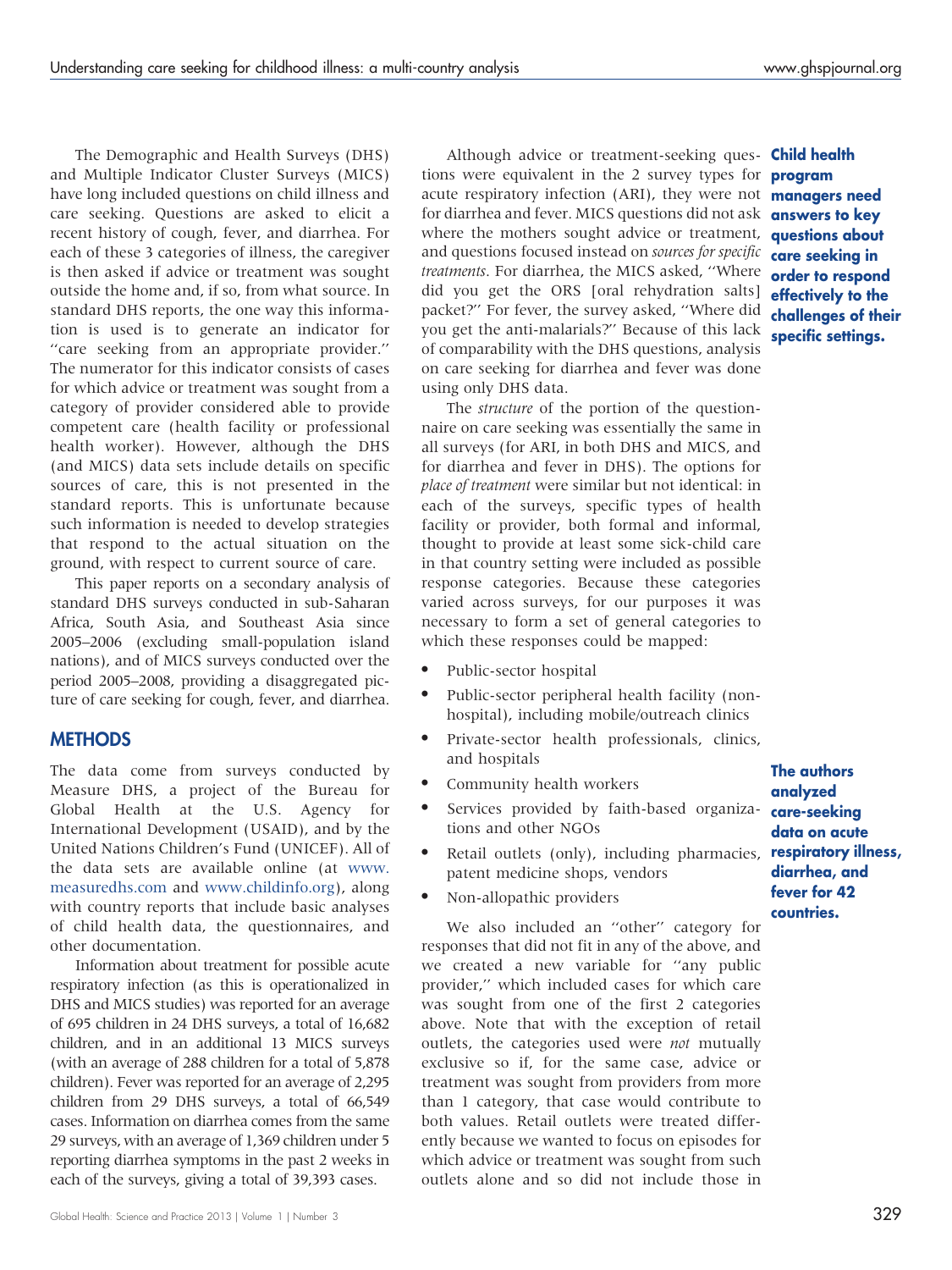which the shop simply filled a prescription based on advice received from another category of provider.

Because the survey question is administered in a way that can elicit more than 1 source of care per episode, if, in fact, more than 1 was consulted, summing the proportions across all sources in most cases yields a slightly larger number than the total proportion of cases for which care was sought.

Although the interviewers were instructed to probe and include multiple sources, it is likely that there was some variation from one interviewer to another, as well as from one survey to another, in the extent to which multiple sources were identified.

Note that all n's and percentages in the tables are weighted. DHS and MICS surveys use a stratified cluster design, typically with strata consisting of all combinations of region (the first subnational unit) and place of residence (urban/ rural). The weighting procedures are built into the software package used. Programming was done primarily with version 12 of Stata.

Supplementing the analysis disaggregating by type of provider, we have further explored aspects of care rendered by different categories of provider for insights into quality or appropriateness. For ARI, in DHS surveys that asked both about source of care and whether antibiotics were dispensed, we determined the proportion of cases receiving antibiotics, disaggregating by "appropriate" or "medically trained" providers (government health facilities, NGO health facilities, private physicians or health facilities, community health workers) vs. ''non-appropriate'' providers (drugs shops or pharmacies only and non-allopathic providers). In DHS, the ARI category is used as a reasonable proxy for possible pneumonia, potentially warranting antibiotic treatment. As such, the proportion of such cases for which antibiotics are given is a commonly used population indicator for adequacy of reach of pneumonia treatment services. Certainly, some proportion of such cases would not have had symptoms or signs at the time of examination that should prompt a competent clinician to prescribe antibiotics; however, very low rates of antibiotic treatment among cases seen by a health worker would suggest a systemic problem with adequacy of care.

For diarrhea care, we looked at 2 measures of quality. First, we determined the proportion receiving ORS, disaggregating by ''appropriate'' vs. ''non-appropriate'' provider. Second, restricting

Global Health: Science and Practice 2013 | Volume 1 | Number 3  $330$ 

to cases of reported non-bloody diarrhea, we determined the proportion reporting using pills or syrups (excluding zinc). In most settings, these would include antibiotics and anti-motility agents, although, of course, this category could include many other remedies. We did not include cases of bloody diarrhea, for which antibiotic treatment would be warranted (and a response indicating use of pills or syrups could represent appropriate care). For the retained non-bloody diarrhea cases, current treatment recommended by the World Health Organization (WHO) includes only zinc and ORS. Therefore, we interpret the dispensing of other products for non-bloody diarrhea as representing a sub-optimal practice.

## RESULTS

#### **Overview**

Detailed results for source of care for ARI, fever, and diarrhea are presented in [Table 1,](#page-8-0) [Table 2,](#page-15-0) and [Table 3](#page-20-0), and for quality of ARI and diarrhea care in [Table 4](#page-25-0) and [Table 5.](#page-26-0) The map (see [Figure](#page-3-0)) provides a clearer spatial picture of similarities and differences across countries and regions. As is evident from the map, a pattern of reliance primarily on public-sector sources is predominant across Africa, with several notable exceptions (Nigeria, Somalia, and Uganda). In South Asia, by contrast, the private sector is the major source. In Southeast Asia there is a more mixed pattern for sources of care. In general, care-seeking levels were high in the Asian countries (with the exception of the Philippines and the 2 Central Asian Republics included in the analysis), and mortality was lower than in the African countries.

#### Acute Respiratory Infection Care-Seeking Levels

For ARI, in 31 of the 42 countries for which data are presented here, care is sought from any source for at least 60% of reported cases. In 8 countries (Burundi, Central African Republic, Lao People's Democratic Republic, Madagascar, Mali, Mauritania, Sierra Leone, Zimbabwe), care seeking is somewhat lower, in the range of 40%–59%. Care seeking is much lower in 3 countries (Ethiopia, Somalia, and Togo), at around 30%. In most of the countries considered here, a relatively small proportion of care is sought from categories of source assumed to not be medically qualified (shops and non-allopathic providers). But in 9 of these countries, more than 30% of care is sought from such sources. Six of these countries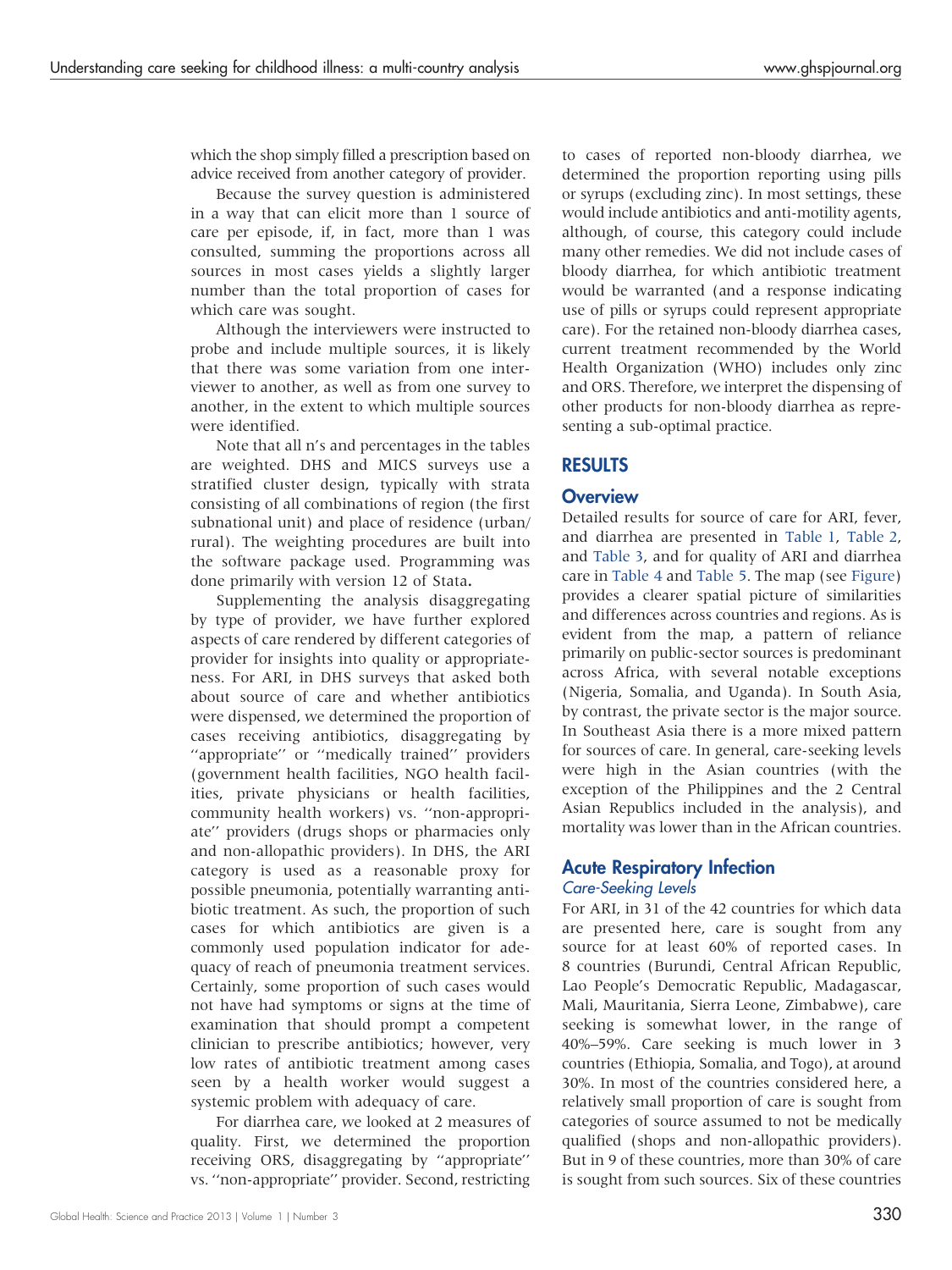<span id="page-3-0"></span>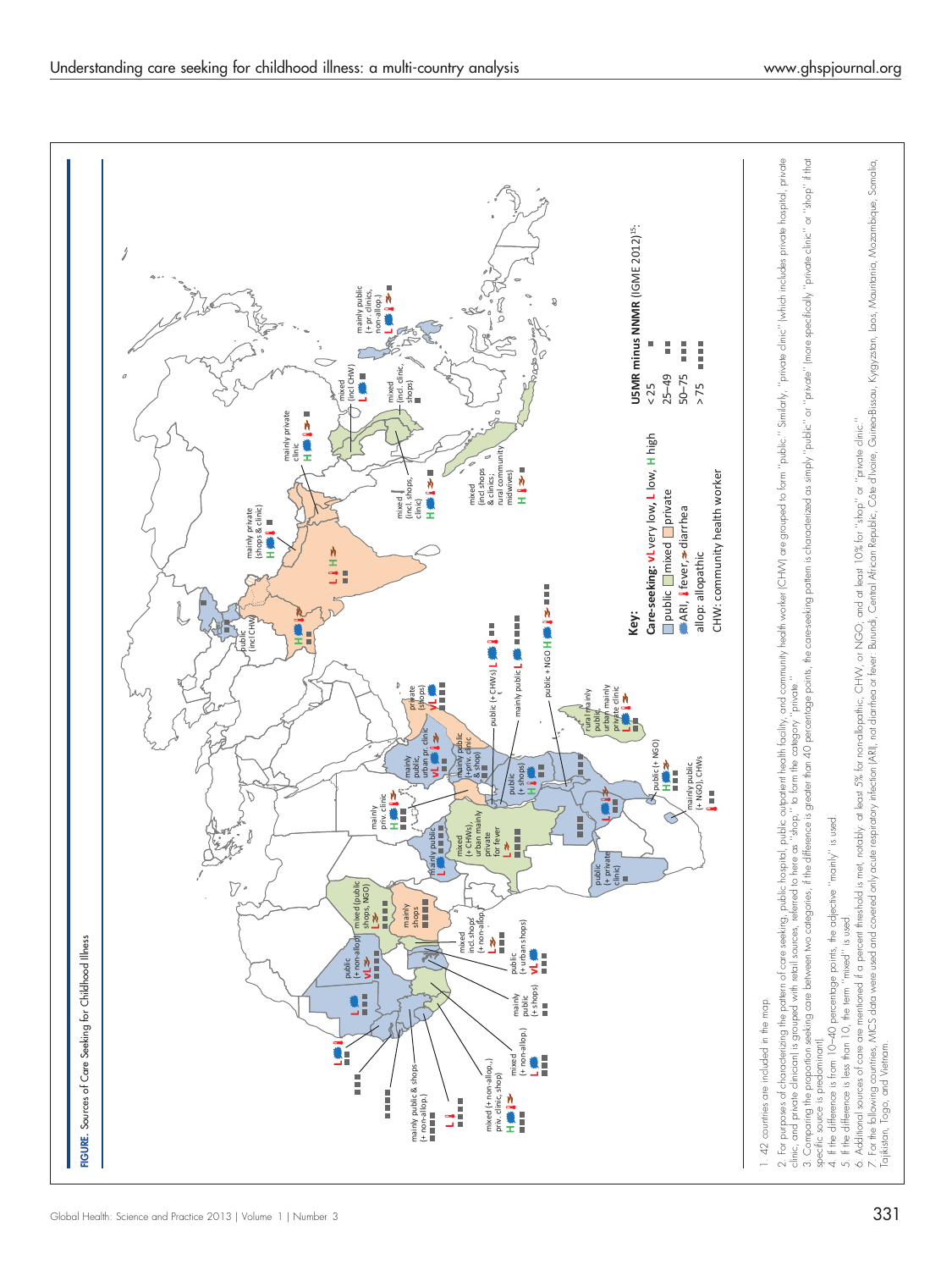are in western and west-central Africa (Benin, Côte d'Ivoire, the Democratic Republic of Congo, Mali, Niger, and Nigeria; the others were Bangladesh, Nepal, and Somalia).

#### Asia

The specific categories of provider from which care is obtained vary considerably by country, but certain patterns are evident. This is best appreciated by referring to the map (see [Figure](#page-3-0)). In the Asian countries included here, care is obtained predominantly from the private sector, except in the 2 Central Asian Republics and Vietnam (where the public sector is the primary source); and in the Philippines, which has a mixed, public-private picture. In most of those countries where the private sector predominates, private clinicians are reported as the main source, although in Indonesia, drug shops were equally important, and in Nepal they were the most widely used source. The one Asian country included here in which community health workers (CHWs) are a significant source of care (for purposes of this paper, ''significant'' is used for cases in which 10% or more of cases sought care from a particular source) was Indonesia, where care was sought from village ''health cadres'' for 12% of cases.

The public sector plays a more important role as a provider of ARI care in Africa than in Asia.

#### Africa

In general, the public sector plays a more important role as a provider of ARI care in Africa than in Asia. But this is by no means the case in all countries. In 6 of the 16 western and west-central African countries included, more cases were treated outside than inside the public sector, with the private sector accounting for a particularly high proportion in the Democratic Republic of Congo, Niger, and Nigeria (the other countries in this region with predominantly private provision were Benin, Côte d'Ivoire, and Guinea). Among these countries, private-sector care consists mainly of care from shops, with the exception being the Democratic Republic of Congo, where private clinicians are also an important source. In several countries in this region, non-allopathic providers are an important source (Benin, Côte d'Ivoire, Guinea, and Mali). In several other countries where the public sector accounts for the largest proportion, private providers are also an important source, notably in Ghana and Liberia. In no countries in this region were CHWs a significant source of care (at least at the time of the most recent surveys), including Senegal, which was one of the first countries in Africa to scale up ''community case management'' (CCM). In southern and eastern Africa, in general, the public sector is the most important source for ARI care, but the picture varies across countries. In Kenya and Tanzania, although the public sector is the major source, drug shops are also important. Similarly, while the public sector is the major source in Madagascar and Namibia, private clinicians are also an important source. Uganda and Somalia are the 2 countries in this region considered in this analysis where the private sector is the main source of ARI care, with private clinicians providing care in Uganda, and shops filling that role in Somalia. Rwanda is the one country in this region where CHWs were a significant source of care at the time of the most recent survey (they were not in Madagascar or Malawi, where CCM has recently been widely implemented).

#### ''Appropriate'' vs. ''Non-Appropriate'' Care

For a small number of the surveys, we also had access to information on receipt of antibiotics, which is presented here disaggregated by ''appropriate'' vs. ''non-appropriate'' categories of provider ([Table 4\)](#page-25-0). Among those seeking care for ARI from medically qualified health workers, the proportion reporting receiving antibiotics varied considerably, with only 21% of such cases receiving antibiotics in Swaziland vs. 83% in Bangladesh. Among this small set of countries, only in Bangladesh and Nepal did ''non-appropriate'' providers constitute a significant source of care for ARI. Somewhat surprisingly, in Nepal, cases seen by such providers were far more likely to be treated with antibiotics than those seen by ''appropriate'' providers. In this instance, ''non-appropriate'' providers consisted primarily of drug shops and, as other investigators have documented,<sup>5</sup> most cases treated in this subsector were in fact assessed at the ''shop'' by some category of health worker.

#### Urban-Rural Disparities

For care seeking for ARI, in most countries there were moderate urban-rural disparities (5%–10% lower level of care seeking from any source, in rural areas); however, in 5 of the countries included here, the disparity was greater than 20% (Ethiopia, Guinea-Bissau, Lao, Rwanda, and Somalia), and in 8 countries care seeking was approximately equally common in rural and urban areas (the Gambia, Ghana, Indonesia, Mozambique, the Philippines, Tajikistan, Togo,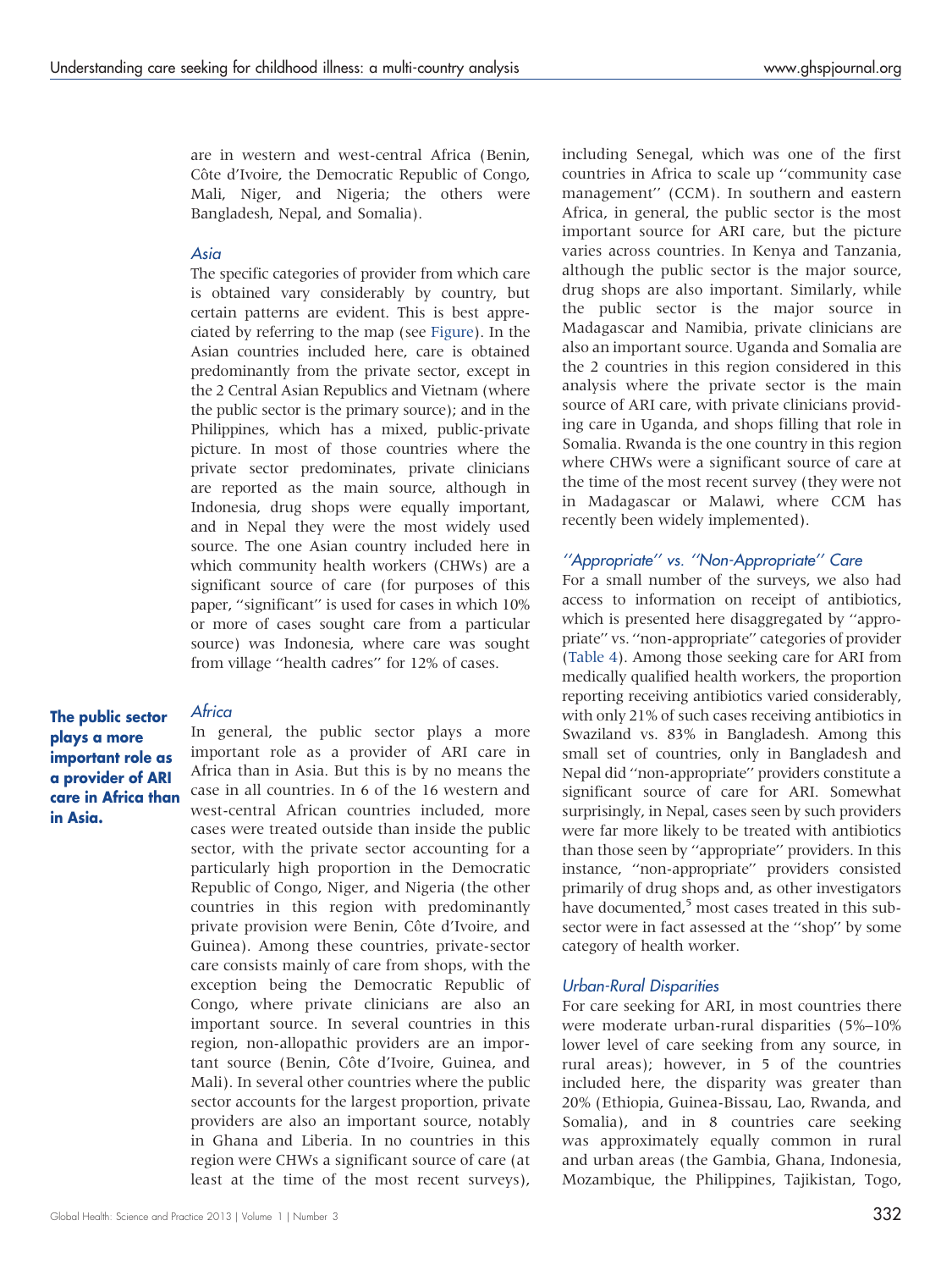and Zambia). In most countries, private sources were more important in urban than in rural areas.

#### Fever

#### Care-Seeking Levels

As a symptom of childhood illness, fever is of particular public health significance in countries with more heavily endemic malaria. Among the countries for which data were analyzed for this paper, care seeking for fever, from any source, was at similar levels as for ARI ([Table 2\)](#page-15-0). In 20 of the 29 countries, 60% or more of cases sought care. In 8 countries (India, Madagascar, Mali, the Philippines, Rwanda, Senegal, Sierra Leone, and Zimbabwe), 40%–59% sought care. In Ethiopia, a much lower proportion (26%) sought care although malaria is not a major public health problem in most of Ethiopia. The relatively low level of care seeking is of particular concern in those countries where malaria makes up a significant proportion of childhood deaths, notably Mali, Senegal, and Sierra Leone. As with ARI, in most countries non-medically qualified providers accounted for a small proportion of care. In 3 countries, however, they made up 30%–50% (Benin, Guinea, and Nigeria), and in Bangladesh (where malaria is not a significant public health problem) such providers accounted for over 60% of care. Categories of provider consulted were similar to those seen for ARI.

#### Asia

Among the Asian countries included, only in the Philippines was the public sector the principal source of care. Private clinicians were the main source of care in India and Pakistan. Bangladesh, Cambodia, and Nepal showed mixed pictures, with shops and private clinicians contributing. Non-allopathic providers were an important source in Bangladesh. Only in Indonesia were CHWs (''village health cadres'') a significant source.

#### Africa

In 6 of the 10 western and west-central African countries, the private sector was the main source of care for fever. In Liberia, clinicians were the main private source; in the Democratic Republic of Congo, shops and private clinicians were equally important. In the others (Benin, Guinea, Niger, and Nigeria), private shops/vendors predominated. Non-allopathic providers were a significant

source in Benin, Guinea, and Mali. In the remaining countries in this region, the public sector was the main source, with contributions from the private sector. NGO/religious sources were an important contributor in Niger. CHWs were not a significant source in any of these Low levels of care countries.

In southern and eastern Africa, the picture was **of particular** similar to that for ARI. The public sector accounted for the largest proportion of cases seen except in Uganda, where private clinicians predominated. Drug shops were an important source in Kenya and Tanzania, as were CHWs in Rwanda. Religious/NGO institutions were a significant source in Lesotho and Swaziland.

seeking for fever is concern in countries where malaria makes up a significant proportion of childhood deaths.

#### Urban-Rural Disparities

Urban-rural disparities for fever differed from those seen with ARI; many countries (12) had essentially equally high care-seeking rates in urban and rural areas. Only 1 (Sierra Leone) had a gap of more than 20 percentage points. As with ARI, the private sector was generally a more important source in urban settings than in rural ones.

#### Diarrhea

#### Care-Seeking Levels

Although in most countries care for diarrhea ([Table 3](#page-20-0)) was sought outside the home for most cases, such care seeking was less frequent than for ARI or fever. In 10 of 29 countries considered here, less than half of cases received care outside the home. This included several western and west-central African countries that were also noted to have lower levels of care seeking for ARI or fever, notably the Democratic Republic of Congo, Guinea, Mali, Niger, Nigeria, and Senegal. Other countries where less than half received such care were Ethiopia, Madagascar, the Philippines, and Zimbabwe. Non-medically qualified providers accounted for 30%–50% of cases in many of the western African countries (Benin, Ghana, Guinea, Liberia, Mali, Niger, and Nigeria) as well as in Bangladesh and Nepal.

Bangladesh had the highest proportion of cases treated with ORS. However, the other countries with high ORS use (Kenya, Malawi, Namibia, and Sierra Leone) relied relatively little on non-medically trained providers. Community health workers were a significant source of diarrhea care in the Democratic Republic of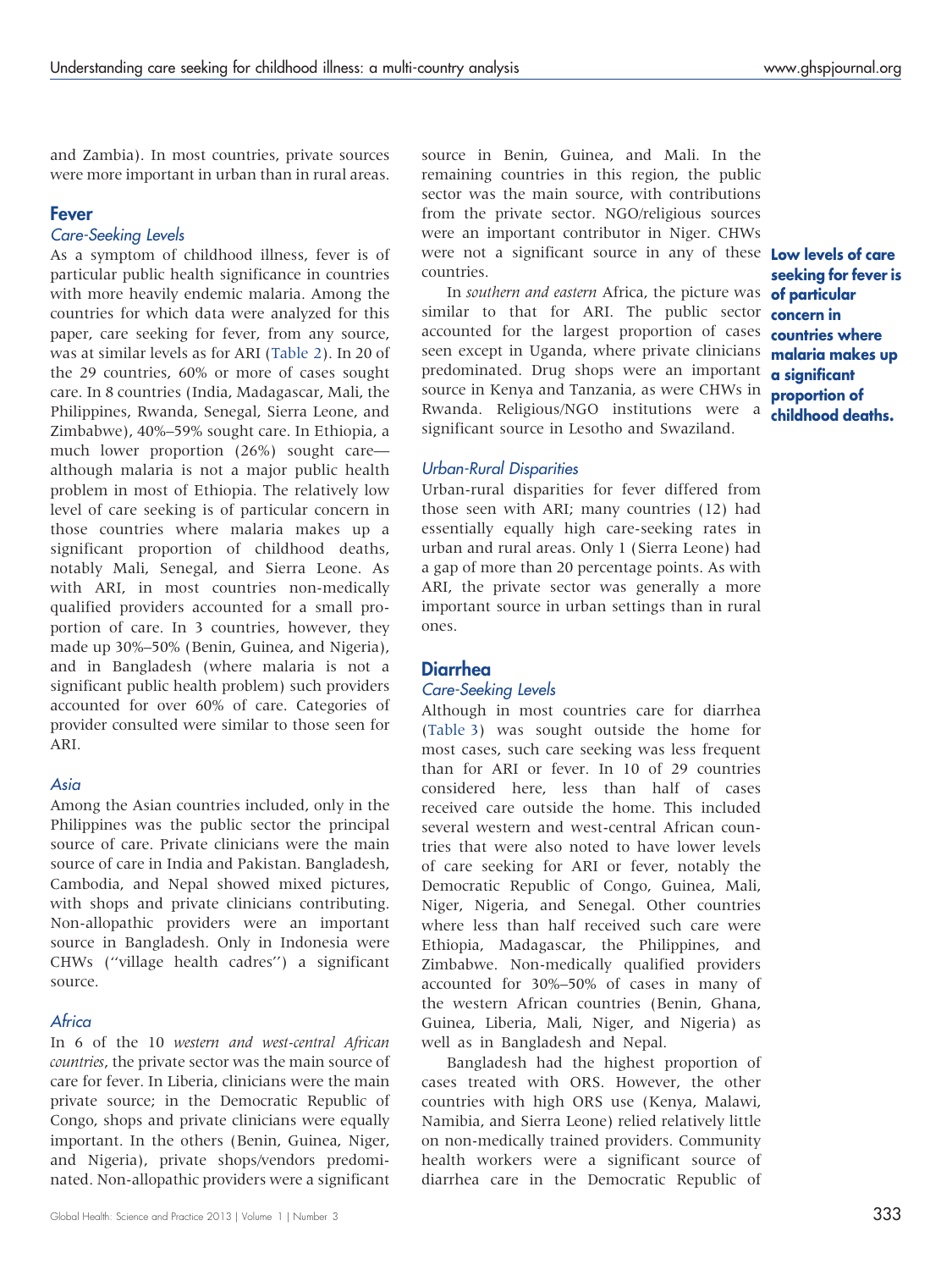Congo and Rwanda. ORS use was especially low (<25%) in Madagascar, Mali, Senegal, and Zimbabwe where most diarrhea treatment is done in the public sector; in Niger, with mixed provision; and in Benin, where most such care is in the private sector.

### ''Appropriate'' vs. ''Non-Appropriate'' Care

Two dimensions of appropriateness or quality of diarrhea care were investigated [\(Table 5](#page-26-0)):

- The dispensing of pills and syrups other than zinc for non-bloody diarrhea (most often antibiotics or anti-motility drugs), which is not in compliance with WHO guidelines
- The use of ORS for all diarrhea cases as a positive indicator of quality

In 18 of 22 countries, most episodes of nonbloody diarrhea cared for by ''appropriate,'' presumably medically qualified, providers received pills or syrups. Liberia and Namibia performed relatively better; only about one-third of such cases were given such non-recommended treatment.

On a more positive note, in the same number of countries (18 of 22) most ''appropriate'' providers dispensed ORS. A very high proportion dispensed ORS in Kenya, Namibia, Sierra Leone, and Zambia. In India, however, of cases seen by ''appropriate'' providers, only 36% received ORS (in Madagascar, Senegal, and Zimbabwe; also, most cases seen by ''appropriate'' providers did not receive ORS).

Among ''non-appropriate'' sources, rates of provision of pills and syrups were similar to those for medically qualified providers. However, "non-appropriate" providers generally offered ORS much less frequently than did the medically qualified ones. In several countries, notably in Kenya, the Philippines, and Uganda, reported ORS-use rates were higher than care-seeking rates, possibly reflecting household management with ORS supplies regularly kept on hand.

## Urban-Rural Disparities

Urban-rural disparities in care seeking were smaller for diarrhea than for the other 2 conditions, with 14 countries having essentially equal rates, and 2 (Malawi and Zimbabwe) having higher care seeking in rural than urban areas. Only Ethiopia had an urban-rural gap of greater than 20 percentage points. As with the other conditions, the usual pattern was greater use of private sources in urban than in rural areas.

## DISCUSSION AND CONCLUSIONS

## Why This Analysis

Other investigators have done similar analyses in the past, looking at care seeking in individual countries $^{2-5}$  and based on multi-country analysis of DHS data.<sup>6</sup> In unpublished work, Montagu and Visconi<sup>7</sup> have recently done such analysis looking specifically at care seeking from the public sector vs. private sector (further subdivided as formal vs. informal), disaggregating by wealth quintile. Their analysis, while useful in exploring policy-relevant equity issues, provides less immediately useful information for program managers interested in developing a contextually strategic approach to improving care among the populations they are serving.

There are limitations to the analysis presented in this paper. As is evident in the tables, for some of the surveys the samples are quite small; therefore, the point estimates lack statistical precision (this has been flagged by giving estimates based on a cell size of less than 25 in parentheses). The oldest of the surveys included date to 2005 and 2006, so for some countries the data presented here may not adequately represent the current situation. It is likely that in some surveys there is substantial misclassification. For example, the provider in a peripheral dispensary or health hut may be a cadre of community health worker or health auxiliary but cannot be identified as such through the currently available data. Likewise, in some settings<sup>5</sup> the shops that caregivers report getting treatment from are, in effect, outpatient clinics where children are typically examined and the treatment decision is made by the health worker at the ''shop,'' not by the household caregiver. Nevertheless, these disaggregated survey findings provide additional useful information to the program developer, over and above what is routinely presented in DHS and MICS survey reports. The 5 country [boxes](#page-27-0) give examples of how these data can help guide program strategy and prioritization.

### Why Care-Seeking Patterns Are Important

Current patterns of care seeking need to be an important consideration in the development of effective approaches to improve case management for childhood illness at population scale. For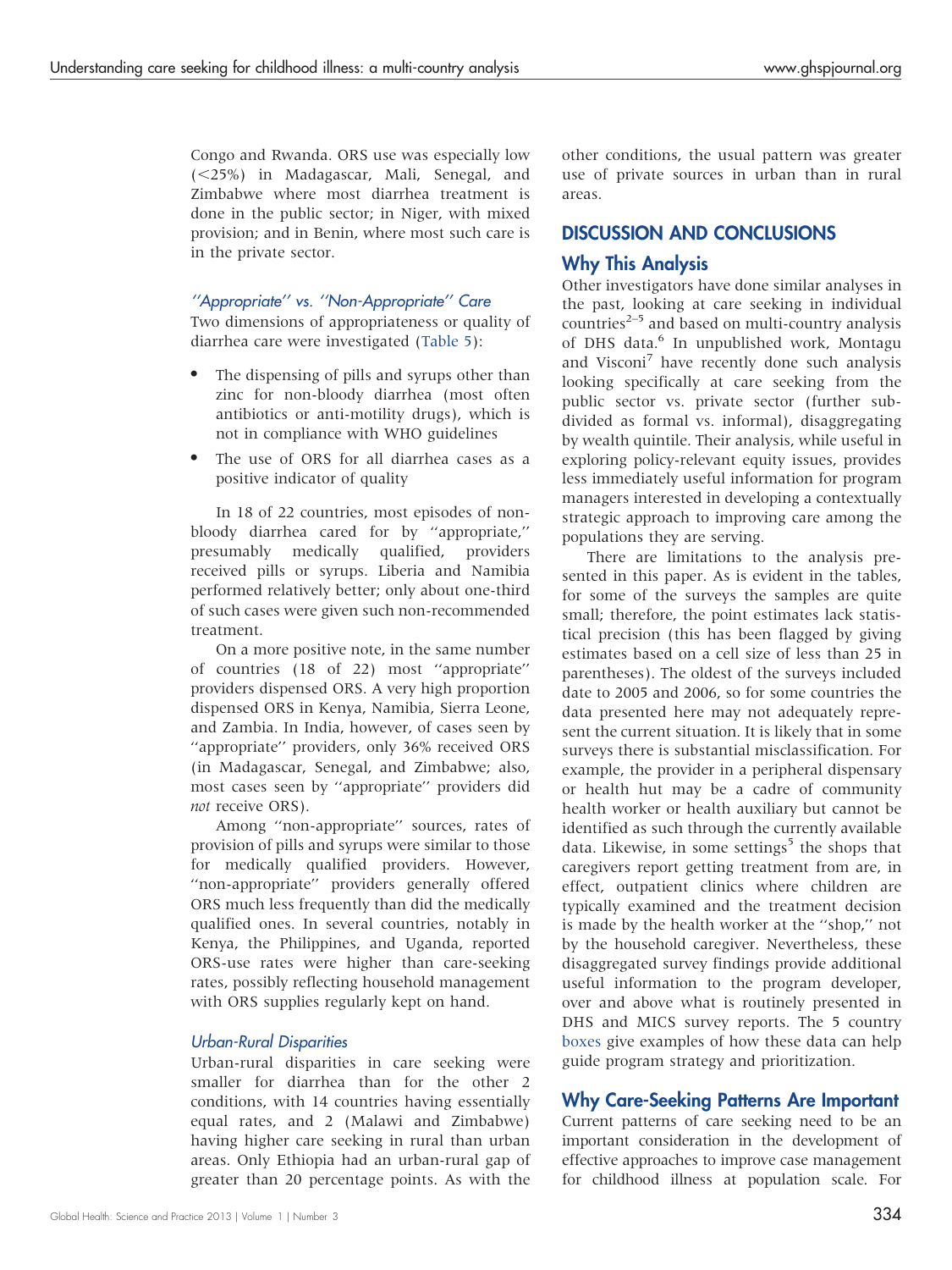example, in a given setting, if seeking care from any source is particularly uncommon in rural areas, strategies should be developed to address the actual barriers to such care seeking—for example, task shifting case management to auxiliary health workers to bring services closer to the population. If there is a high rate of care seeking from private practitioners, it may be appropriate to investigate quality of care, as has been done in some studies,<sup>8</sup> and, if serious problems are found, to develop strategies targeting quality of care in the private sector. Likewise, if shops are a major source of care, social marketing or social-franchising approaches could be appropriate to help ensure appropriateness of care.

We are fortunate that DHS and MICS data sets already include useful information on this issue. Every time this information has been needed at country level, however, it has required further secondary analysis. In this paper, we have addressed this gap, making such information available for program managers across this set of 42 countries (indeed, this is the main objective of this study). We believe that similar disaggregated analysis should be routinely included in subsequent DHS and MICS reports.

## Need to Know More About Actual Care Provided

Although this analysis provides useful additional understanding of care-seeking patterns, clearly more is required to inform the development of strategies that are optimally responsive to the local context. Beyond knowing where caregivers are seeking treatment or advice, we need more information on the actual care provided. This paper has made available further analysis using DHS data from a limited number of countries, giving some indication about the quality of care provided, disaggregating by sources of care considered ''appropriate'' or ''non-appropriate.'' In certain settings, patients may be obtaining suitable care from ''non-appropriate'' or informal providers—for example, receiving ORS for diarrhea. Programmatic use of such a distribution channel may well be appropriate in some settings. However, this analysis has also demonstrated that even ''appropriate'' providers may be giving substandard treatment. For example, in almost all of the surveys it was found that most such providers dispense pills and syrups of various kinds (other than zinc) for non-bloody diarrhea. Whereas, in Bangladesh, fully 77% of those going to "non-appropriate"

providers (shops and non-allopathic practitioners) received ORS, in India, only 36% of cases seen by ''appropriate'' or medically qualified providers received ORS. In Swaziland, relatively few cases of ARI seen by ''appropriate'' providers received antibiotics. This kind of country-specific information is needed by those tasked with determining the most effective strategies for improving sick-child care in their settings.

## The Role of Community Health Workers

Current global health program efforts in sickchild care focus mostly on ''community case management," that is, care provided by community health workers or health auxiliaries. In the **Disaggregated** analysis presented in this paper, care given by **analysis of** such providers represents a very small part of the service delivery mix. The Democratic Republic of **behavior for child** Congo and Rwanda were the only countries of those analyzed where over 10% of cases of diarrhea were treated by CHWs. Only in Indonesia and Rwanda did CHWs treat more reports. than 10% of ARI cases. In Nepal, where use of CHWs for such case management was pioneered and first taken to national scale, only 2%–3% of ARI and diarrhea cases are seen by CHWs, and most care is provided in the private sector. In Senegal, where CCM had expanded to cover almost all districts in the country by the time of the most recent DHS, CHWs were seen for only 1%–2% of cases of the 3 conditions. In Malawi, there has recently been significant CCM program expansion, but the last DHS predated this, so it does not reflect whatever relative contribution this program may currently be making. Nevertheless, the analysis presented here sug- **It may be** gests that in most settings it may be inappropri- **inappropriate to** ate to focus program efforts on CHWs to the focus program exclusion of other sources of care, which may, in **efforts on** fact, be much more widely used.

## Context Matters

As with most public health problems, context matters in care seeking for childhood illness. Strategies that fail to take context into account are likely to be less effective. The first step in developing a strategy that is responsive to the actual situation on the ground is to understand what that situation is. In this case, that means understanding where caregivers are going when their children fall ill and what care is actually provided.

care-seeking illness should be routinely included in DHS and MICS

community health workers to the exclusion of more widely used sources of care.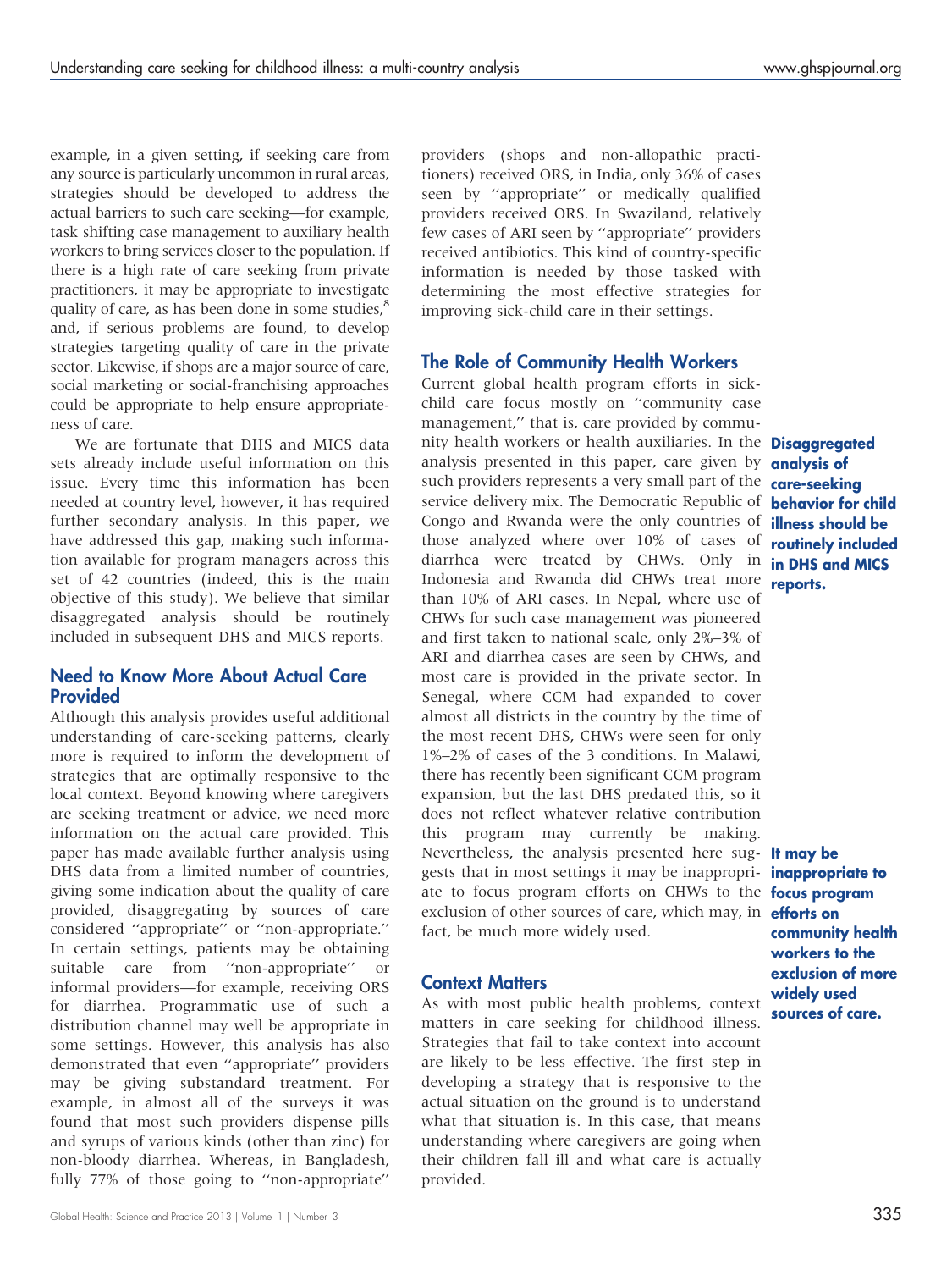<span id="page-8-0"></span>

| Source<br>56<br>8 <sup>o</sup><br>56<br>K<br>8 <sup>o</sup><br>$\Im$<br>59<br>$\infty$<br>$\Im$<br>59<br>72<br>59<br>$\overline{78}$<br>$\infty$<br>$\frac{8}{3}$<br>SS<br>83<br>$\mathcal{L}$<br>Any<br>$\frac{2}{6}$<br>35<br>26<br>25<br>26<br>45<br>35<br>58<br>42<br>$\frac{8}{5}$<br>$\frac{3}{4}$<br>32<br>22<br>$\overline{24}$<br>$\frac{3}{4}$<br>Any Public<br>(38)<br>51<br>$\overline{\circ}$<br>(not incl.<br>CHW <sub>s</sub> )<br>$\overline{C}$<br>$\supseteq$<br>$\overline{C}$<br>$\infty$<br>$\supseteq$<br>$\overline{A}$<br>Other<br>$\overline{\mathfrak{D}}$<br>$\overline{2}$<br>$\overline{\mathcal{O}}$<br>$\overline{\mathfrak{D}}$<br>$\widehat{=}$<br>$\overline{2}$<br>Ξ<br>E<br>Ξ<br>$\overline{2}$<br>$\odot$<br>$\overline{3}$<br>Non-<br>Allopathic<br>$\overline{2}$<br>$\overline{12}$<br>∿<br>$\widehat{=}$<br>$\overline{4}$<br>$\overline{12}$<br>$\supseteq$<br>$\overline{2}$<br>↴<br>Ξ<br>$\overline{A}$<br>$\overline{3}$<br>$\odot$<br>$\overline{2}$<br>$\overline{2}$<br>$\equiv$<br>Pharmacy/<br>Shop Only<br>$\overline{5}$<br>5<br>$\frac{8}{1}$<br>$\overline{12}$<br>$\frac{8}{1}$<br>$\overline{5}$<br>$\overline{C}$<br>$\overline{4}$<br>23<br>(10)<br>$\overline{4}$<br>(10)<br>(15)<br>$\odot$<br>$\geq$<br>(12)<br>$\overline{2}$<br>(13)<br>NGO/I<br>Religious<br>S<br>က<br>互<br>$\overline{C}$<br>$\widehat{=}$<br><b>NHN</b><br>$\widehat{=}$<br>$\widehat{=}$<br>$\overline{\phantom{0}}$<br>$\overline{5}$<br>$\overline{A}$<br>E)<br>Ξ<br>5<br>$\frac{8}{10}$<br>∾<br>$\overline{\phantom{0}}$<br>$\frac{8}{1}$<br>$\overline{C}$<br>$\overline{A}$<br>$\frac{8}{10}$<br>$\widehat{=}$<br>Private<br>Clinic(ian)<br>(15)<br>$\overline{\mathfrak{Q}}$<br>$\overline{3}$<br>$\frac{1}{2}$<br>$\odot$<br>(2)<br>$\circledR$<br>$\overline{\mathcal{L}}$<br>Ξ<br>Public Public<br>Hospital Periph HF<br>$\overline{2}$<br>32<br>$\overline{P}$<br>28<br>$\infty$<br>$\mathfrak{L}$<br>36<br>32<br>$\frac{\infty}{\infty}$<br>$\overline{24}$<br>22<br>$\frac{8}{1}$<br>22<br>43<br>8<br>33<br>ලු<br>$\overline{2}1$<br>$\overline{5}$<br>22<br>$\subseteq$<br>$\infty$<br>$\widehat{A}$<br>(36)<br>(14)<br>$(13)$<br>$\overline{\omega}$<br>(5)<br>$\circledg$<br>$\equiv$<br>$\widehat{\mathcal{N}}$<br>$\widehat{A}$<br>$\widetilde{\Xi}$<br>$\circledR$<br>(15)<br>$\overline{5}$<br>Urban<br>Urban<br>Urban<br>Urban<br>Urban<br>Urban<br><b>West and Central Africa</b><br>Rural<br>Rural<br>Rural<br>Rural<br>Rural<br>Rural<br>₹<br>$\overline{\overline{z}}$<br>₹<br>$\overline{\overline{z}}$<br>₹<br>₹<br>Survey - DHS<br>Africa<br>DR Congo<br>2007<br>Guinea<br>2005<br>Ghana<br>2008<br>Liberia<br>2007<br>Benin<br>2006<br>Mali<br>2006 | Ľ,<br><b>TABLE</b> | Sources of Care for Acute |  | Respiratory Infection (%) |  |  |  |                     |
|--------------------------------------------------------------------------------------------------------------------------------------------------------------------------------------------------------------------------------------------------------------------------------------------------------------------------------------------------------------------------------------------------------------------------------------------------------------------------------------------------------------------------------------------------------------------------------------------------------------------------------------------------------------------------------------------------------------------------------------------------------------------------------------------------------------------------------------------------------------------------------------------------------------------------------------------------------------------------------------------------------------------------------------------------------------------------------------------------------------------------------------------------------------------------------------------------------------------------------------------------------------------------------------------------------------------------------------------------------------------------------------------------------------------------------------------------------------------------------------------------------------------------------------------------------------------------------------------------------------------------------------------------------------------------------------------------------------------------------------------------------------------------------------------------------------------------------------------------------------------------------------------------------------------------------------------------------------------------------------------------------------------------------------------------------------------------------------------------------------------------------------------------------------------------------------------------------------------------------------------------------------------------------------------------------------------------------------------------------------------------------------------------------------------------------------------------------------------------------------------------------------------------------------------------------------------------------------------------------------------------------------------------------------------------------------------------------------------|--------------------|---------------------------|--|---------------------------|--|--|--|---------------------|
|                                                                                                                                                                                                                                                                                                                                                                                                                                                                                                                                                                                                                                                                                                                                                                                                                                                                                                                                                                                                                                                                                                                                                                                                                                                                                                                                                                                                                                                                                                                                                                                                                                                                                                                                                                                                                                                                                                                                                                                                                                                                                                                                                                                                                                                                                                                                                                                                                                                                                                                                                                                                                                                                                                                    |                    |                           |  |                           |  |  |  | $\frac{5}{2}$       |
|                                                                                                                                                                                                                                                                                                                                                                                                                                                                                                                                                                                                                                                                                                                                                                                                                                                                                                                                                                                                                                                                                                                                                                                                                                                                                                                                                                                                                                                                                                                                                                                                                                                                                                                                                                                                                                                                                                                                                                                                                                                                                                                                                                                                                                                                                                                                                                                                                                                                                                                                                                                                                                                                                                                    |                    |                           |  |                           |  |  |  |                     |
|                                                                                                                                                                                                                                                                                                                                                                                                                                                                                                                                                                                                                                                                                                                                                                                                                                                                                                                                                                                                                                                                                                                                                                                                                                                                                                                                                                                                                                                                                                                                                                                                                                                                                                                                                                                                                                                                                                                                                                                                                                                                                                                                                                                                                                                                                                                                                                                                                                                                                                                                                                                                                                                                                                                    |                    |                           |  |                           |  |  |  |                     |
|                                                                                                                                                                                                                                                                                                                                                                                                                                                                                                                                                                                                                                                                                                                                                                                                                                                                                                                                                                                                                                                                                                                                                                                                                                                                                                                                                                                                                                                                                                                                                                                                                                                                                                                                                                                                                                                                                                                                                                                                                                                                                                                                                                                                                                                                                                                                                                                                                                                                                                                                                                                                                                                                                                                    |                    |                           |  |                           |  |  |  | 453                 |
|                                                                                                                                                                                                                                                                                                                                                                                                                                                                                                                                                                                                                                                                                                                                                                                                                                                                                                                                                                                                                                                                                                                                                                                                                                                                                                                                                                                                                                                                                                                                                                                                                                                                                                                                                                                                                                                                                                                                                                                                                                                                                                                                                                                                                                                                                                                                                                                                                                                                                                                                                                                                                                                                                                                    |                    |                           |  |                           |  |  |  | 926                 |
|                                                                                                                                                                                                                                                                                                                                                                                                                                                                                                                                                                                                                                                                                                                                                                                                                                                                                                                                                                                                                                                                                                                                                                                                                                                                                                                                                                                                                                                                                                                                                                                                                                                                                                                                                                                                                                                                                                                                                                                                                                                                                                                                                                                                                                                                                                                                                                                                                                                                                                                                                                                                                                                                                                                    |                    |                           |  |                           |  |  |  | 1,379               |
|                                                                                                                                                                                                                                                                                                                                                                                                                                                                                                                                                                                                                                                                                                                                                                                                                                                                                                                                                                                                                                                                                                                                                                                                                                                                                                                                                                                                                                                                                                                                                                                                                                                                                                                                                                                                                                                                                                                                                                                                                                                                                                                                                                                                                                                                                                                                                                                                                                                                                                                                                                                                                                                                                                                    |                    |                           |  |                           |  |  |  | 226                 |
|                                                                                                                                                                                                                                                                                                                                                                                                                                                                                                                                                                                                                                                                                                                                                                                                                                                                                                                                                                                                                                                                                                                                                                                                                                                                                                                                                                                                                                                                                                                                                                                                                                                                                                                                                                                                                                                                                                                                                                                                                                                                                                                                                                                                                                                                                                                                                                                                                                                                                                                                                                                                                                                                                                                    |                    |                           |  |                           |  |  |  | 336                 |
|                                                                                                                                                                                                                                                                                                                                                                                                                                                                                                                                                                                                                                                                                                                                                                                                                                                                                                                                                                                                                                                                                                                                                                                                                                                                                                                                                                                                                                                                                                                                                                                                                                                                                                                                                                                                                                                                                                                                                                                                                                                                                                                                                                                                                                                                                                                                                                                                                                                                                                                                                                                                                                                                                                                    |                    |                           |  |                           |  |  |  | 562                 |
|                                                                                                                                                                                                                                                                                                                                                                                                                                                                                                                                                                                                                                                                                                                                                                                                                                                                                                                                                                                                                                                                                                                                                                                                                                                                                                                                                                                                                                                                                                                                                                                                                                                                                                                                                                                                                                                                                                                                                                                                                                                                                                                                                                                                                                                                                                                                                                                                                                                                                                                                                                                                                                                                                                                    |                    |                           |  |                           |  |  |  | 33                  |
|                                                                                                                                                                                                                                                                                                                                                                                                                                                                                                                                                                                                                                                                                                                                                                                                                                                                                                                                                                                                                                                                                                                                                                                                                                                                                                                                                                                                                                                                                                                                                                                                                                                                                                                                                                                                                                                                                                                                                                                                                                                                                                                                                                                                                                                                                                                                                                                                                                                                                                                                                                                                                                                                                                                    |                    |                           |  |                           |  |  |  | $\overline{\delta}$ |
|                                                                                                                                                                                                                                                                                                                                                                                                                                                                                                                                                                                                                                                                                                                                                                                                                                                                                                                                                                                                                                                                                                                                                                                                                                                                                                                                                                                                                                                                                                                                                                                                                                                                                                                                                                                                                                                                                                                                                                                                                                                                                                                                                                                                                                                                                                                                                                                                                                                                                                                                                                                                                                                                                                                    |                    |                           |  |                           |  |  |  | 150                 |
|                                                                                                                                                                                                                                                                                                                                                                                                                                                                                                                                                                                                                                                                                                                                                                                                                                                                                                                                                                                                                                                                                                                                                                                                                                                                                                                                                                                                                                                                                                                                                                                                                                                                                                                                                                                                                                                                                                                                                                                                                                                                                                                                                                                                                                                                                                                                                                                                                                                                                                                                                                                                                                                                                                                    |                    |                           |  |                           |  |  |  | 95                  |
|                                                                                                                                                                                                                                                                                                                                                                                                                                                                                                                                                                                                                                                                                                                                                                                                                                                                                                                                                                                                                                                                                                                                                                                                                                                                                                                                                                                                                                                                                                                                                                                                                                                                                                                                                                                                                                                                                                                                                                                                                                                                                                                                                                                                                                                                                                                                                                                                                                                                                                                                                                                                                                                                                                                    |                    |                           |  |                           |  |  |  | 356                 |
|                                                                                                                                                                                                                                                                                                                                                                                                                                                                                                                                                                                                                                                                                                                                                                                                                                                                                                                                                                                                                                                                                                                                                                                                                                                                                                                                                                                                                                                                                                                                                                                                                                                                                                                                                                                                                                                                                                                                                                                                                                                                                                                                                                                                                                                                                                                                                                                                                                                                                                                                                                                                                                                                                                                    |                    |                           |  |                           |  |  |  | 451                 |
|                                                                                                                                                                                                                                                                                                                                                                                                                                                                                                                                                                                                                                                                                                                                                                                                                                                                                                                                                                                                                                                                                                                                                                                                                                                                                                                                                                                                                                                                                                                                                                                                                                                                                                                                                                                                                                                                                                                                                                                                                                                                                                                                                                                                                                                                                                                                                                                                                                                                                                                                                                                                                                                                                                                    |                    |                           |  |                           |  |  |  | 104                 |
|                                                                                                                                                                                                                                                                                                                                                                                                                                                                                                                                                                                                                                                                                                                                                                                                                                                                                                                                                                                                                                                                                                                                                                                                                                                                                                                                                                                                                                                                                                                                                                                                                                                                                                                                                                                                                                                                                                                                                                                                                                                                                                                                                                                                                                                                                                                                                                                                                                                                                                                                                                                                                                                                                                                    |                    |                           |  |                           |  |  |  | 336                 |
|                                                                                                                                                                                                                                                                                                                                                                                                                                                                                                                                                                                                                                                                                                                                                                                                                                                                                                                                                                                                                                                                                                                                                                                                                                                                                                                                                                                                                                                                                                                                                                                                                                                                                                                                                                                                                                                                                                                                                                                                                                                                                                                                                                                                                                                                                                                                                                                                                                                                                                                                                                                                                                                                                                                    |                    |                           |  |                           |  |  |  | 440                 |
|                                                                                                                                                                                                                                                                                                                                                                                                                                                                                                                                                                                                                                                                                                                                                                                                                                                                                                                                                                                                                                                                                                                                                                                                                                                                                                                                                                                                                                                                                                                                                                                                                                                                                                                                                                                                                                                                                                                                                                                                                                                                                                                                                                                                                                                                                                                                                                                                                                                                                                                                                                                                                                                                                                                    |                    |                           |  |                           |  |  |  | 188                 |
|                                                                                                                                                                                                                                                                                                                                                                                                                                                                                                                                                                                                                                                                                                                                                                                                                                                                                                                                                                                                                                                                                                                                                                                                                                                                                                                                                                                                                                                                                                                                                                                                                                                                                                                                                                                                                                                                                                                                                                                                                                                                                                                                                                                                                                                                                                                                                                                                                                                                                                                                                                                                                                                                                                                    |                    |                           |  |                           |  |  |  | 518                 |
|                                                                                                                                                                                                                                                                                                                                                                                                                                                                                                                                                                                                                                                                                                                                                                                                                                                                                                                                                                                                                                                                                                                                                                                                                                                                                                                                                                                                                                                                                                                                                                                                                                                                                                                                                                                                                                                                                                                                                                                                                                                                                                                                                                                                                                                                                                                                                                                                                                                                                                                                                                                                                                                                                                                    |                    |                           |  |                           |  |  |  | 706                 |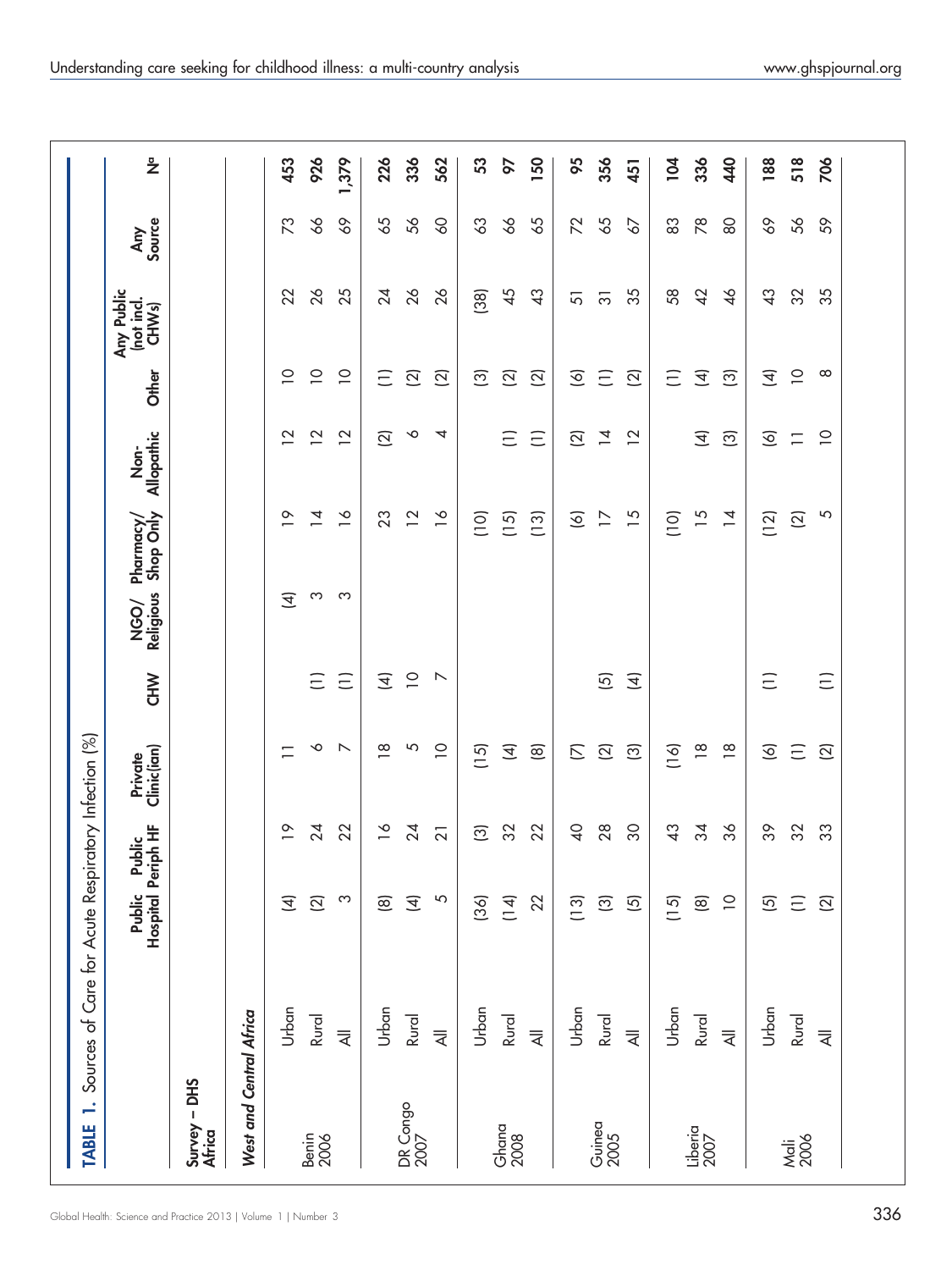| TABLE 1 (continued).    |                           |                          |                     |                        |                           |                   |                             |                           |                |                                                |                               |               |
|-------------------------|---------------------------|--------------------------|---------------------|------------------------|---------------------------|-------------------|-----------------------------|---------------------------|----------------|------------------------------------------------|-------------------------------|---------------|
|                         |                           | Public<br>Hospital       | Periph HF<br>Public | Private<br>Clinic(ian) | <b>NHN</b>                | Religious<br>NGO/ | Pharmacy/<br>Shop Only      | Non-<br>Allopathic        | Other          | Any Public<br>(not incl.<br>CHW <sub>s</sub> ) | Any<br>Source                 | $\frac{5}{2}$ |
|                         | Urban                     | $\overline{5}$           | $\overline{4}$      | E                      |                           | $\overline{0}$    | $\frac{1}{2}$               | ව                         | 4              | $\frac{8}{4}$                                  | $\approx$                     | 173           |
| Niger<br>2006           | <b>Rural</b>              | $\widehat{\Xi}$          | $\overline{z}$      |                        |                           | $\overline{2}$    | 25                          | 4                         |                | 25                                             | $\overline{z}$                | 1,034         |
|                         | $\overline{\overline{z}}$ | $\widehat{\Xi}$          | $\frac{2}{6}$       | $\widehat{=}$          |                           | $\approx$         | 23                          | ↴                         | Ξ              | 28                                             | $\mathcal{R}$                 | 1,207         |
|                         | Urban                     | $\frac{8}{1}$            | $\odot$             | $\circledcirc$         |                           |                   | 42                          | ි                         |                | $\overline{2}$                                 | R                             | 172           |
| Nigeria<br>2008         | Rural                     | $\circ$                  | $\tilde{c}$         | $\infty$               | $\overline{2}$            |                   | 36                          | $\overline{2}$            |                | 22                                             | 8 <sup>o</sup>                | 519           |
|                         | $\overline{\overline{z}}$ | $\overline{\phantom{0}}$ | $\overline{2}$      | $\infty$               | $\Xi$                     |                   | $\overline{\mathcal{E}}$    | $\overline{2}$            |                | 22                                             | $\frac{8}{\sqrt{2}}$          | 690           |
|                         | Urban                     | $\overline{4}$           | ਨ਼                  | ᡐ                      | $\overline{\mathfrak{D}}$ |                   | @                           | Ξ                         |                | SO                                             | SS                            | 310           |
| Senegal<br>2010–2011    | Rural                     | $\widehat{\mathbb{C}}$   | 32                  | Ξ                      | (2)                       |                   | 互                           | $\odot$                   | E)             | 35                                             | SO                            | 278           |
|                         | ₹                         | $\circ$                  | 35                  | 5)                     | $\overline{2}$            |                   | $\odot$                     | $\overline{3}$            | $\overline{2}$ | $\frac{3}{4}$                                  | $\infty$                      | 589           |
|                         | Urban                     | $\circledR$              | (29)                | $\overline{11}$        | $\boxed{2}$               |                   | <u>ଚ</u>                    |                           |                | (36)                                           | 58                            | 56            |
| Sierra Leone<br>2008    | Rural                     | $\odot$                  | 33                  | E                      | (2)                       |                   | (A)                         | Ξ                         | $\widehat{=}$  | $38\,$                                         | 51                            | 281           |
|                         | ₹                         | $\odot$                  | 32                  | Q                      | $\overline{2}$            |                   | <u>(5)</u>                  | $\Xi$                     | $\widehat{=}$  | 38                                             | S <sub>2</sub>                | 337           |
| Southern Africa         |                           |                          |                     |                        |                           |                   |                             |                           |                |                                                |                               |               |
|                         | Urban                     | (24)                     | $\circledcirc$      | (27)                   |                           | (22)              |                             | (10)                      |                | (32)                                           | (71)                          | 22            |
| Lesotho<br>2009         | <b>Rural</b>              | $\circledR$              | 32                  | E                      | $\overline{A}$            | $\frac{8}{10}$    | $\overline{5}$              | $\overline{2}$            |                | $\frac{8}{3}$                                  | $\mathcal{L}$                 | 162           |
|                         | $\overline{\overline{z}}$ | (10)                     | 29                  | $\circ$                | $\overline{A}$            | $\geq$            | $\overline{5}$              | $\overline{3}$            |                | $\frac{8}{3}$                                  | $\mathcal{L}$                 | 184           |
|                         | Urban                     | $\circledR$              | (18)                | (35)                   |                           |                   |                             |                           | Ξ              | (25)                                           | $\overline{\circ}$            | 52            |
| Madagascar<br>2008–2009 | <b>Rural</b>              |                          | $\infty$            | $\supseteq$            |                           |                   | $\overline{\triangleright}$ | $\overline{\mathfrak{D}}$ | Ξ              | $\infty$                                       | A                             | 292           |
|                         | ₹                         | $\widehat{=}$            | 28                  | $\overline{4}$         |                           |                   | $\odot$                     | $\overline{2}$            | $\widehat{=}$  | 29                                             | $\frac{\partial}{\partial t}$ | 345           |
|                         | Urban                     | $\mathfrak{z}$           | 21                  | $\frac{1}{2}$          |                           | ව                 |                             |                           |                | 24                                             | 89                            | 168           |
| Malawi<br>2010          | <b>Rural</b>              | $\overline{4}$           | $\overline{4}$      | $\infty$               |                           | $\Box$            | ∽                           | Ξ                         | Ξ              | 55                                             | $\frac{8}{2}$                 | 1,053         |
|                         | $\overline{\overline{z}}$ | $\overline{1}$           | $\frac{8}{3}$       | $\sim$                 |                           | $\supseteq$       | $\sim$                      | $\widehat{=}$             | $\widehat{=}$  | 55                                             | $\frac{8}{2}$                 | 1,221         |
|                         |                           |                          |                     |                        |                           |                   |                             |                           |                |                                                |                               |               |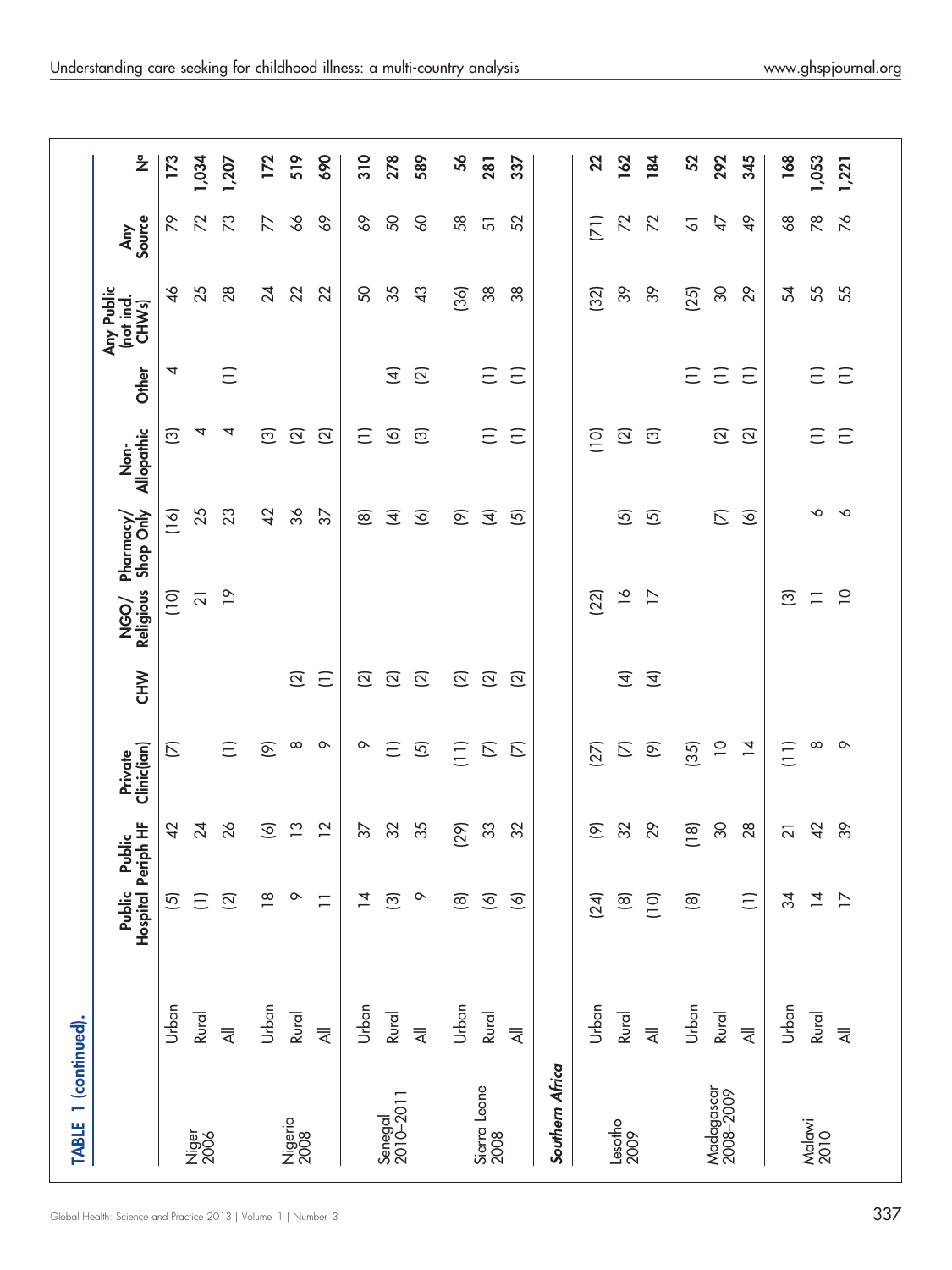| TABLE 1 (continued).          |              |                             |                     |                          |                           |                           |                        |                    |                           |                                   |                |                |
|-------------------------------|--------------|-----------------------------|---------------------|--------------------------|---------------------------|---------------------------|------------------------|--------------------|---------------------------|-----------------------------------|----------------|----------------|
|                               |              | Public<br>Hospital          | Periph HF<br>Public | Private<br>Clinic(ian)   | NHN                       | Religious<br>NGO/         | Pharmacy/<br>Shop Only | Non-<br>Allopathic | Other                     | Any Public<br>(not incl.<br>CHWs) | Any<br>Source  | $\frac{5}{2}$  |
|                               | Urban        | (29)                        | (34)                | (22)                     |                           |                           | E)                     |                    | $\widehat{=}$             | 3                                 | ৯              | 52             |
| Namibia<br>2006–2007          | <b>Rural</b> | $22$                        | $\mathcal{E}$       | $\circledcirc$           |                           |                           |                        | Ξ                  |                           | 58                                | $\mathcal{S}$  | 149            |
|                               | ₹            | $\overline{2}$              | 36                  | $\frac{3}{2}$            |                           |                           | $\widehat{=}$          | $\Xi$              |                           | SS                                | $\mathcal{L}$  | 201            |
|                               | Urban        | $\overline{2}$              | $\overline{\circ}$  | $\odot$                  | ලු                        | ನ                         | £                      |                    |                           | 42                                | 82             | 32             |
| $\frac{Swaziland}{2006-2007}$ | <b>Rural</b> | $\boxed{3}$                 | (50)                | $\overline{5}$           | Ξ                         | $\overline{4}$            | $\odot$                |                    |                           | (53)                              | $\bar{\Sigma}$ | 182            |
|                               | ₹            | $\overline{5}$              | $\vec{r}$           | <u>(5)</u>               | $\overline{\mathfrak{D}}$ | $\geq$                    | $\odot$                |                    |                           | 52                                | $\approx$      | 214            |
|                               | Urban        | $\overline{O}$              | 57                  | $\widehat{\Xi}$          |                           |                           | $\overline{10}$        |                    |                           | 8 <sup>o</sup>                    | $\mathcal{L}$  | 86             |
| $\frac{Zambia}{2007}$         | Rural        | $\overline{5}$              | $\mathcal{L}$       | $\widehat{=}$            | $\widehat{=}$             | $\circledR$               | <u>(5)</u>             | $\overline{3}$     | Ξ                         | SS                                | 75             | 209            |
|                               | ₹            | $\overline{\triangleright}$ | 55                  | $\equiv$                 | $\Xi$                     | $\odot$                   | $\odot$                | $\overline{c}$     | $\widehat{=}$             | $\overline{\circ}$                | 74             | 304            |
|                               | Urban        | $\boxed{3}$                 | $\mathfrak{F}$      | $\odot$                  |                           |                           | $\frac{8}{1}$          |                    |                           | 38                                | $\infty$       | 38             |
| Zimbabwe<br>2010–2011         | <b>Rural</b> | $\widehat{\Xi}$             | $\frac{3}{4}$       |                          |                           | <u>(5)</u>                | E)                     |                    | $\overline{\mathfrak{D}}$ | (44)                              | (54)           | 179            |
|                               | ₹            | $\boxed{2}$                 | $\overline{4}$      | $\widehat{=}$            |                           | 旦                         | $\odot$                |                    | $\widehat{=}$             | $\frac{3}{4}$                     | 55             | 217            |
| East Africa                   |              |                             |                     |                          |                           |                           |                        |                    |                           |                                   |                |                |
|                               | Urban        | $\odot$                     | (15)                | (28)                     |                           | $\overline{\mathfrak{D}}$ | ලු                     |                    |                           | $\frac{1}{2}$                     | 8              | <b>S</b>       |
| Ethiopia<br>2011              | <b>Rural</b> |                             | $\approx$           | 5                        |                           |                           | $\sim$                 |                    |                           | 20                                | 27             | 703            |
|                               | ₹            | $\widehat{=}$               | $\approx$           | $\overline{\phantom{0}}$ |                           |                           | $\mathbf{\Omega}$      |                    |                           | 20                                | 29             | 773            |
|                               | Urban        | (20)                        | 30                  | (12)                     |                           | $\frac{1}{2}$             | $\frac{4}{1}$          |                    |                           | A                                 | $\approx$      | $\overline{2}$ |
| Kenya<br>2008–2009            | <b>Rural</b> | $\overline{2}$              | 33                  | ᡐ                        |                           | $\overline{\Omega}$       | $\overline{4}$         | $\widehat{=}$      | Ξ                         | $\overline{4}$                    | $\delta$       | 346            |
|                               | ₹            | $\tilde{c}$                 | ွာ                  | $\supseteq$              |                           | $\overline{3}$            | $\overline{4}$         | $\Xi$              | $\widehat{=}$             | 45                                | R              | 416            |
|                               |              |                             |                     |                          |                           |                           |                        |                    |                           |                                   |                |                |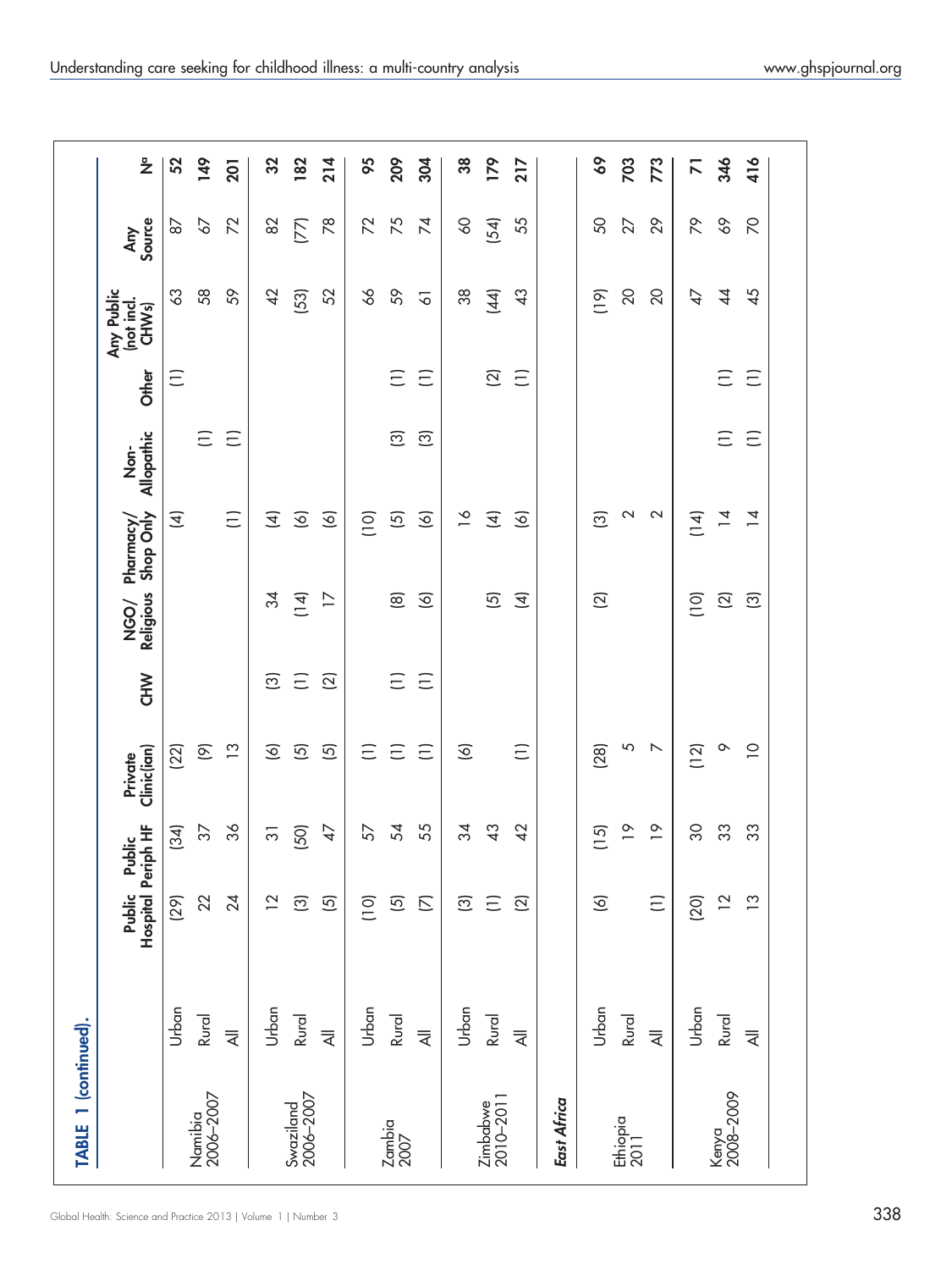| TABLE 1 (continued). |                           |                            |                     |                        |                          |                              |                          |                    |                 |                                                |                     |                         |
|----------------------|---------------------------|----------------------------|---------------------|------------------------|--------------------------|------------------------------|--------------------------|--------------------|-----------------|------------------------------------------------|---------------------|-------------------------|
|                      |                           | Public<br>Hospital         | Periph HF<br>Public | Private<br>Clinic(ian) | <b>NHN</b>               | Religious<br>$\overline{SO}$ | Shop Only<br>Pharmacy/   | Non-<br>Allopathic | Other           | Any Public<br>(not incl.<br>CHW <sub>s</sub> ) | Any<br>Source       | $\frac{5}{2}$           |
|                      | Urban                     |                            | (45)                | $\frac{1}{2}$          | $\overline{10}$          |                              | $\odot$                  |                    | ପ୍ର             | (45)                                           | $\mathbb{Z}$        | 2                       |
| Rwanda<br>2010       | Rural                     |                            | 35                  |                        | Ξ                        |                              | ලු                       | $\Xi$              | $\sim$          | 35                                             | 58                  | 269                     |
|                      | $\overline{\overline{z}}$ |                            | 36                  | $\overline{A}$         | $\tilde{c}$              |                              | 互                        | $\Xi$              | $\infty$        | 36                                             | $\delta$            | 322                     |
|                      | Urban                     | (25)                       | $\overline{4}$      |                        |                          |                              | $\overline{10}$          |                    | $\frac{4}{1}$   | $\beta$                                        | 85                  | 85                      |
| Tanzania<br>2010     | Rural                     | $\odot$                    | 51                  |                        |                          |                              | $\frac{8}{10}$           |                    | <u>ତ୍ର</u>      | 57                                             | 78                  | 247                     |
|                      | ₹                         | $\equiv$                   | SO                  |                        |                          |                              | $\frac{8}{10}$           |                    | $\infty$        | $\infty$                                       | 80                  | 332                     |
|                      | Urban                     | (13)                       | (16)                | 55                     | ි                        |                              | $\overline{\mathcal{L}}$ |                    | ලු              | 28                                             | 8                   | 141                     |
| Uganda<br>2011       | <b>Rural</b>              | 4                          | 29                  | $\frac{8}{4}$          | $\overline{2}$           | $\widehat{=}$                | က                        | Ξ                  | Ξ               | 32                                             | 82                  | 977                     |
|                      | ₹                         | 5                          | 27                  | $\frac{6}{4}$          | $\mathbf{\Omega}$        | $\Xi$                        | 4                        | $\Xi$              | $\widehat{E}$   | 32                                             | င္ထ                 | 1,118                   |
| Survey - DHS<br>Asia |                           |                            |                     |                        |                          |                              |                          |                    |                 |                                                |                     |                         |
|                      | Urban                     | $\overline{5}$             | E                   | 57                     | Ξ                        | $\widehat{=}$                | (21)                     | ම                  | Ξ               | (12)                                           | $\overline{\circ}$  | $\overline{\mathsf{d}}$ |
| Bangladesh<br>2011   | <b>Rural</b>              | $\odot$                    | $\odot$             | 45                     | $\Xi$                    |                              | 22                       | $\odot$            | $\Xi$           | $\overline{12}$                                | 80                  | 237                     |
|                      | ₹                         | $\overline{4}$             | $\circledR$         | A                      | $\widehat{=}$            | $\widehat{=}$                | 22                       | <u>ර</u>           | $\widehat{E}$   | $\overline{2}$                                 | 82                  | 277                     |
|                      | Urban                     | (17)                       | (24)                | (26)                   |                          |                              | (22)                     |                    | $\circledcirc$  | (39)                                           | 8                   | 4                       |
| Cambodia<br>2010     | Rural                     | $\overline{5}$             | $\overline{z}$      | $\overline{20}$        |                          |                              | $\frac{8}{10}$           |                    | $\overline{24}$ | $\frac{2}{6}$                                  | $\mathbb{Z}$        | 457                     |
|                      | ₹                         | $\breve{\phantom{1}}$      | $\overline{2}$      | $\overline{2}$         |                          |                              | $\frac{8}{10}$           |                    | 23 <sup>b</sup> | 27                                             | 85                  | 498                     |
|                      | Urban                     | $\overline{2}$             | 4                   | SQ                     | Ξ                        |                              | က                        | S                  |                 | $\frac{8}{1}$                                  | $\overline{\infty}$ | 1,110                   |
| India<br>2005–2006   | Rural                     | $\infty$                   | $\supseteq$         | $\frac{4}{6}$          | Γ                        |                              | 4                        | 4                  | $\sim$          | $\overline{5}$                                 | R                   | 4,762                   |
|                      | ₹                         | $\boldsymbol{\mathrel{N}}$ | $\infty$            | $\frac{6}{7}$          | $\overline{\phantom{0}}$ |                              | 4                        | 4                  | $\sim$          | $\overline{15}$                                | 72                  | 5,872                   |
|                      |                           |                            |                     |                        |                          |                              |                          |                    |                 |                                                |                     |                         |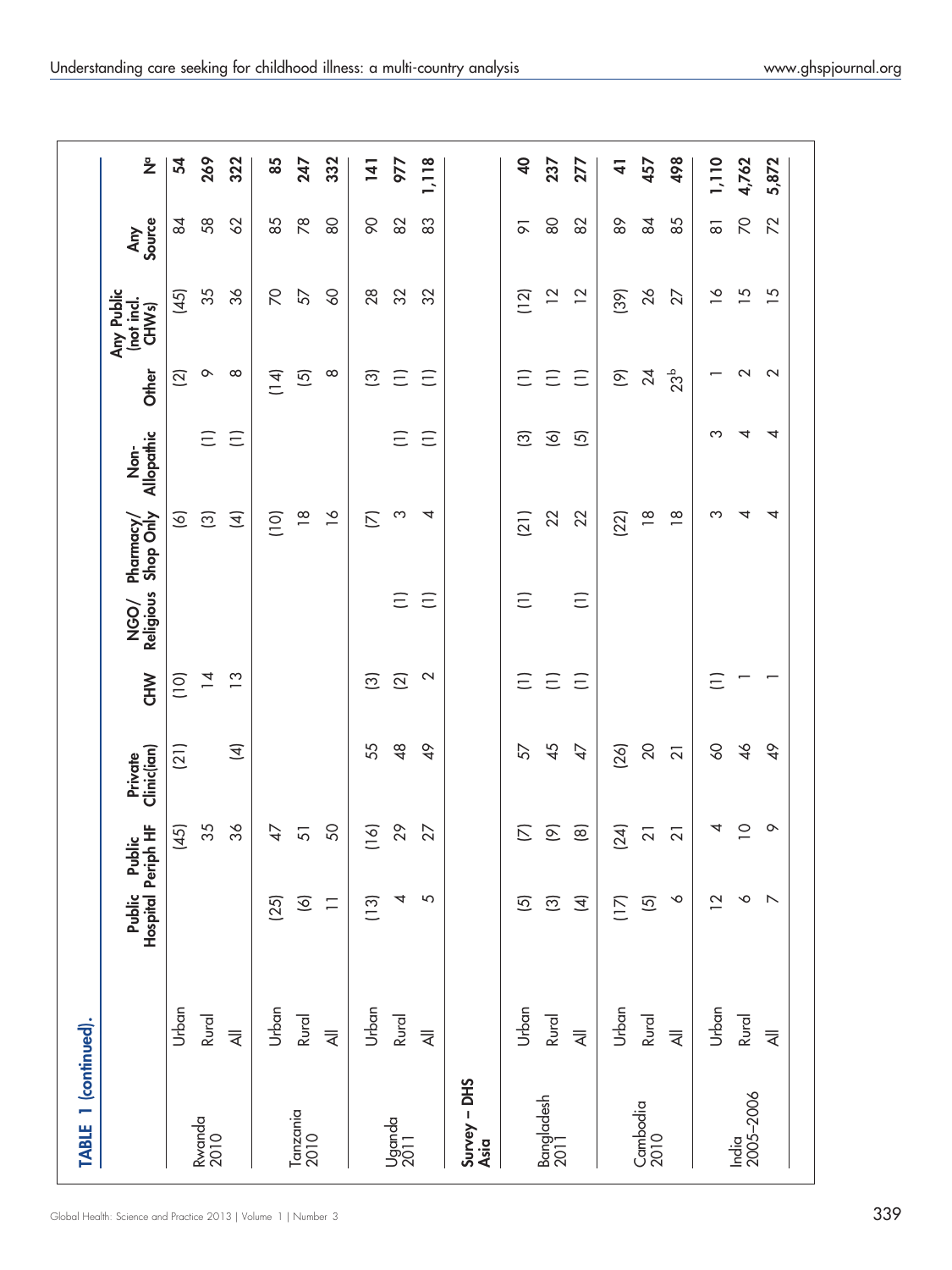| TABLE 1 (continued).    |              |                         |                     |                           |                          |                          |                        |                          |                          |                                                |                      |               |
|-------------------------|--------------|-------------------------|---------------------|---------------------------|--------------------------|--------------------------|------------------------|--------------------------|--------------------------|------------------------------------------------|----------------------|---------------|
|                         |              | Public<br>Hospital      | Periph HF<br>Public | Clinic(ian)<br>Private    | <b>NHN</b>               | <b>Religious</b><br>NGO/ | Pharmacy/<br>Shop Only | Non-<br>Allopathic       | Other                    | Any Public<br>(not incl.<br>CHW <sub>s</sub> ) | Source<br>Any        | $\frac{5}{2}$ |
|                         | Urban        | $\odot$                 | 22                  | 29                        | 5                        | Ξ                        | 23                     |                          | $\overline{C}$           | 25                                             | $\frac{2}{\sqrt{2}}$ | 686           |
| Indonesia<br>2007       | <b>Rural</b> | $\widehat{\Xi}$         | 23                  | Ξ                         | $\frac{8}{1}$            | $\overline{2}$           | $\overline{24}$        | $\overline{2}$           | $\overline{0}$           | 25                                             | $\overline{\circ}$   | 1,103         |
|                         | ₹            | $\infty$                | 22                  | $\frac{8}{1}$             | $\overline{12}$          | $\equiv$                 | $\overline{2}$         | $\sim$                   | $\tilde{=}$              | 25                                             | 82                   | 1,789         |
|                         | Urban        | (28)                    | $\overline{5}$      | $\widetilde{43}$          | $\widehat{=}$            |                          | (26)                   |                          |                          | (33)                                           | (89)                 | 24            |
| Nepal<br>2011           | Rural        | $\widehat{\alpha}$      | $\overline{20}$     | $\approx$                 | ි                        |                          | $\overline{\Omega}$    | $\overline{2}$           | ි                        | 22                                             | 77                   | 215           |
|                         | ₹            | $\overline{5}$          | $\overline{a}$      | 23                        | $\overline{2}$           |                          | $\infty$               | $\overline{2}$           | $\boxed{2}$              | 23                                             | $\overline{78}$      | 238           |
|                         | Urban        | $\infty$                | Ξ                   | $\overline{\wedge}$       | $\widehat{=}$            |                          | Ξ                      | ි                        | $\widehat{\infty}$       | $\circ$                                        | $\infty$             | 323           |
| Pakistan<br>2006–2007   | Rural        | $\infty$                | (2)                 | 56                        |                          |                          | ලු                     | (2)                      | $\overline{12}$          | $\supseteq$                                    | $\overline{\circ}$   | 854           |
|                         | ₹            | $\infty$                | $\sim$              | 8                         |                          |                          | $\overline{2}$         | က                        | $\supseteq$              | $\supseteq$                                    | 83                   | 1,178         |
|                         | Urban        | (13)                    | 28                  | (18)                      |                          |                          | $\overline{2}$         | <u> ල</u>                | Ξ                        | 86                                             | $\overline{\circ}$   | 127           |
| Philippines<br>2008     | Rural        | $\overline{6}$          | 8                   | $\tilde{c}$               |                          |                          | E                      | $\overline{5}$           | Ξ                        | 35                                             | $\infty$             | 197           |
|                         | ₹            | $\infty$                | 29                  | $\overline{5}$            |                          |                          | ලු                     | $\Box$                   | $\Xi$                    | 36                                             | $\infty$             | 324           |
| Survey - MICS           |              |                         |                     |                           |                          |                          |                        |                          |                          |                                                |                      |               |
|                         | Urban        | $\sum_{i=1}^{n}$        | $\overline{14}$     | (15)                      | $\overline{2}$           |                          | $\odot$                | Ξ                        | $\overline{2}$           | $\overline{5}$                                 | (52)                 | 25            |
| Burundi<br>2006         | Rural        | $\breve{\phantom{a}}$   | 28                  | 4                         |                          |                          | $\equiv$               | $\Xi$                    | S                        | ွှ                                             | $\mathfrak{D}$       | 1,061         |
|                         | ₹            | $\sim$                  | 27                  | 4                         |                          |                          | $\Xi$                  | $\Xi$                    | S                        | 33                                             | $\frac{3}{4}$        | 1,086         |
|                         | Urban        | $\frac{\infty}{\infty}$ | $\overline{12}$     | E                         |                          |                          | 互                      | Ξ                        | Ξ                        | 29                                             | $\frac{8}{4}$        | 283           |
| Central Afr Rep<br>2006 | <b>Rural</b> | $\overline{A}$          | $\overline{1}$      | $\overline{5}$            | $\overline{A}$           |                          | $\overline{3}$         | $\overline{\mathcal{C}}$ | $\overline{A}$           | $\overline{20}$                                | 36                   | 389           |
|                         | ₹            | $\overline{C}$          | $\overline{15}$     | ∾                         | $\overline{2}$           |                          | ි                      | $\overline{2}$           | $\tilde{\mathcal{K}}$    | $\overline{2}$                                 | $\frac{4}{5}$        | 672           |
|                         | Urban        | $\overline{24}$         | (19)                | (13)                      | $\overline{2}$           |                          | <u>ර</u>               | (12)                     | $\overline{\mathcal{L}}$ | $\frac{3}{4}$                                  | $\overline{\wedge}$  | <b>121</b>    |
| Côte d'Ivoire<br>2006   | Rural        | $\odot$                 | $\geq$              | $\overline{\mathfrak{D}}$ | $\overline{3}$           |                          | $\odot$                | $\frac{3}{2}$            | $\overline{C}$           | 22                                             | 57                   | 301           |
|                         | ₹            | $\equiv$                | $\overline{1}$      | $\overline{5}$            | $\overline{\mathcal{C}}$ |                          | $\infty$               | $\frac{3}{2}$            | 14 <sup>c</sup>          | 28                                             | $\overline{\circ}$   | 422           |
|                         |              |                         |                     |                           |                          |                          |                        |                          |                          |                                                |                      |               |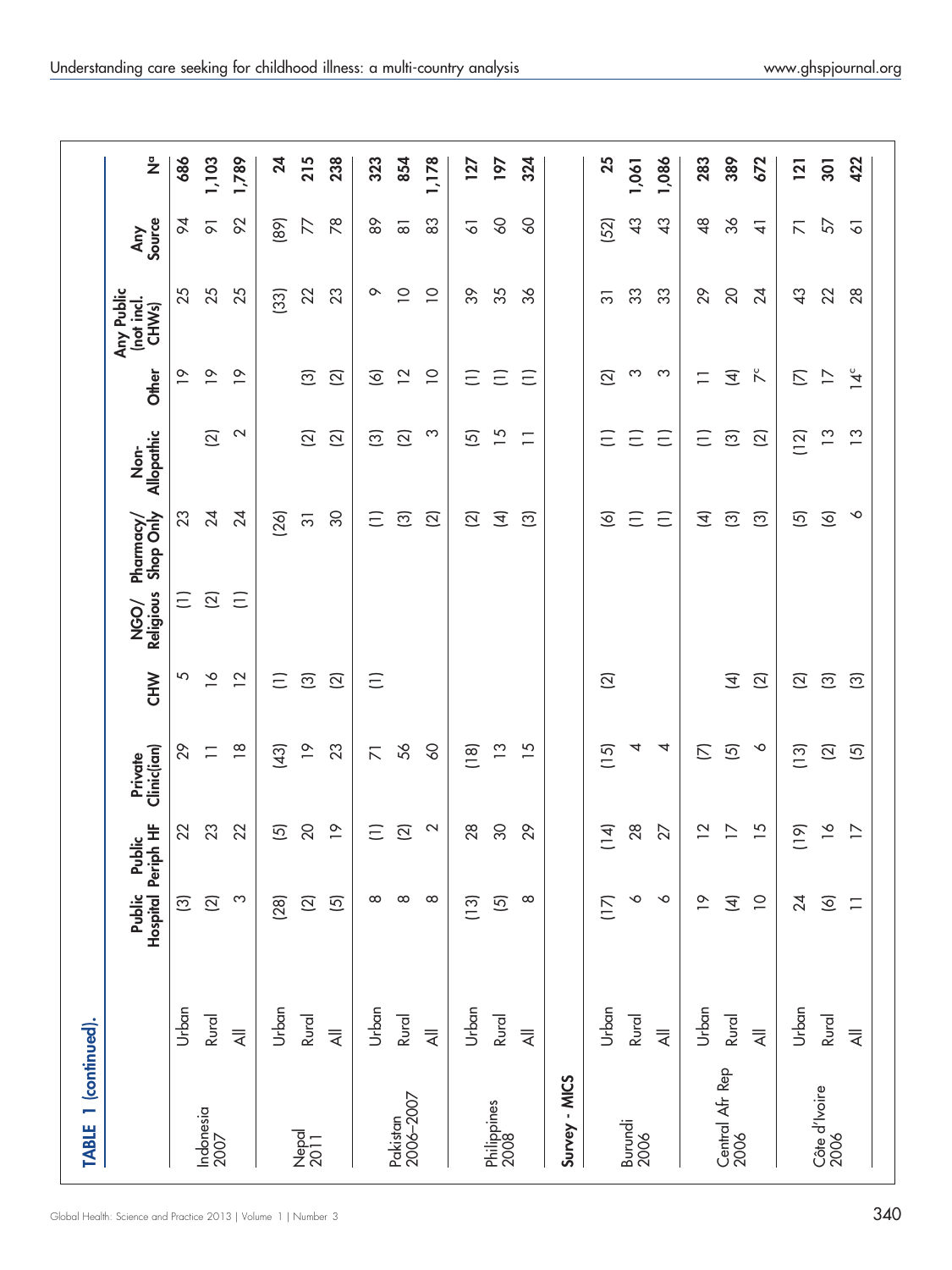|                                                   | Public<br>Periph HF<br>Public<br><b>Hospital</b> | Private<br>Clinic(ian) | CHW                   | Religious<br>NGO/ | Pharmacy/<br>Shop Only    | Allopathic<br>$\frac{1}{2}$ | Other                     | Any Public<br>(not incl.<br>CHW <sub>s</sub> ) | Any<br>Source            | $\frac{5}{2}$   |
|---------------------------------------------------|--------------------------------------------------|------------------------|-----------------------|-------------------|---------------------------|-----------------------------|---------------------------|------------------------------------------------|--------------------------|-----------------|
|                                                   | ₹,<br>(12)                                       | Ξ                      |                       |                   | $\frac{1}{2}$             |                             | $\overline{\mathfrak{D}}$ | 54                                             | $\approx$                | 127             |
|                                                   | 56<br>$\circledR$                                | E                      | E                     |                   | E                         | $\overline{\mathfrak{D}}$   | $\overline{2}$            | 24                                             | $\approx$                | 236             |
|                                                   | 51<br>$\supseteq$                                | $\infty$               | $\overline{2}$        |                   | $\equiv$                  | $\Xi$                       | $\overline{\mathfrak{D}}$ | $\infty$                                       | $\approx$                | 362             |
|                                                   | $\frac{2}{6}$<br>45                              | $\left(11\right)$      | වි                    |                   | Ξ                         | Ξ                           | $\circledcirc$            | 3                                              | $\frac{6}{1}$            | $\overline{a}$  |
| $\sum$                                            | 27                                               | $\overline{\omega}$    | $\overline{5}$        |                   | $\widehat{=}$             | Ξ                           | $\circledR$               | $\frac{4}{5}$                                  | SS                       | 148             |
| 28                                                | $\overline{27}$                                  | $\overline{5}$         | 旦                     |                   | $\widehat{=}$             | $\widehat{=}$               | $\circledR$               | $\frac{6}{4}$                                  | 62                       | 249             |
| 42                                                | 区                                                |                        | Ξ                     |                   | $\odot$                   |                             |                           | $\frac{8}{6}$                                  | R                        | $\mathfrak{c}$  |
| $\left(17\right)$                                 | $\frac{8}{3}$                                    | $\circledR$            | $\equiv$              |                   | $\equiv$                  |                             |                           | 57                                             | 58                       | $8^{\circ}$     |
| 28                                                | $\frac{8}{3}$                                    | 互                      | $\widehat{=}$         |                   | $\overline{3}$            |                             |                           | 62                                             | $\mathcal{S}^3$          | 172             |
| (32)                                              | $\circledR$                                      | (18)                   |                       |                   | (15)                      |                             |                           | $\overline{Q}$                                 | $[73]$                   | $\overline{18}$ |
| $\circledcirc$                                    | (13)                                             | (11)                   | $\circledcirc$        |                   | $\odot$                   |                             | ලු                        | 20                                             | $\overline{4}$           | 172             |
| $\begin{array}{c} \square \\ \square \end{array}$ | $\overline{13}$                                  | (12)                   | $\circledcirc$        |                   | E                         |                             | $\overline{3}$            | 22                                             | SO                       | <b>Dol</b>      |
| $\frac{8}{10}$                                    | 23                                               | $\circledR$            | $\circ$               |                   | $\circledcirc$            |                             |                           | 38                                             | 53                       | 264             |
| $\circ$                                           | 22                                               | ලු                     | $\overline{3}$        |                   | $\overline{\mathfrak{Q}}$ |                             |                           | $\overline{5}$                                 | 36                       | 288             |
| $\overline{12}$                                   | 22                                               | 5                      | $\overline{2}$        |                   | 5                         |                             |                           | ಸ                                              | 45                       | 552             |
| $\circledcirc$                                    | SS,                                              | $\odot$                |                       |                   | $\overline{\mathfrak{D}}$ |                             | <u>ର</u>                  | 89                                             | 77                       | 178             |
|                                                   | $\Im$                                            | 互                      | $\widehat{=}$         |                   |                           |                             | $\overline{5}$            | $\mathcal{S}^3$                                | $\mathcal{R}$            | 356             |
| $\widehat{\mathcal{O}}$                           | 62                                               | 互                      |                       |                   | $\widehat{=}$             |                             | 5                         | 24                                             | $\overline{\mathcal{L}}$ | 534             |
| $\overline{A}$                                    | $\supseteq$                                      | Ξ                      |                       |                   | 28                        | Ξ                           |                           | $\frac{3}{2}$                                  | 51                       | 280             |
| $\widehat{\Xi}$                                   | $\overline{2}$                                   | 互                      | $\overline{\text{2}}$ |                   | $\overline{4}$            | Ξ                           | Ξ                         | $\overline{\mathcal{C}}$                       | 22                       | 558             |
| $\overline{2}$                                    | 4                                                | $\breve{\phantom{a}}$  | $\widehat{\Xi}$       |                   | $\frac{8}{1}$             | $\widehat{=}$               | $\widehat{\Xi}$           | $\infty$                                       | 32                       | 838             |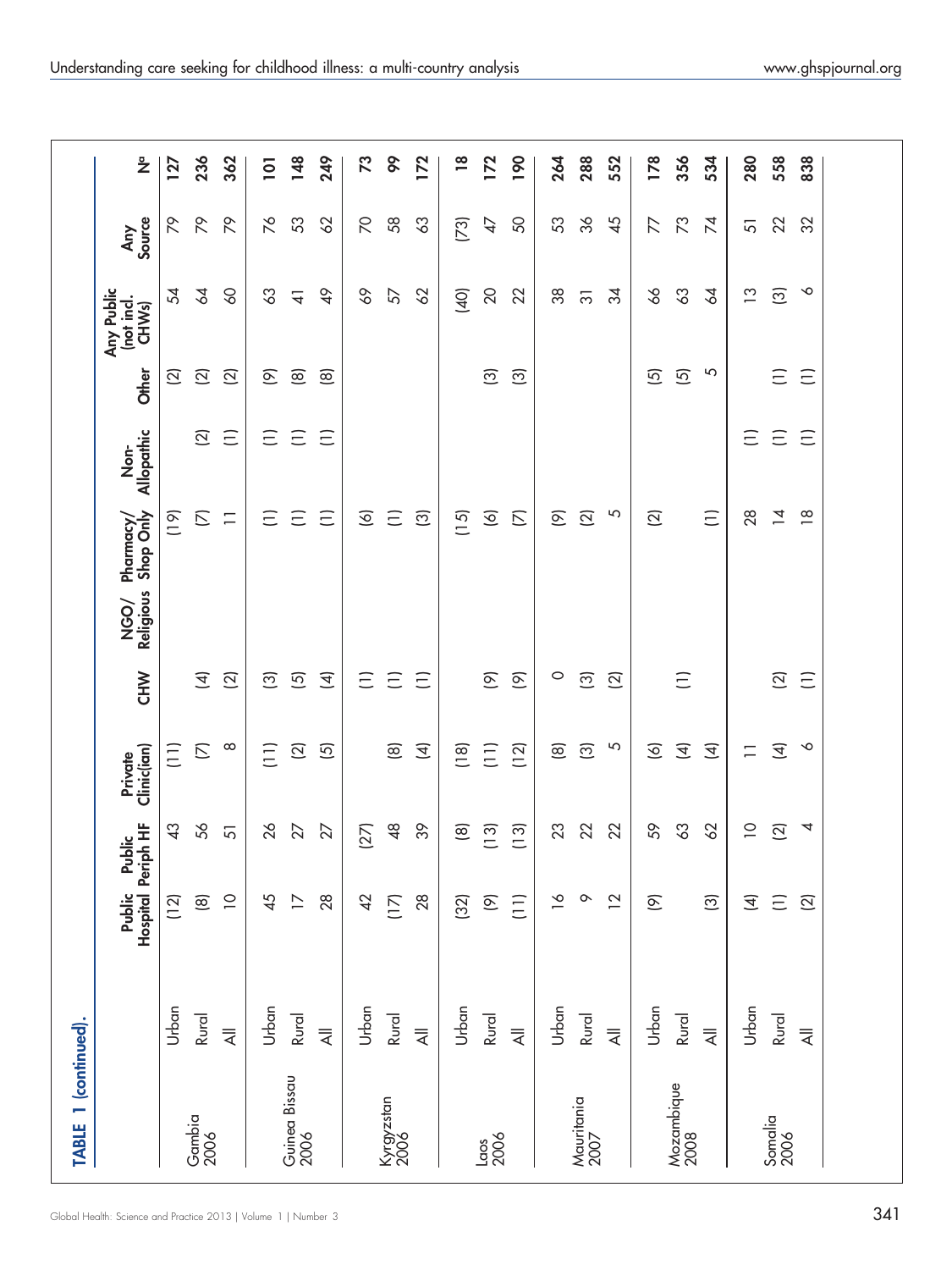| TABLE 1 (continued). |                                                                                                                                                                                                                                                        |                           |                     |                                                         |                |                   |                                                                                                                                          |                          |                      |                                                |               |                |
|----------------------|--------------------------------------------------------------------------------------------------------------------------------------------------------------------------------------------------------------------------------------------------------|---------------------------|---------------------|---------------------------------------------------------|----------------|-------------------|------------------------------------------------------------------------------------------------------------------------------------------|--------------------------|----------------------|------------------------------------------------|---------------|----------------|
|                      |                                                                                                                                                                                                                                                        | Public<br><b>Hospital</b> | Periph HF<br>Public | Private<br>Clinic(ian)                                  | NH2            | Religious<br>NGO/ | Pharmacy/<br>Shop Only                                                                                                                   | Non-<br>Allopathic       | Other                | Any Public<br>(not incl.<br>CHW <sub>s</sub> ) | Any<br>Source | $\frac{5}{2}$  |
|                      | Urban                                                                                                                                                                                                                                                  | (30)                      | (28)                |                                                         |                |                   |                                                                                                                                          |                          |                      | (58)                                           | (58)          | $\overline{2}$ |
| Tajikistan<br>2005   | <b>Rural</b>                                                                                                                                                                                                                                           | (23)                      | (41)                |                                                         | (13)           |                   |                                                                                                                                          |                          |                      | 57)                                            | 29            | $\frac{3}{2}$  |
|                      | $\overline{\overline{z}}$                                                                                                                                                                                                                              | (25)                      | (37)                |                                                         | $\circledcirc$ |                   |                                                                                                                                          |                          |                      | 57                                             | $\mathcal{L}$ | 2              |
|                      | Urban                                                                                                                                                                                                                                                  | $\overline{[5]}$          | (12)                | $\odot$                                                 |                |                   | Ξ                                                                                                                                        | Ξ                        | Σ                    | (18)                                           | 80            | ಸ              |
| Togo<br>2006         | <b>Rural</b>                                                                                                                                                                                                                                           | $\widetilde{\varSigma}$   | $\overline{5}$      | $\overline{2}$                                          | $\overline{2}$ |                   | Ξ                                                                                                                                        | $\overline{\mathcal{L}}$ | $\widetilde{\Omega}$ | $\geq$                                         | $\infty$      | 236            |
|                      | ₹                                                                                                                                                                                                                                                      | $\overline{3}$            | $\overline{4}$      | $\overline{3}$                                          | $\equiv$       |                   | $\widehat{=}$                                                                                                                            | $\overline{5}$           | 包                    | $\overline{1}$                                 | $\infty$      | 270            |
|                      | Urban                                                                                                                                                                                                                                                  | 96                        | $(13)$              | 45                                                      | $\odot$        |                   | (15)                                                                                                                                     |                          |                      | के                                             | ର୍            | $\overline{5}$ |
| Vietnam<br>2006      | <b>Rural</b>                                                                                                                                                                                                                                           | $\frac{8}{18}$            | 35                  | 26                                                      | $\odot$        |                   | $\infty$                                                                                                                                 | Ξ                        | $\overline{c}$       | SO                                             | $\infty$      | 366            |
|                      | ₹                                                                                                                                                                                                                                                      | $\overline{2}$            | $\overline{\circ}$  | 29                                                      | ╰              |                   | $\circ$                                                                                                                                  | $\widehat{=}$            | $\overline{2}$       | SO                                             | $\infty$      | 467            |
| precision.           | <sup>b</sup> This consisted mostly of "home of trained health worker."<br><sup>o</sup> N values are adjusted (see Methods section). N<br><sup>c</sup> In most of these cases, the reported source was<br>Abbreviations: CHVV, community health worker; |                           | "parent or friend." | HF, health facility; NGO, nongovernmental organization. |                |                   | lote that point estimates for proportions based on adjusted Ns of less than 25 are indicated in parentheses, indicating a lower level of |                          |                      |                                                |               |                |
|                      |                                                                                                                                                                                                                                                        |                           |                     |                                                         |                |                   |                                                                                                                                          |                          |                      |                                                |               |                |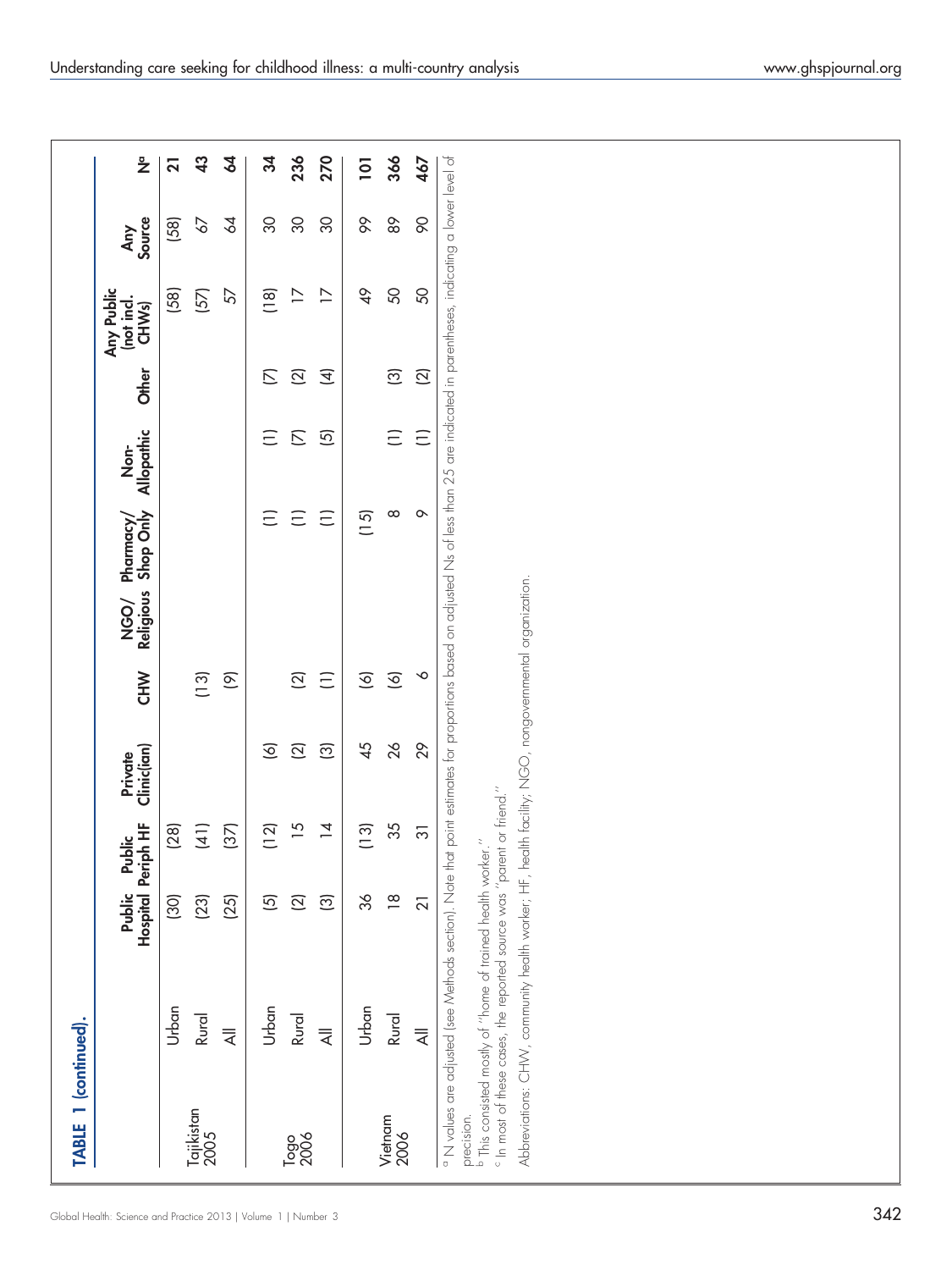<span id="page-15-0"></span>

| $\ddot{\mathbf{a}}$<br><b>TABLE</b> | Sources of Care for Fever | $\%$                     |                                     |                          |                         |                   |                         |                           |                           |                                              |                          |               |
|-------------------------------------|---------------------------|--------------------------|-------------------------------------|--------------------------|-------------------------|-------------------|-------------------------|---------------------------|---------------------------|----------------------------------------------|--------------------------|---------------|
|                                     |                           |                          | Public Public<br>Hospital Periph HF | Private<br>Clinic(ian)   | <b>NHN</b>              | Religious<br>NGO/ | Pharmacy/<br>Shop Only  | Non-<br>Allopathic        | Other                     | Any Public<br>(not incl.<br>CHW <sub>s</sub> | Any<br>Source            | $\frac{5}{2}$ |
| Survey - DHS<br>Africa              |                           |                          |                                     |                          |                         |                   |                         |                           |                           |                                              |                          |               |
| <b>West and Central Africa</b>      |                           |                          |                                     |                          |                         |                   |                         |                           |                           |                                              |                          |               |
|                                     | Urban                     | $\circ$                  | $\overline{c}$                      | $\overline{12}$          |                         | 4                 | $\geq$                  | ᡐ                         | $\supseteq$               | 25                                           | గ్                       | 1,307         |
| Benin<br>2006                       | Rural                     | $\sim$                   | $\overline{2}$                      | $\infty$                 | Ξ                       | S                 | $\overline{12}$         | $\supseteq$               | $\circ$                   | 26                                           | 3                        | 2,854         |
|                                     | $\overline{\overline{z}}$ | S                        | 23                                  | $\infty$                 | $\widehat{=}$           | S                 | $\overline{4}$          | $\supseteq$               | $\supseteq$               | 26                                           | 89                       | 4,162         |
|                                     | Urban                     | ∽                        | $\overline{4}$                      | $\overline{2}$           | 互                       |                   | $\frac{8}{1}$           | Ξ                         | E                         | $\tilde{=}$                                  | $\Im$                    | 950           |
| DR Congo<br>2007                    | Rural                     | $\boxed{3}$              | $\overline{2}$                      | ∾                        | $\overline{C}$          |                   | $\supseteq$             | 4                         | $\overline{2}$            | 24                                           | 24                       | 1,519         |
|                                     | $\overline{\overline{z}}$ | 丼                        | $\frac{8}{10}$                      | $\overline{12}$          | $\infty$                |                   | $\frac{3}{2}$           | က                         | က                         | 22                                           | 57                       | 2,469         |
|                                     | Urban                     | $\mathfrak{A}$           | $\circledR$                         | $\frac{8}{1}$            |                         |                   | 23                      |                           |                           | $\overline{4}$                               | 82                       | 197           |
| Ghana<br>2008                       | <b>Rural</b>              | $\frac{8}{10}$           | 25                                  | $\overline{A}$           |                         |                   | 51                      |                           | E                         | $\frac{1}{\mathcal{F}}$                      | 2                        | 347           |
|                                     | $\overline{\overline{z}}$ | $23$                     | $\approx$                           | $\circ$                  |                         |                   | $\frac{8}{1}$           |                           | $\overline{\mathcal{O}}$  | $\frac{4}{5}$                                | R                        | 544           |
|                                     | Urban                     | $\overline{4}$           | 32                                  | $\overline{\mathcal{L}}$ | $\overline{2}$          |                   | $\geq$                  | E                         | <u>ब</u>                  | $\frac{3}{4}$                                | K                        | 376           |
| Guinea<br>2005                      | Rural                     | Ξ                        | $\overline{24}$                     | $\overline{2}$           | $\widehat{\mathcal{A}}$ |                   | $\frac{\infty}{\infty}$ | $\equiv$                  | $\Xi$                     | 26                                           | SS,                      | 1,526         |
|                                     | $\overline{\overline{z}}$ | $\overline{\phantom{0}}$ | 26                                  | က                        | ↴                       |                   | $\frac{8}{1}$           | $\supseteq$               | $\overline{2}$            | 29                                           | 62                       | 1,902         |
|                                     | Urban                     | $\overline{\phantom{1}}$ | 90                                  | 23                       |                         |                   | $\geq$                  | $\overline{\mathfrak{D}}$ | $\overline{\mathfrak{Q}}$ | $\frac{4}{6}$                                | $\overline{\infty}$      | 450           |
| $\frac{liberia}{2007}$              | Rural                     | $\infty$                 | 26                                  | $\overline{2}$           |                         |                   | $\overline{15}$         | ᡐ                         | $\overline{\phantom{0}}$  | 32                                           | $\overline{\mathcal{L}}$ | 1,127         |
|                                     | $\overline{\overline{z}}$ | $\sim$                   | 27                                  | 22                       |                         |                   | $\overline{5}$          | $\overline{\phantom{0}}$  | $\breve{\phantom{a}}$     | 36                                           | $\frac{8}{10}$           | 1,577         |
|                                     | Urban                     | $\widehat{A}$            | 57                                  | $\overline{A}$           | Ξ                       |                   | $\overline{2}$          | $\overline{2}$            | E                         | $\frac{1}{4}$                                | 72                       | 558           |
| Mali<br>2006                        | Rural                     |                          | 25                                  |                          | $\sim$ $\sim$           |                   | 4                       | $\overline{2}$            | $\Box$                    | 26                                           | 53                       | 1,680         |
|                                     | $\overline{\overline{z}}$ | $\sim$                   | 28                                  | $\widehat{=}$            |                         |                   | ∾                       | $\overline{2}$            | $\circ$                   | 29                                           | 57                       | 2,238         |
|                                     |                           |                          |                                     |                          |                         |                   |                         |                           |                           |                                              |                          |               |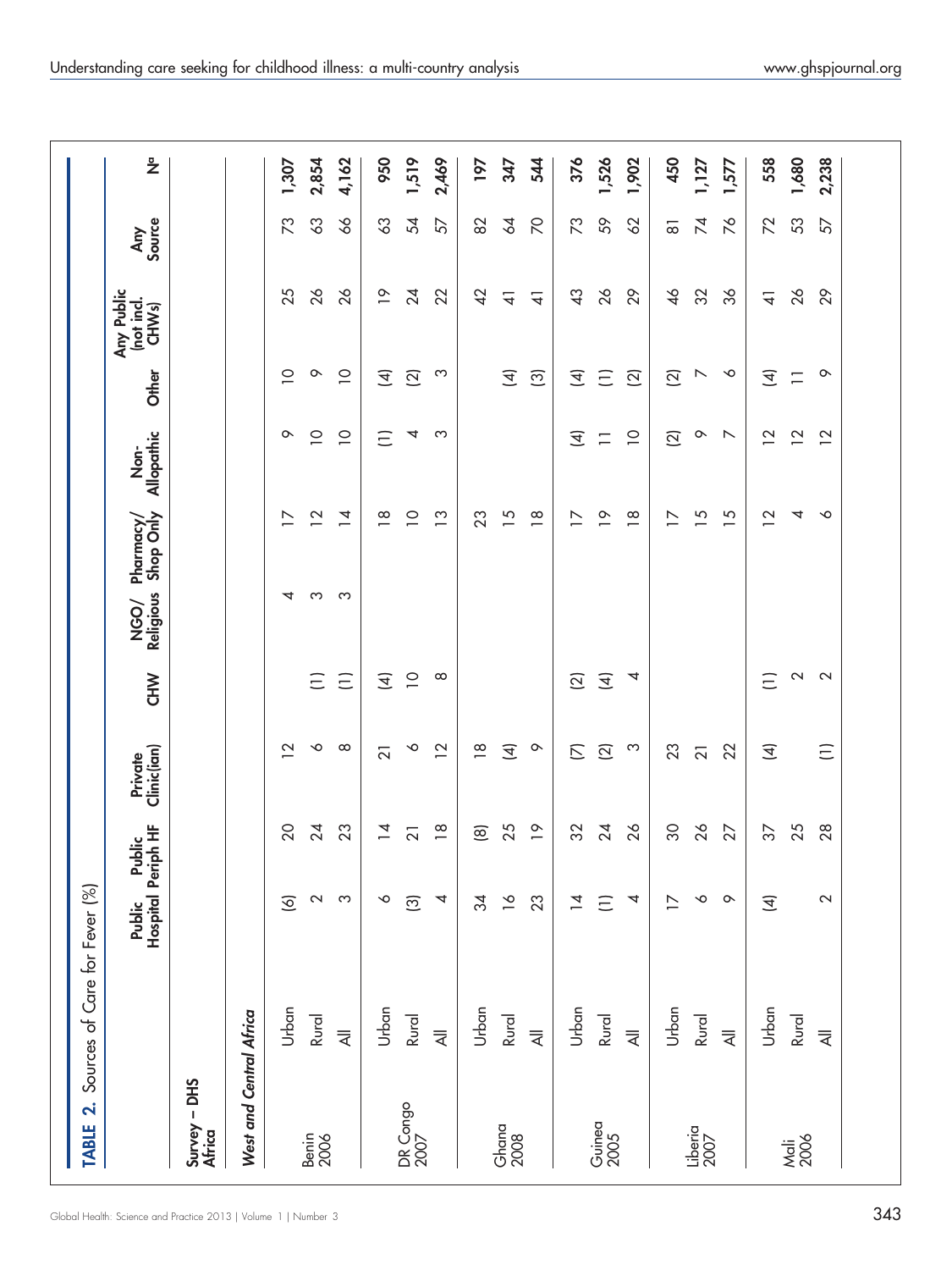|                      | $\bar{\bar{z}}$                  | 324         | 2,019         | 2,343             | 987                      | 2,981           | 3,968                    | 1,211          | 1,252                    | 2,463                    | 352                                               | 931                           | 1,283          |                 | 112                       | 465             | 577            | 164            | 952                     | 1,116          | 786            | 5,428           | 6,214       |
|----------------------|----------------------------------|-------------|---------------|-------------------|--------------------------|-----------------|--------------------------|----------------|--------------------------|--------------------------|---------------------------------------------------|-------------------------------|----------------|-----------------|---------------------------|-----------------|----------------|----------------|-------------------------|----------------|----------------|-----------------|-------------|
|                      | Source<br>Any                    | ஜ           | $\delta$      | 24                | $\overline{\mathcal{K}}$ | 89              | R                        | 29             | $\frac{1}{2}$            | 54                       | $\frac{8}{3}$                                     | $\frac{\partial}{\partial t}$ | 55             |                 | $\infty$                  | 89              | 89             | 3              | 45                      | A              | $\mathcal{L}$  | K               | K           |
| Any Public           | (not incl.<br>CHW <sub>s</sub> ) | क्          | 25            | 28                | 28                       | 25              | 26                       | 42             | $\mathfrak{L}$           | 38                       | 28                                                | 33                            | 32             |                 | 43                        | 32              | $\mathfrak{L}$ | 24             | $\infty$                | 29             | 53             | SO              | 51          |
|                      | Other                            | ලු          |               | $\widehat{=}$     | Ξ                        | $\Xi$           | $\overline{\phantom{0}}$ | 4              | $\sim$                   | S                        | <u>(5)</u>                                        |                               | $\overline{2}$ |                 |                           | $\equiv$        |                |                | $\widehat{=}$           | $\widehat{=}$  | Ξ              | $\widehat{=}$   | $\Xi$       |
|                      | Allopathic<br>$\frac{1}{2}$      | Ξ           | S             | $\mathbf{\Omega}$ |                          | Ξ               | $\overline{ }$           | $\widehat{=}$  | $\boldsymbol{\varsigma}$ | $\mathbf{\Omega}$        |                                                   | Ξ                             | $\widehat{=}$  |                 | $\overline{\mathfrak{D}}$ | $\overline{2}$  | $\overline{2}$ |                | $\overline{2}$          | $\widehat{=}$  |                | $\widehat{=}$   |             |
|                      | Pharmacy/<br>Shop Only           | $\tilde{c}$ | $\frac{8}{1}$ | $\overline{1}$    | 33                       | $\mathfrak{L}$  | ಸ                        | ᡐ              | 5                        | $\overline{\phantom{0}}$ | (16)                                              | ∿                             | $\infty$       |                 | <u>ର</u>                  | 互               | $\overline{A}$ | $\overline{2}$ | 5                       | 4              | $\overline{3}$ | $^{\circ}$      | $\infty$    |
|                      | Religious<br>NGO/                | ତ୍ର         | $\frac{8}{1}$ | $\frac{8}{10}$    |                          |                 |                          |                |                          |                          |                                                   |                               |                |                 | Q                         | $\frac{8}{10}$  | $\overline{4}$ |                |                         |                | <u>(රි</u>     | $\supseteq$     | $\circ$     |
|                      | <b>NHN</b>                       |             |               |                   | Ξ                        | $\Xi$           | $\overline{a}$           | $\overline{2}$ | $\sim$                   | $\mathbf 2$              | ලු                                                | $\overline{2}$                | $\overline{2}$ |                 |                           | $\odot$         | $\overline{5}$ |                |                         |                |                |                 |             |
|                      | Private<br>Clinic(ian)           | E           |               | $\Xi$             | $\overline{12}$          | $\infty$        | $\circ$                  | ↖              | $\widehat{=}$            | ᅿ                        | $\frac{8}{1}$                                     | $\infty$                      | $\equiv$       |                 | @                         | $\circ$         | $\circ$        | 86             | $\infty$                | $\tilde{c}$    | က              | 5               | P           |
|                      | Periph HF<br>Public              | £,          | 25            | $\overline{27}$   | $\supseteq$              | $\geq$          | $\overline{4}$           | 8              | $\overline{5}$           | $\overline{5}$           | $\overline{1}$                                    | $\infty$                      | $\frac{2}{6}$  |                 | $\frac{1}{2}$             | $\frac{26}{5}$  | 23             | $\frac{8}{1}$  | 29                      | 27             | $\overline{z}$ | $\triangleleft$ | 38          |
|                      | Hospital<br>Public               | $\odot$     |               | $\equiv$          | $\frac{\infty}{\infty}$  | $\circ$         | $\overline{2}$           | $\overline{2}$ | $\infty$                 | $\infty$                 | $\begin{array}{c} \square \\ \square \end{array}$ | $\overline{4}$                | $\sim$         |                 | $\overline{3}$            | $\odot$         | $\equiv$       | $\overline{5}$ | $\equiv$                | $\overline{2}$ | $\frac{8}{3}$  | $\equiv$        | $\tilde{c}$ |
|                      |                                  | Urban       | Rural         | ₹                 | Urban                    | Rural           | ₹                        | Urban          | <b>Rural</b>             | ₹                        | Urban                                             | <b>Rural</b>                  | ₹              |                 | Urban                     | <b>Rural</b>    | ₹              | Urban          | Rural                   | ₹              | Urban          | Rural           | ₹           |
| TABLE 2 (continued). |                                  |             | Niger<br>2006 |                   |                          | Nigeria<br>2008 |                          |                | Senegal<br>2010–2011     |                          |                                                   | Sierra Leone<br>2008          |                | Southern Africa |                           | Lesotho<br>2009 |                |                | Madagascar<br>2008–2009 |                |                | Malawi<br>2010  |             |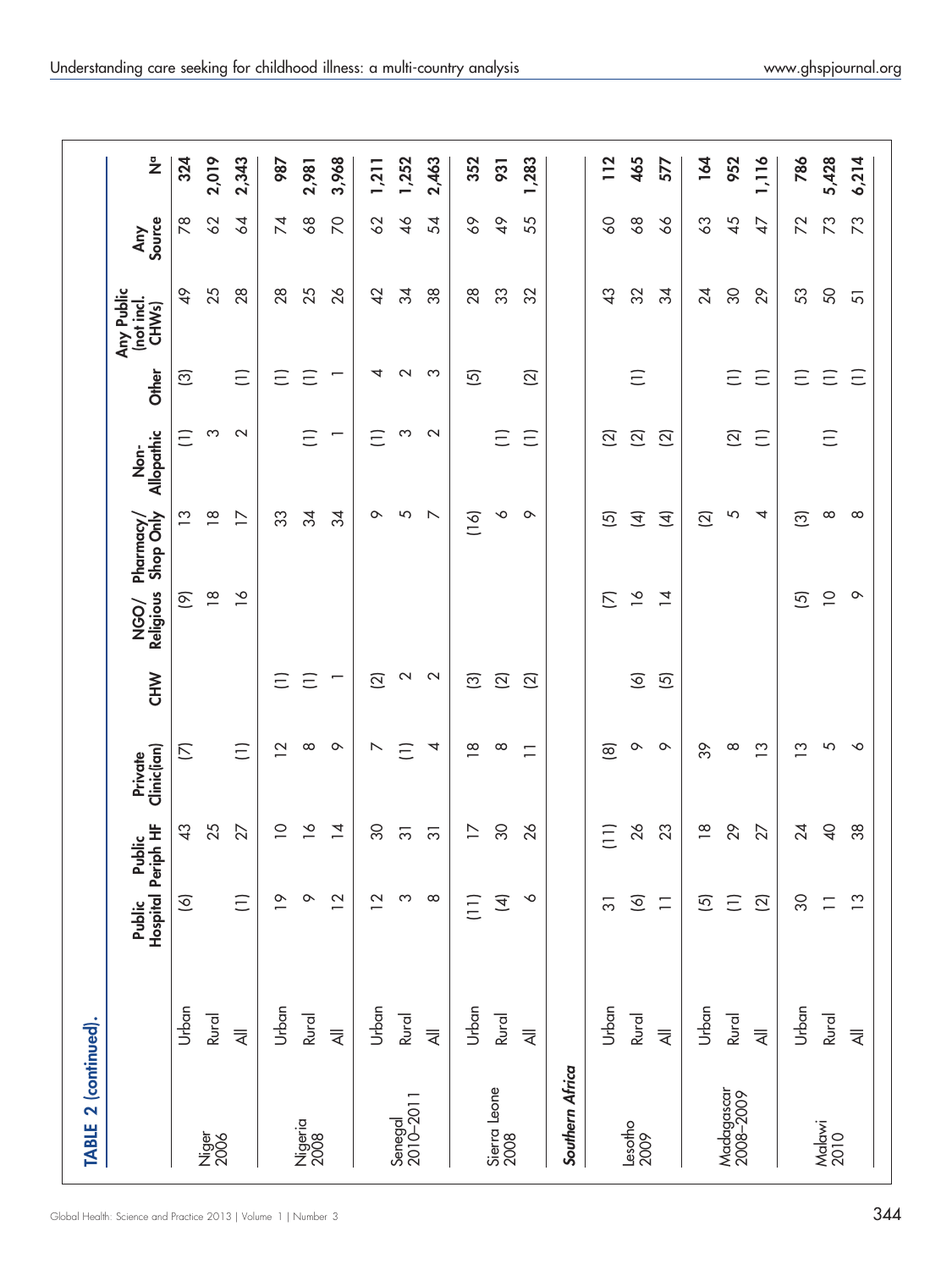| TABLE 2 (continued).    |              |                             |                     |                           |                |                          |                          |                    |                           |                                                |                         |             |
|-------------------------|--------------|-----------------------------|---------------------|---------------------------|----------------|--------------------------|--------------------------|--------------------|---------------------------|------------------------------------------------|-------------------------|-------------|
|                         |              | Hospital<br>Public          | Periph HF<br>Public | Clinic(ian)<br>Private    | NH2            | Religious<br>NGO/        | Shop Only<br>Pharmacy/   | Allopathic<br>Non- | Other                     | Any Public<br>(not incl.<br>CHW <sub>s</sub> ) | Any<br>Source           | ż           |
|                         | Urban        | $\overline{5}$              | 25                  | $\geq$                    |                |                          | <u>ତ</u>                 | Ξ                  |                           | ₽                                              | 3                       | 320         |
| Namibia<br>2006–2007    | <b>Rural</b> | $\overline{5}$              | 36                  | 5                         |                |                          | $\overline{2}$           | $\Xi$              |                           | SO                                             | 57                      | 476         |
|                         | ₹            | $\frac{5}{1}$               | 32                  | $\supseteq$               |                |                          | ලු                       | $\widehat{=}$      |                           | $\frac{8}{5}$                                  | $\infty$                | 795         |
|                         | Urban        | $\overline{\triangleright}$ | (30)                | ତି                        | ପ୍ର            | $\frac{2}{2}$            | $\odot$                  |                    |                           | 36                                             | 5                       | $8^{\circ}$ |
| S<br>waziland 2006–2007 | <b>Rural</b> | $\boxed{3}$                 | $\overline{4}$      | 互                         | Ξ              | $\supseteq$              | $\overline{5}$           |                    | Ξ                         | 45                                             | 3                       | 605         |
|                         | ₹            | $\widehat{H}$               | $\Delta$            | 互                         | $\widehat{=}$  | $\supseteq$              | $\overline{5}$           |                    | $\widehat{=}$             | 4                                              | $\mathcal{S}^3$         | 703         |
|                         | Urban        | $\sim$                      | 54                  | $\overline{\mathfrak{D}}$ |                |                          | Е                        |                    |                           | 3                                              | π                       | 276         |
| $\frac{Zambia}{2007}$   | <b>Rural</b> | $\odot$                     | 8                   |                           | $\overline{2}$ | $\overline{\phantom{1}}$ | ↖                        | $\overline{2}$     | $\overline{\mathfrak{D}}$ | 53                                             | $\overline{\wedge}$     | 768         |
|                         | ₹            | 5                           | 51                  | $\widehat{=}$             | $(2)$          | 5                        | $\overline{\phantom{0}}$ | $\widehat{=}$      | $\widehat{=}$             | 55                                             | $\overline{\wedge}$     | 1,044       |
|                         | Urban        | $\widehat{\Xi}$             | 25                  | ි                         |                | Ξ                        | $\overline{2}$           |                    | ල                         | 25                                             | 4                       | 134         |
| Zimbabwe<br>2010–2011   | <b>Rural</b> | $\widehat{\Xi}$             | 33                  | $\widehat{E}$             |                | 互                        | 互                        |                    | Ξ                         | $\mathcal{L}$                                  | $\overline{4}$          | 372         |
|                         | ₹            | $\widehat{=}$               | $\overline{\infty}$ | $\overline{\mathfrak{D}}$ |                | ි                        | ∾                        |                    | $\widehat{=}$             | 32                                             | 4                       | 506         |
| East Africa             |              |                             |                     |                           |                |                          |                          |                    |                           |                                                |                         |             |
|                         | Urban        | $\overline{A}$              | $\approx$           | ∾                         |                | Ξ                        | 旦                        |                    |                           | 22                                             | $\frac{1}{\mathcal{F}}$ | 226         |
| Ethiopia<br>2011        | <b>Rural</b> | $\widehat{\Xi}$             | $\frac{8}{1}$       | ∿                         |                | Ξ                        | $\sim$                   | $\widehat{=}$      |                           | $\frac{8}{1}$                                  | $\overline{24}$         | 1,659       |
|                         | ₹            | $\widehat{=}$               | $\geq$              | $\overline{\phantom{0}}$  |                | Ξ                        | $\mathbf{\Omega}$        |                    |                           | $\overline{1}$                                 | 26                      | 1,885       |
|                         | Urban        | $\overline{24}$             | $\frac{8}{1}$       | ତି                        |                | E                        | $\Box$                   |                    |                           | $\frac{4}{5}$                                  | 3                       | 223         |
| Kenya<br>2008–2009      | <b>Rural</b> | $\supseteq$                 | 29                  | $\infty$                  |                | $\overline{2}$           | $\overline{4}$           |                    |                           | $\frac{8}{3}$                                  | 62                      | 1,079       |
|                         | ₹            | $\overline{12}$             | 27                  | $\infty$                  |                | $\overline{2}$           | $\overline{4}$           |                    |                           | 8                                              | 62                      | 1,302       |
|                         | Urban        | $\equiv$                    | 29                  | (13)                      | (14)           |                          | $\circledR$              |                    | Ξ                         | $\overline{5}$                                 | 99                      | 172         |
| Rwanda<br>2010          | Rural        |                             | $\frac{2}{6}$       |                           | $\geq$         |                          | က                        | Ξ                  | ᅻ                         | 26                                             | $\frac{6}{7}$           | 1,183       |
|                         | ₹            |                             | $\frac{2}{6}$       | $\sim$                    | $\frac{8}{10}$ |                          | က                        | $\widehat{E}$      | ↴                         | 27                                             | 51                      | 1,355       |
|                         |              |                             |                     |                           |                |                          |                          |                    |                           |                                                |                         |             |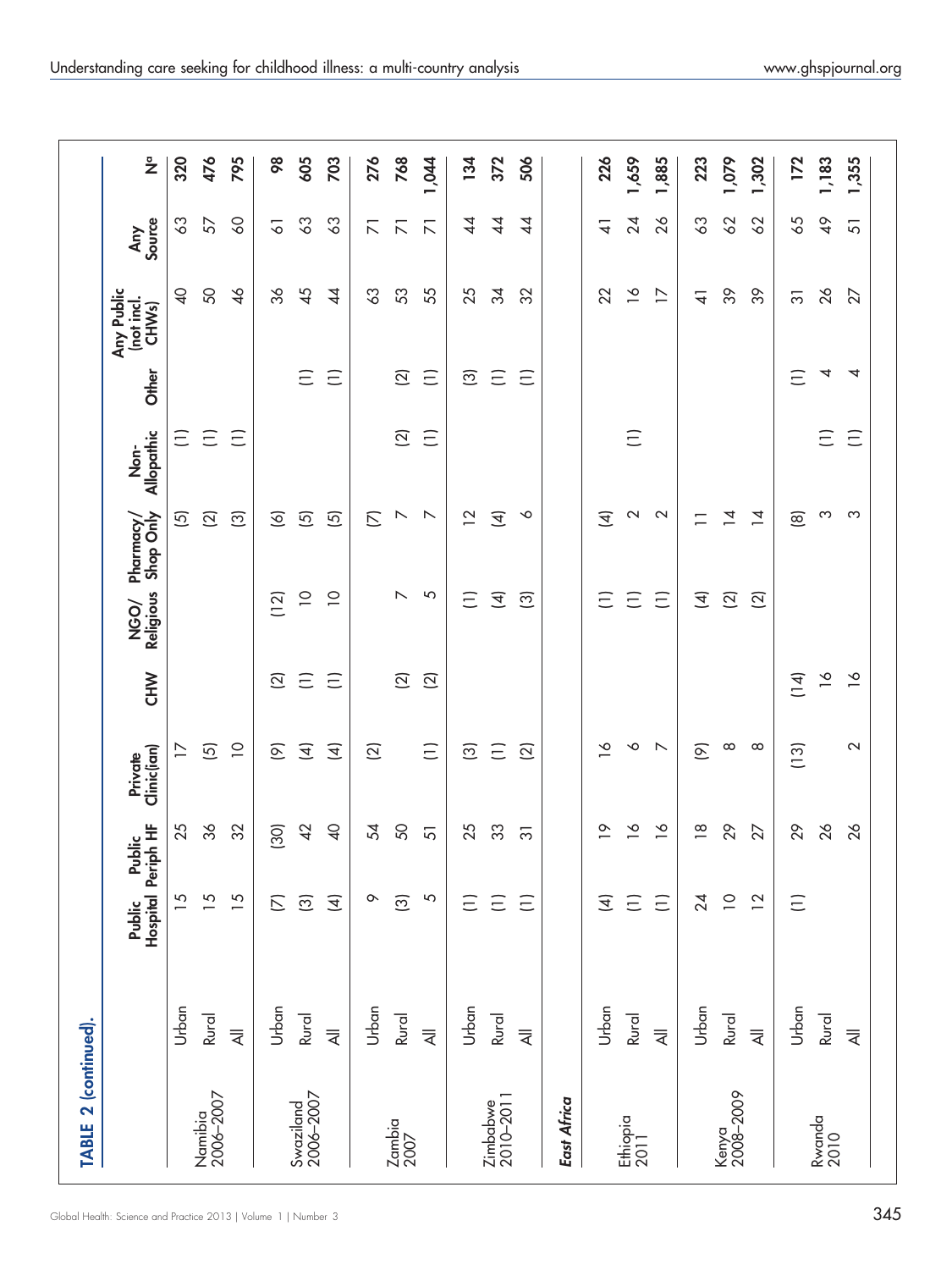| $\bar{z}$                         | 454                 | 1,300            | 1,754                     | 330             | 2,712           | 3,042    |                             | $\mathsf{R}$             | 318                      | 388                       | 318               | 1,877            | 2,194                     | 1,954         | 6,931                    | 8,885             | 1,937                    | 3,096             | 5,033              | $\overline{\circ}$  | 869                   | 960                       |
|-----------------------------------|---------------------|------------------|---------------------------|-----------------|-----------------|----------|-----------------------------|--------------------------|--------------------------|---------------------------|-------------------|------------------|---------------------------|---------------|--------------------------|-------------------|--------------------------|-------------------|--------------------|---------------------|-----------------------|---------------------------|
| Any<br>Source                     | 80                  | $\frac{8}{2}$    | $\approx$                 | 85              | 83              | 83       |                             | $\frac{2}{\sqrt{2}}$     | $\overline{\mathcal{K}}$ | 75                        | 8 <sup>o</sup>    | 82               | 82                        | $\infty$      | 52                       | $\mathcal{L}$     | 83                       | 8                 | $\overline{\circ}$ | $\overline{\infty}$ | $\overline{\wedge}$   | $\overline{z}$            |
| Any Public<br>(not incl.<br>CHWs) | SO                  | SS               | S3                        | 32              | 28              | 28       |                             | $\overline{1}$           | $\infty$                 | $\circ$                   | 25                | $\overline{5}$   | SO                        | $\equiv$      | $\Box$                   | $\equiv$          | 27                       | 25                | $\frac{2}{6}$      | (19)                | $\geq$                | $\overline{1}$            |
| Other                             | $\frac{8}{1}$       | 4                | $\overline{\phantom{0}}$  |                 | Ξ               | $\Xi$    |                             | Ξ                        | $\widehat{=}$            | $\Xi$                     | $\left(11\right)$ | $\overline{2}$   | 19 <sup>b</sup>           |               | $\sim$                   | $\mathbf{\Omega}$ | $\overline{0}$           | $\overline{0}$    | $\frac{8}{1}$      | Ξ                   | Ξ                     | $\widehat{E}$             |
| Non-<br>Allopathic                |                     |                  |                           |                 |                 |          |                             | ලු                       | $\overline{5}$           | $\widehat{A}$             |                   |                  |                           | $\sim$        | $\sim$                   | $\sim$            |                          | $\sim$            | $\sim$             |                     |                       |                           |
| Pharmacy/<br>Shop Only            | $\frac{5}{1}$       | 23               | $\overline{2}$            | 三               | 4               | ᅿ        |                             | $\infty$                 | $\overline{2}$           | $\overline{2}$            | $\infty$          | $\tilde{=}$      | $\overline{20}$           | $\sim$        | 4                        | က                 | $\overline{2}$           | 23                | 23                 | $[27]$              | $\approx$             | $\infty$                  |
| NGO/<br>Religious                 |                     |                  |                           |                 |                 |          |                             | $\widehat{=}$            |                          |                           |                   |                  |                           |               |                          |                   | Ξ                        | $\widehat{E}$     | $\widehat{=}$      | $\widehat{=}$       |                       |                           |
| <b>NHN</b>                        |                     |                  |                           | $\overline{3}$  | 5               | 5        |                             |                          |                          |                           |                   |                  |                           |               | $\widehat{=}$            | $\widehat{=}$     | ∾                        | $\overline{5}$    | $\overline{12}$    | Ξ                   | $\overline{2}$        | (2)                       |
| Private<br>Clinic(ian)            | $\overline{\Omega}$ |                  |                           | 45              | 45              | 45       |                             | 45                       | $\frac{3}{4}$            | $\frac{3}{4}$             | 26                | $\overline{1}$   | $\frac{8}{1}$             | $\frac{8}{1}$ | 36                       | 38                | 25                       | $\Box$            | $\frac{8}{10}$     | (36)                | 22                    | 23                        |
| Public<br>Periph HF               | 32                  | 52               | A                         | $\widehat{\Xi}$ | $\overline{24}$ | 23       |                             | @                        | $\overline{\mathcal{L}}$ | $\triangleright$          | (13)              | 27               | 25                        | $\sim$        | $\overline{\phantom{0}}$ | $\sim$            | 25                       | $\overline{24}$   | $\overline{2}$     | $\circledcirc$      | $\overline{15}$       | $\overline{4}$            |
| Public<br>Hospital                | $\overline{6}$      | $\widehat{\Xi}$  | $\triangleright$          | $\overline{2}$  | 5               | $\infty$ |                             | $\overline{\mathcal{O}}$ | $\widetilde{\Xi}$        | $\widetilde{\Xi}$         | (13)              | 5                | $\breve{\phantom{0}}$     | $\infty$      | 4                        | 5                 | $\widehat{\mathfrak{D}}$ | $\sim$            | $\sim$             | $(13)$              | $\overline{\text{2}}$ | $\boxed{3}$               |
|                                   | Urban               | Rural            | $\overline{\overline{z}}$ | Urban           | Rural           | ₹        |                             | Urban                    | Rural                    | $\overline{\overline{z}}$ | Urban             | Rural            | $\overline{\overline{z}}$ | Urban         | Rural                    | ₹                 | Urban                    | Rural             | ₹                  | Urban               | Rural                 | $\overline{\overline{z}}$ |
|                                   |                     | Tanzania<br>2010 |                           |                 | Uganda<br>2011  |          | $-$ DHS<br>Survey -<br>Asia |                          | Bangladesh<br>2011       |                           |                   | Cambodia<br>2010 |                           |               | India<br>2005–2006       |                   |                          | Indonesia<br>2007 |                    |                     | $\frac{p}{2011}$      |                           |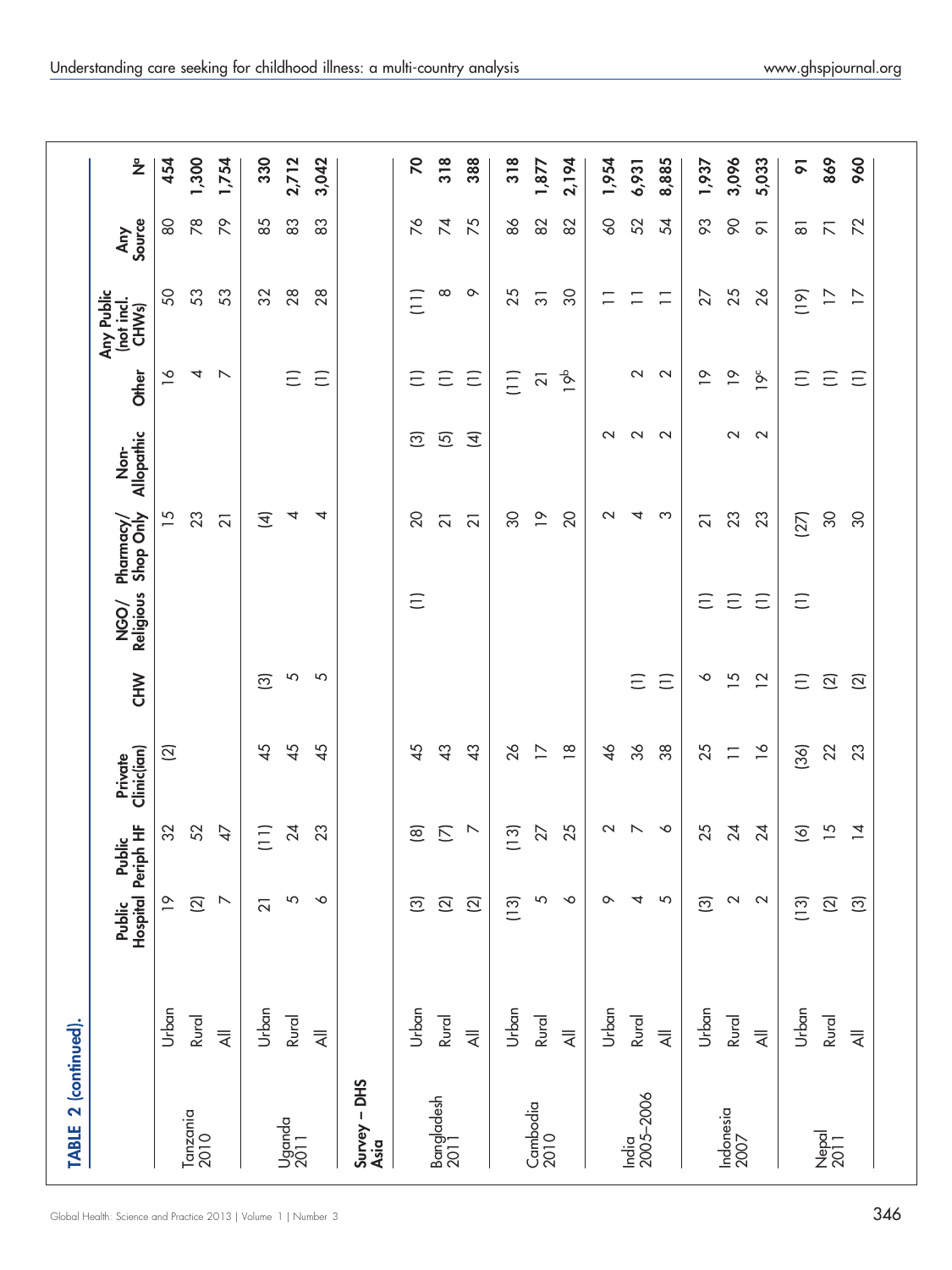| $\frac{5}{2}$                     | 791                       | 1,777                 | 2,569              | 586            | 799                 | 1,385                     |
|-----------------------------------|---------------------------|-----------------------|--------------------|----------------|---------------------|---------------------------|
| Source<br>Any                     | 83                        | $\infty$              | $\overline{\circ}$ | SS             | $\frac{1}{2}$       | $\frac{6}{7}$             |
| Any Public<br>(not incl.<br>CHWs) | $\infty$                  | $\equiv$              | $\supseteq$        | 80             | 25                  | 27                        |
| Other                             | E)                        | $\overline{4}$        | $\equiv$           |                |                     |                           |
| Non-<br>Allopathic                | 互                         | $\overline{2}$        | S                  | $\odot$        | $\subseteq$         | $\infty$                  |
| Pharmacy/<br>Shop Only            | $\overline{\mathfrak{Q}}$ | $\overline{A}$        | S                  | $\overline{2}$ | $\overline{A}$      | ලු                        |
| NGO/<br>Religious                 |                           |                       |                    |                |                     |                           |
| CHW                               | $\Xi$                     |                       |                    |                |                     |                           |
| Private<br>Clinic(ian)            | 2                         | 51                    | 56                 | $\frac{8}{1}$  | $\overline{C}$      | $\frac{3}{2}$             |
| Periph HF<br>Public               | $\widehat{=}$             | $\boxed{2}$           | $\boxed{2}$        | 24             | 22                  | 23                        |
| Hospital<br>Public                | $\infty$                  | $\circ$               | $\infty$           | $\odot$        | $\odot$             | 5                         |
|                                   | Urban                     | <b>Rural</b>          | ₹                  | Urban          | <b>Rural</b>        | $\overline{\preccurlyeq}$ |
|                                   |                           | Pakistan<br>2006–2007 |                    |                | Philippines<br>2008 |                           |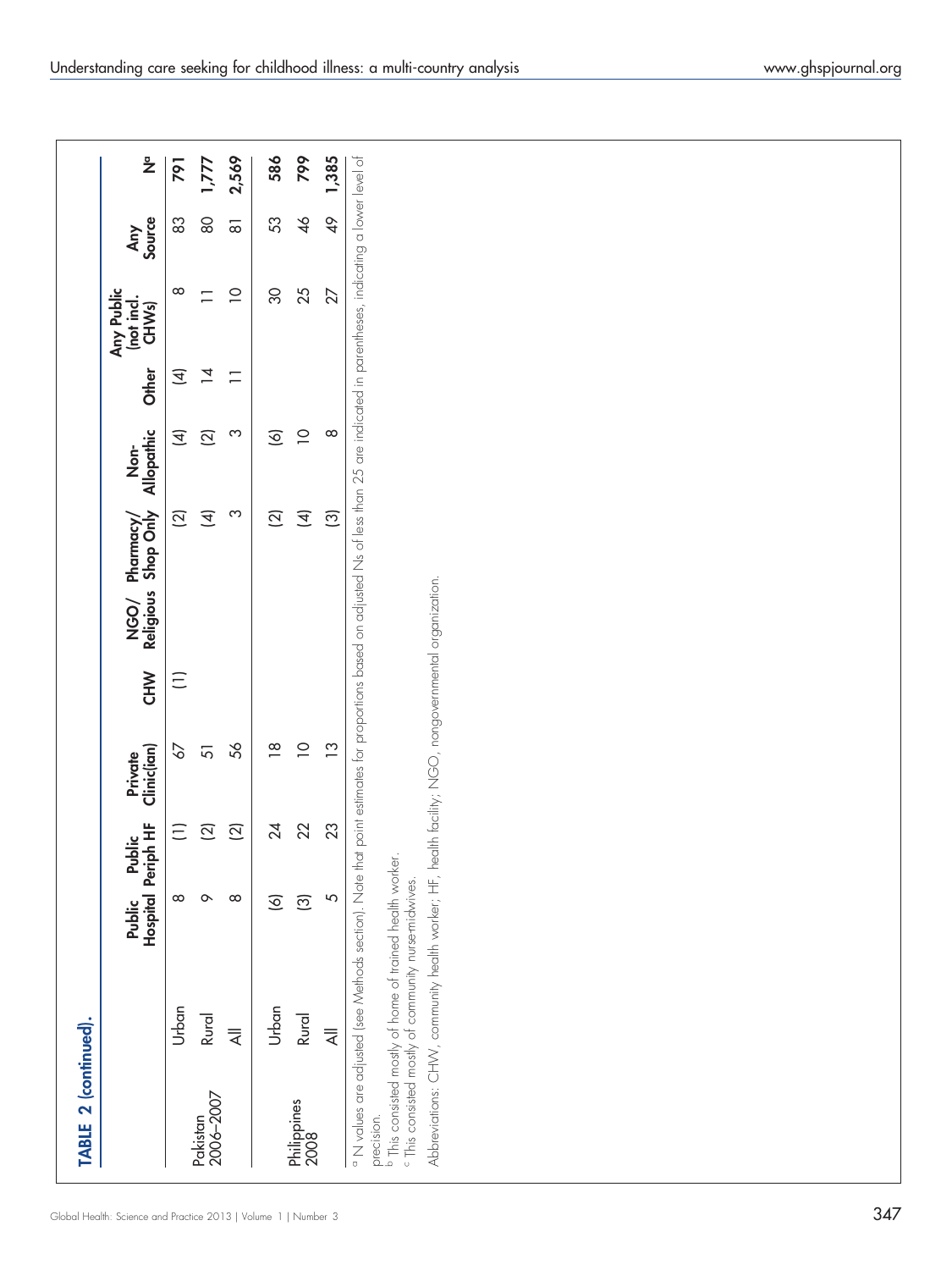<span id="page-20-0"></span>

| က<br><b>TABLE</b>              | Sources of Care for Diarrh |                           | lea (%)                             |                        |                 |                   |                        |                    |                           |                                   |                             |            |
|--------------------------------|----------------------------|---------------------------|-------------------------------------|------------------------|-----------------|-------------------|------------------------|--------------------|---------------------------|-----------------------------------|-----------------------------|------------|
|                                |                            |                           | Public Public<br>Hospital Periph HF | Private<br>Clinic(ian) | <b>NH</b>       | Religious<br>NGO/ | Pharmacy/<br>Shop Only | Allopathic<br>Non- | Other                     | Any Public<br>(not incl.<br>CHWs) | Any<br>Source               | $\bar{z}$  |
| Survey - DHS<br>Africa         |                            |                           |                                     |                        |                 |                   |                        |                    |                           |                                   |                             |            |
| <b>West and Central Africa</b> |                            |                           |                                     |                        |                 |                   |                        |                    |                           |                                   |                             |            |
|                                | Urban                      | $\sim$                    | $\overline{2}$                      | ∾                      |                 | $\sim$            | $\overline{1}$         | ↖                  |                           | $\overline{5}$                    | 39                          | 393        |
| Benin<br>2006                  | <b>Rural</b>               |                           | $\overline{15}$                     | $\sim$                 |                 | $\sim$            | $\Box$                 | $\overline{C}$     |                           | $\frac{8}{10}$                    | $\frac{4}{5}$               | 925        |
|                                | $\overline{\overline{z}}$  | $\mathbf{\Omega}$         | $\overline{4}$                      | S                      |                 | $\mathbf 2$       | $\Box$                 | $\circ$            |                           | $\frac{8}{10}$                    | $\triangleleft$             | 1,317      |
|                                | Urban                      | $\overline{\mathfrak{Q}}$ | 22                                  | $\widehat{=}$          | $\infty$        |                   | 4                      |                    | $\overline{2}$            | $\overline{24}$                   | 54                          | 239        |
| DR Congo<br>2007               | <b>Rural</b>               | $\Xi$                     | 22                                  |                        | $\overline{A}$  |                   | 5                      |                    | $\sim$                    | 22                                | 38                          | 360        |
|                                | ₹                          | $\equiv$                  | 22                                  |                        | $\overline{12}$ |                   | ↴                      |                    | $\mathbf{\Omega}$         | 23                                | $\overline{\mathcal{E}}$    | 599        |
|                                | Urban                      | 22                        | $\circledR$                         | $\circledR$            |                 |                   | 28                     |                    | 白<br>(巨                   | 29                                | 8 <sup>o</sup>              | <b>181</b> |
| Ghana<br>2008                  | <b>Rural</b>               | $\geq$                    | 22                                  | $\overline{A}$         |                 |                   | $\overline{0}$         |                    | $\overline{2}$            | $\frac{8}{3}$                     | 62                          | 361        |
|                                | $\overline{\overline{A}}$  | $\infty$                  | $\geq$                              | 5                      |                 |                   | 22                     |                    | $\overline{2}$            | 36                                | $\mathcal{S}^{\mathcal{S}}$ | 542        |
|                                | Urban                      | $\infty$                  | 5                                   | $\circledcirc$         | Ξ               |                   | $\infty$               | ↖                  | $\overline{\mathfrak{D}}$ | 38                                | 55                          | 200        |
| Guinea<br>2005                 | <b>Rural</b>               | $\equiv$                  | $\overline{1}$                      |                        | 4               |                   | $\overline{12}$        | $\infty$           | $\mathbf{\Omega}$         | $\frac{8}{1}$                     | $\overline{4}$              | 697        |
|                                | $\overline{\overline{z}}$  | $\infty$                  | $\infty$                            | $\widehat{=}$          | S               |                   | $\equiv$               | $\circ$            | $\mathbf{\sim}$           | 23                                | A                           | 897        |
|                                | Urban                      |                           | 29                                  | $\overline{5}$         |                 |                   | $\overline{24}$        | ි                  | $\overline{6}$            | 39                                | 77                          | 293        |
| Liberia<br>2007                | <b>Rural</b>               | 4                         | 22                                  | 23                     |                 |                   | $\frac{8}{1}$          | $\frac{8}{1}$      | $\overline{C}$            | $\frac{2}{6}$                     | $\tilde{z}$                 | 721        |
|                                | $\overline{\preccurlyeq}$  | ╰                         | $\overline{\mathcal{Z}}$            | $\overline{20}$        |                 |                   | $\overline{20}$        | $\overline{12}$    | $\circ$                   | $\infty$                          | 78                          | 1,014      |
|                                | Urban                      | $\overline{3}$            | 25                                  | 5                      |                 |                   | $\overline{2}$         | ∞                  | $\overline{\mathfrak{D}}$ | 28                                | 42                          | 325        |
| Mali<br>2006                   | Rural                      |                           | $\overline{4}$                      | Ξ                      |                 |                   | က                      | $\infty$           | 4                         | $\overline{4}$                    | 28                          | 1,334      |
|                                | $\overline{\overline{A}}$  | ⋍                         | $\frac{8}{10}$                      | $\mathbf{\Omega}$      |                 |                   | က                      | $\infty$           | က                         | $\overline{10}$                   | $\overline{3}$              | 1,660      |
|                                |                            |                           |                                     |                        |                 |                   |                        |                    |                           |                                   |                             |            |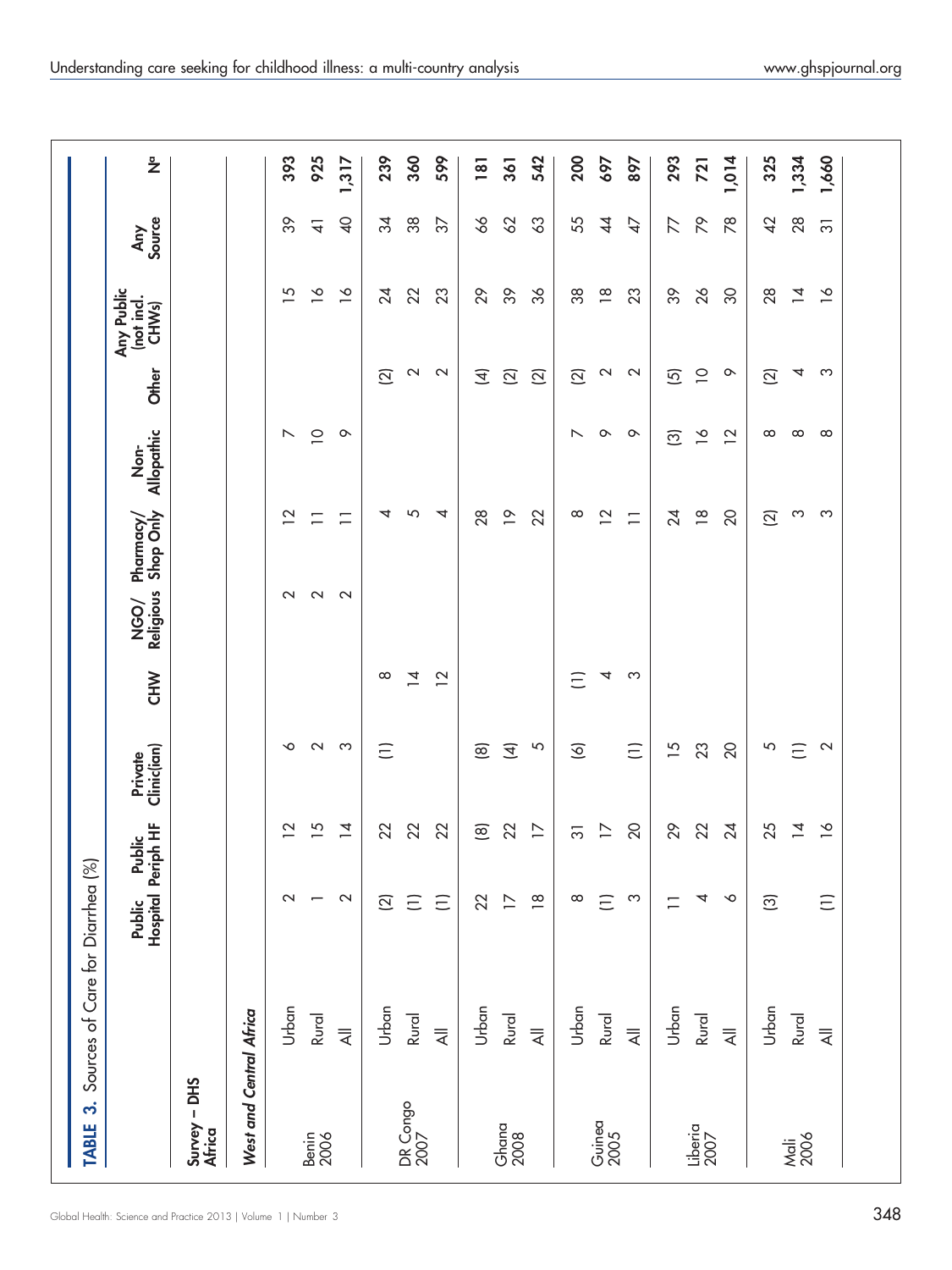| TABLE 3 (continued).    |                           |                    |                     |                          |                   |                   |                          |                    |                           |                                                |                     |       |
|-------------------------|---------------------------|--------------------|---------------------|--------------------------|-------------------|-------------------|--------------------------|--------------------|---------------------------|------------------------------------------------|---------------------|-------|
|                         |                           | Hospital<br>Public | Periph HF<br>Public | Private<br>Clinic(ian)   | <b>SHN</b>        | Religious<br>NGO/ | Pharmacy/<br>Shop Only   | Non-<br>Allopathic | Other                     | Any Public<br>(not incl.<br>CHW <sub>s</sub> ) | Any<br>Source       | ż     |
|                         | Urban                     | $\overline{A}$     | 22                  | E                        |                   |                   | @                        | ි                  | $\overline{\mathfrak{D}}$ | $\frac{8}{2}$                                  | යි.                 | 242   |
| Niger<br>2006           | <b>Rural</b>              |                    | $\overline{4}$      | $\widehat{\Xi}$          |                   |                   | $\overline{12}$          | S                  | $\sim$                    | $\overline{4}$                                 | 32                  | 1,576 |
|                         | ₹                         | $\widehat{=}$      | $\overline{15}$     | $\mathbf{\Omega}$        |                   |                   | $\equiv$                 | S                  | $\mathbf{\Omega}$         | $\frac{8}{1}$                                  | ွာ                  | 1,818 |
|                         | Urban                     | $\overline{C}$     |                     | $\overline{2}$           | Ξ                 |                   | 28                       |                    | Ξ                         | 28                                             | R                   | 608   |
| Nigeria<br>2008         | Rural                     | $\infty$           | $\frac{3}{2}$       | $\infty$                 | $\mathbf{\sim}$   |                   | $\overline{5}$           | $\sim$             | $\sim$                    | 22                                             | 3                   | 1,922 |
|                         | ₹                         | $\supseteq$        | $\frac{3}{2}$       | $\overline{ }$           | $\mathbf{\Omega}$ |                   | 80                       | $\mathbf{\Omega}$  | $\sim$                    | 23                                             | 24                  | 2,530 |
|                         | Urban                     | $\supseteq$        | $\overline{2}$      | 4                        | Ξ                 |                   | ↖                        | က                  | 5                         | $\overline{5}$                                 | $\frac{8}{3}$       | 978   |
| Senegal<br>2010–2011    | <b>Rural</b>              | $\infty$           | $\infty$            | $\widehat{=}$            | $\widehat{E}$     |                   | 4                        | 5                  | 5                         | 32                                             | A                   | 1,268 |
|                         | ₹                         | $\infty$           | 26                  | $\mathbf{\Omega}$        | $\widehat{=}$     |                   | 5                        | 4                  | 5                         | 32                                             | $\frac{8}{3}$       | 2,246 |
|                         | Urban                     | $\overline{5}$     | $\overline{24}$     | ∿                        | $\overline{3}$    |                   | $\overline{C}$           | $\widehat{=}$      | $\overline{\mathfrak{Q}}$ | 29                                             | $\overline{\circ}$  | 153   |
| Sierra Leone<br>2008    | <b>Rural</b>              | $\overline{5}$     | 35                  | 5                        | S                 |                   | 4                        | 4                  | $\overline{2}$            | $\Delta$                                       | 24                  | 523   |
|                         | ₹                         | 5                  | 32                  | $\infty$                 | S                 |                   | 5                        | S                  | $\sim$                    | $\overline{\mathcal{E}}$                       | 55                  | 676   |
| Southern Africa         |                           |                    |                     |                          |                   |                   |                          |                    |                           |                                                |                     |       |
|                         | Urban                     | $\overline{24}$    | $\odot$             | (20)                     | $\overline{3}$    | E                 |                          |                    | $\widehat{\infty}$        | 29                                             | SS                  | 78    |
| Lesotho<br>2009         | <b>Rural</b>              | $\breve{\circ}$    | 25                  | $\overline{\phantom{1}}$ | ╰                 | $\overline{12}$   | $\widehat{=}$            | $\overline{A}$     | $\overline{2}$            | $\overline{5}$                                 | SS                  | 297   |
|                         | $\overline{\overline{z}}$ | $\overline{C}$     | $\overline{2}$      | $\circ$                  | 5                 | $\overline{C}$    | $\Xi$                    | $\overline{3}$     | ි                         | $\overline{3}$                                 | SS                  | 375   |
|                         | Urban                     | $\overline{2}$     | 26                  | $\overline{2}$           |                   |                   | E)                       |                    | ତ୍ର                       | 28                                             | 57                  | 151   |
| Madagascar<br>2008–2009 | Rural                     |                    | 25                  | ∿                        |                   |                   | $\overline{2}$           | $\overline{2}$     | (2)                       | 26                                             | 38                  | 841   |
|                         | ₹                         |                    | 25                  | $\circ$                  |                   |                   | $\overline{2}$           | $\overline{2}$     | က                         | $\frac{2}{6}$                                  | $\frac{4}{5}$       | 993   |
|                         | Urban                     | 25                 | 25                  | ි                        |                   | 4                 | 5                        | Ξ                  | ලු                        | SO                                             | 3                   | 467   |
| Malawi<br>2010          | Rural                     | $\circ$            | $\frac{3}{4}$       | 5                        |                   | ᡐ                 | $\overline{\phantom{a}}$ | $\sim$             | $\sim$                    | 52                                             | $\mathcal{R}$       | 2,691 |
|                         | ₹                         | $\overline{2}$     | $\Delta$            | 4                        |                   | $\infty$          | $\overline{\phantom{a}}$ | $\mathbf{\Omega}$  | $\mathbf{\Omega}$         | 51                                             | $\overline{\wedge}$ | 3,158 |
|                         |                           |                    |                     |                          |                   |                   |                          |                    |                           |                                                |                     |       |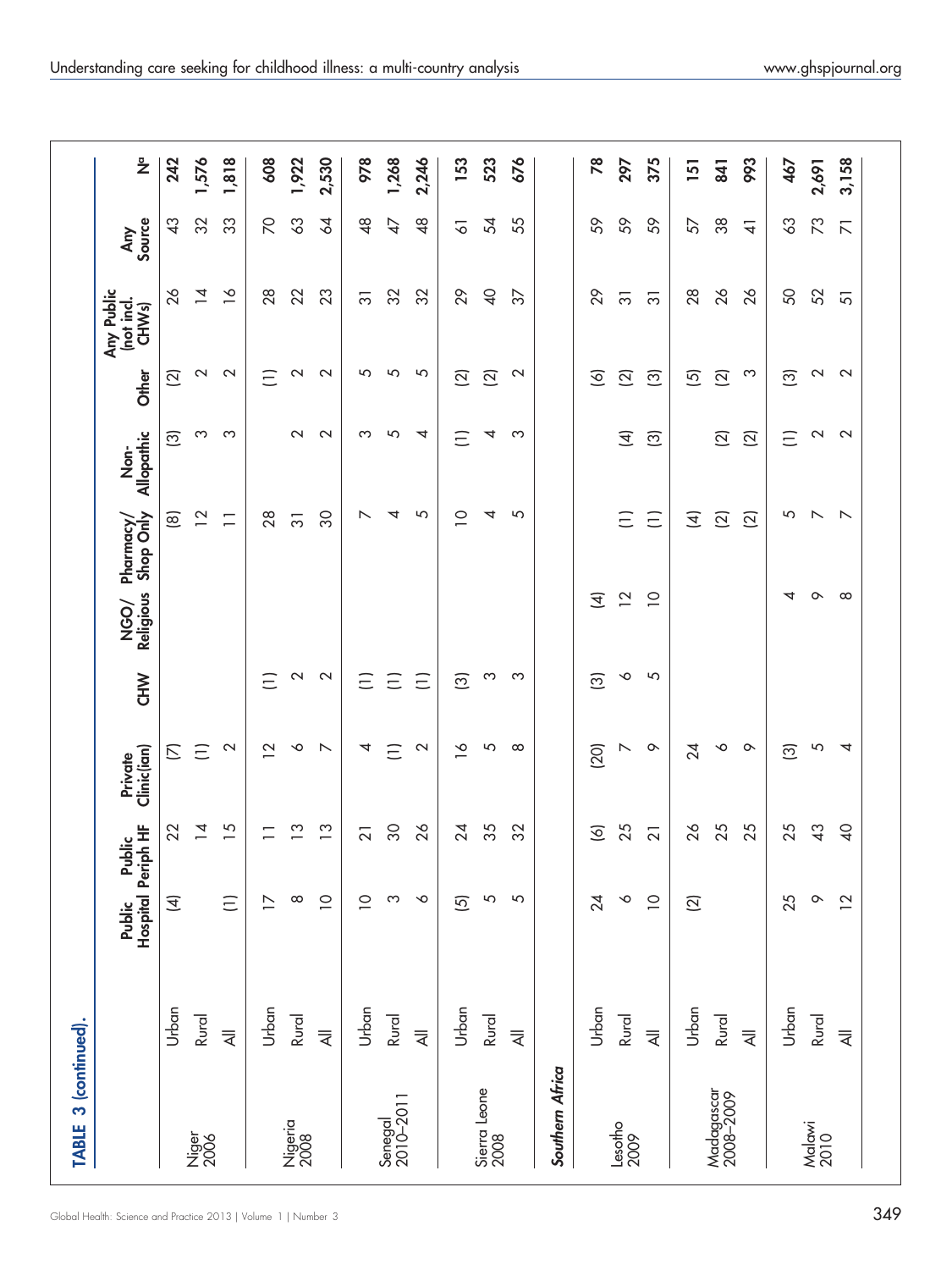| TABLE 3 (continued).       |                           |                         |                          |                          |                           |                   |                        |                           |                          |                                                |                |                 |
|----------------------------|---------------------------|-------------------------|--------------------------|--------------------------|---------------------------|-------------------|------------------------|---------------------------|--------------------------|------------------------------------------------|----------------|-----------------|
|                            |                           | Public<br>Hospital      | Periph HF<br>Public      | Private<br>Clinic(ian)   | <b>NH2</b>                | Religious<br>NGO/ | Pharmacy/<br>Shop Only | Non-<br>Allopathic        | Other                    | Any Public<br>(not incl.<br>CHW <sub>s</sub> ) | Any<br>Source  | ž               |
|                            | Urban                     | 22                      | 39                       | ∞                        |                           |                   | ලු                     | Ξ                         |                          | 57                                             | 57             | 243             |
| Namibia<br>2006–2007       | <b>Rural</b>              | $\overline{1}$          | $\frac{8}{3}$            | ි                        |                           |                   | Ξ                      | E                         | Ξ,                       | 54                                             | 3              | 334             |
|                            | $\overline{\overline{z}}$ | $\tilde{=}$             | $\frac{8}{3}$            | 5                        |                           |                   | $\overline{2}$         | ි                         | $\widehat{=}$            | 55                                             | 99             | 577             |
|                            | Urban                     | $\left(11\right)$       | (24)                     | $\left(11\right)$        | $\overline{\mathfrak{D}}$ | (22)              | ତ୍ର                    | $\overline{\mathfrak{D}}$ |                          | 35                                             | $\mathcal{L}$  | 52              |
| Swaziland<br>$2006 - 2007$ | <b>Rural</b>              | $\widehat{\mathcal{A}}$ | SO                       | 5                        | Ξ                         | $\geq$            | $\overline{2}$         | $\overline{2}$            | Ξ                        | 53                                             | $\frac{6}{10}$ | 292             |
|                            | ₹                         | 5                       | $\frac{1}{2}$            | ╰                        | $\widehat{=}$             | $\overline{1}$    | $\overline{3}$         | (2)                       | $\widehat{=}$            | SO                                             | 75             | 343             |
|                            | Urban                     | $\overline{\mathbb{C}}$ | A                        | ලු                       |                           |                   | ලු                     |                           |                          | 54                                             | $\delta$       | <b>16Z</b>      |
| $\frac{Zambia}{2007}$      | <b>Rural</b>              | $\rm \Xi$               | 51                       | Ξ                        | $\overline{2}$            | 5                 | S                      | $\overline{\phantom{0}}$  | $\overline{2}$           | 52                                             | $\frac{8}{6}$  | 619             |
|                            | ₹                         | $\infty$                | SO                       | $\mathbf{\sim}$          | $\mathbf{\Omega}$         | 丼                 | S                      | 5                         | $\mathbf{\Omega}$        | S3                                             | 65             | $\overline{11}$ |
|                            | Urban                     | $\widehat{\Xi}$         | 35                       | $\overline{2}$           | Ξ                         |                   | ලු                     |                           |                          | 35                                             | $\overline{A}$ | 230             |
| Zimbabwe<br>2010–2011      | <b>Rural</b>              | $\Xi$                   | 29                       |                          | Ξ                         | $\overline{A}$    | Ξ                      | $\overline{2}$            | $\overline{2}$           | $\infty$                                       | $\frac{8}{3}$  | 458             |
|                            | ₹                         | $\widehat{\Xi}$         | $\overline{3}$           | $\widehat{=}$            | $\Xi$                     | $\overline{3}$    | $\widehat{E}$          | $\Xi$                     | (2)                      | 32                                             | $\Theta$       | 688             |
| <b>East Africa</b>         |                           |                         |                          |                          |                           |                   |                        |                           |                          |                                                |                |                 |
|                            | Urban                     | $\widetilde{\Xi}$       | $\mathcal{L}$            | 23                       |                           | Ξ                 | <u>ර</u>               |                           |                          | 35                                             | 58             | 158             |
| Ethiopia<br>2011           | <b>Rural</b>              |                         | 22                       | ∾                        |                           | $\widehat{=}$     | $\sim$                 |                           |                          | 23                                             | ွာ             | 1,326           |
|                            | $\overline{\overline{z}}$ |                         | $\overline{z}$           | $\infty$                 |                           | $\widehat{=}$     | S                      |                           |                          | $\overline{2}$                                 | 36             | .483            |
|                            | Urban                     | $\frac{8}{1}$           | $\overline{5}$           | က                        |                           | ි                 | $\sim$                 |                           |                          | 32                                             | 59             | 169             |
| Kenya<br>2008–2009         | <b>Rural</b>              | $\infty$                | 33                       | $\overline{\phantom{1}}$ | Ξ                         | $\overline{2}$    | $^{\circ}$             | 5                         | Ξ                        | $\Theta$                                       | $\infty$       | 740             |
|                            | ₹                         | $\supseteq$             | 29                       | $\infty$                 | $\Xi$                     | $\sim$            | $\circ$                | 4                         | $\widehat{=}$            | $\frac{8}{3}$                                  | $\delta$       | 909             |
|                            | Urban                     | $\widehat{=}$           | $\overline{2}$           | ତ୍ର                      | $\widehat{\infty}$        |                   | $\circledR$            | E                         | ි                        | 25                                             | $\frac{8}{4}$  | 140             |
| Rwanda<br>2010             | <b>Rural</b>              |                         | $\overline{\mathcal{Z}}$ | Ξ                        | $\overline{4}$            |                   | 4                      | S                         | $\infty$                 | $\overline{2}$                                 | SO             | 992             |
|                            | ₹                         |                         | $\overline{\mathcal{Z}}$ | $\mathbf{\sim}$          | $\frac{3}{2}$             |                   | 4                      | S                         | $\overline{\phantom{0}}$ | $\overline{2}$                                 | SO             | 1,132           |
|                            |                           |                         |                          |                          |                           |                   |                        |                           |                          |                                                |                |                 |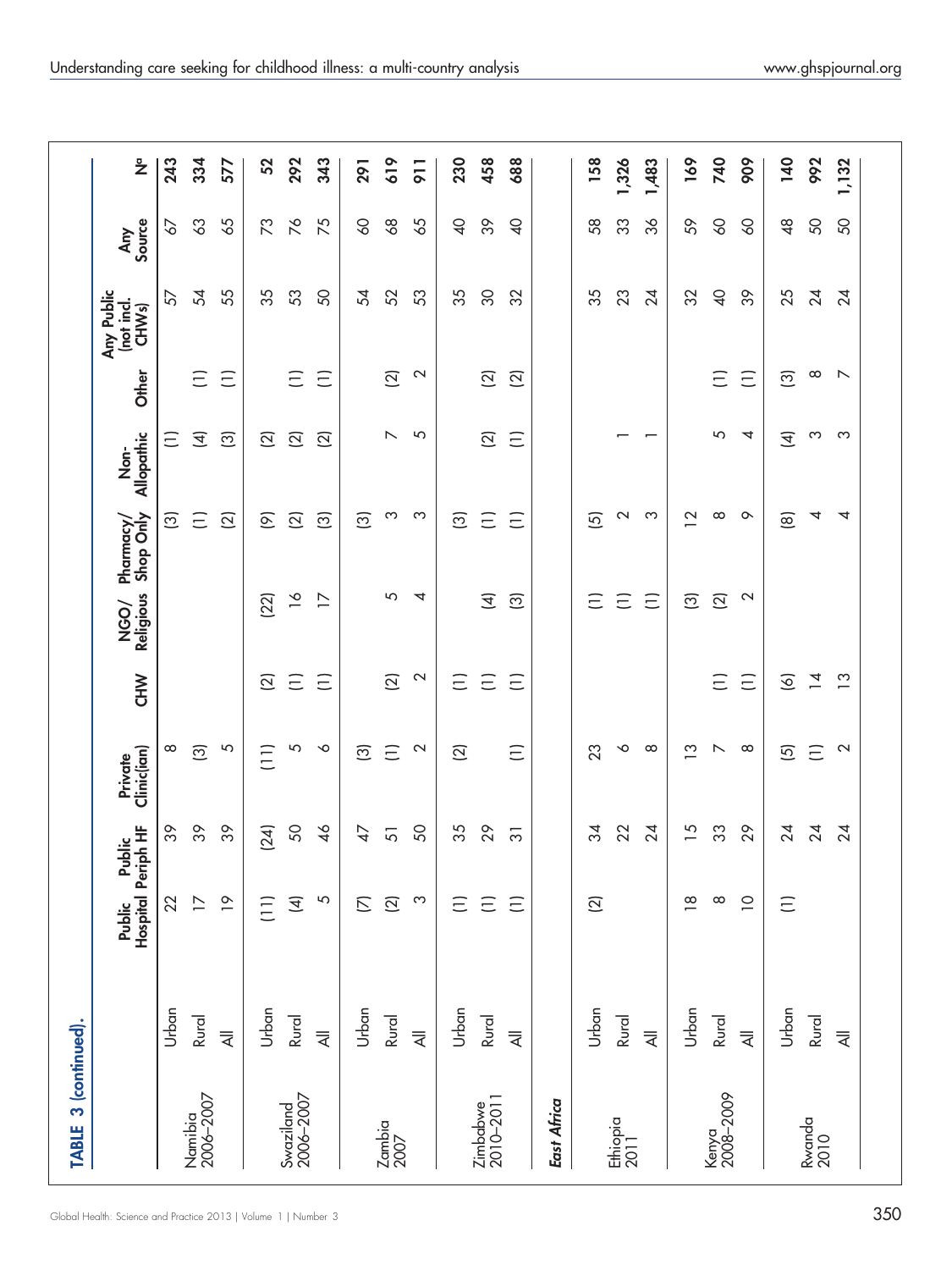|          |                          |                        |                 |                   |                        |                         |                                      | Any Public                     |                          |              |
|----------|--------------------------|------------------------|-----------------|-------------------|------------------------|-------------------------|--------------------------------------|--------------------------------|--------------------------|--------------|
| Hospital | Periph HF<br>Public      | Private<br>Clinic(ian) | <b>NHN</b>      | Religious<br>NGO/ | Pharmacy/<br>Shop Only | Allopathic<br>Non-      | Other                                | (not incl.<br>CHW <sub>s</sub> | Source<br>Any            | ż            |
|          | 8                        | $\overline{2}$         |                 |                   | $\overline{4}$         |                         | $\equiv$                             | $\frac{8}{3}$                  | 3                        | 276          |
|          | $\overline{A}$           |                        |                 |                   | $\frac{8}{10}$         |                         | 4                                    | $\frac{1}{2}$                  | 24                       | 833          |
|          | $\frac{4}{5}$            |                        |                 |                   | $\overline{15}$        |                         | ╰                                    | $\overline{4}$                 | $\mathcal{L}$            | 1,109        |
|          | (14)                     | A                      | $\overline{2}$  |                   | 互                      |                         |                                      | 25                             | $\overline{\mathcal{L}}$ | 237          |
|          | 28                       | $\overline{4}$         | $\widehat{=}$   |                   | S                      | Ξ                       | Ξ                                    | 32                             | K                        | 1,528        |
|          | $\frac{2}{6}$            | 42                     | $\Xi$           |                   | S                      | $\Xi$                   | $\Xi$                                | $\overline{3}$                 | $\overline{\wedge}$      | 1,766        |
|          |                          |                        |                 |                   |                        |                         |                                      |                                |                          |              |
|          | $\circledR$              | 45                     |                 | $\widehat{=}$     | (15)                   | $\widehat{E}$           |                                      | (15)                           | 75                       | $\mathsf{R}$ |
|          | $^{\circ}$               | $\overline{Q}$         |                 |                   | $\overline{2}$         | $\widehat{\mathcal{A}}$ |                                      | $\supseteq$                    | $\frac{8}{10}$           | 318          |
|          | $\infty$                 | $\frac{4}{5}$          |                 | $\widehat{=}$     | 22                     | $\overline{3}$          |                                      | $\equiv$                       | $\frac{8}{10}$           | 388          |
|          | $\overline{z}$           | 45                     |                 |                   | 22                     |                         | $\supseteq$                          | 27                             | $\frac{8}{2}$            | <b>131</b>   |
|          | $\overline{\mathcal{Z}}$ | $\overline{Q}$         |                 |                   | $\frac{8}{1}$          |                         | $\infty$                             | 28                             | 74                       | 1,029        |
|          | 22                       | $\frac{4}{5}$          |                 |                   | $\frac{8}{1}$          |                         | $\overline{\mathsf{Q}}^{\mathsf{b}}$ | 28                             | 75                       | 1,161        |
|          | 4                        | $\overline{\circ}$     |                 |                   | S                      | $\sim$                  | Ξ                                    | $\frac{8}{1}$                  | $\infty$                 | 1,338        |
|          | $\supseteq$              | 4                      |                 |                   | ∿                      | $\sim$                  | S                                    | $\frac{8}{1}$                  | 89                       | 4,465        |
|          | $\sim$                   | $\frac{8}{3}$          |                 |                   | 5                      | $\mathbf{\Omega}$       | S                                    | $\frac{8}{1}$                  | $\overline{\wedge}$      | 5,802        |
|          | $\frac{8}{10}$           | 21                     | 4               |                   | $\tilde{=}$            |                         | $\geq$                               | $\frac{\infty}{\infty}$        | K                        | 799          |
|          | $\overline{C}$           | $\infty$               | $\overline{12}$ |                   | $\overline{1}$         | $\sim$                  | $\geq$                               | $\overline{20}$                | 72                       | 1,381        |
|          | $\overline{0}$           | က                      | $\circ$         |                   | $\frac{8}{1}$          | $\mathbf{\Omega}$       | 15 <sup>c</sup>                      | 20                             | $\overline{\mathcal{L}}$ | 2,180        |
|          | E                        | 29                     | Ξ               |                   | (26)                   |                         |                                      | (15)                           | $\delta$                 | 59           |
|          | $\infty$                 | $\frac{3}{2}$          | S               |                   | $23$                   |                         |                                      | 22                             | $\overline{\circ}$       | 646          |
|          | $\frac{8}{1}$            | $\overline{15}$        | S               |                   | 23                     |                         |                                      | $\overline{2}$                 | 62                       | <b>711</b>   |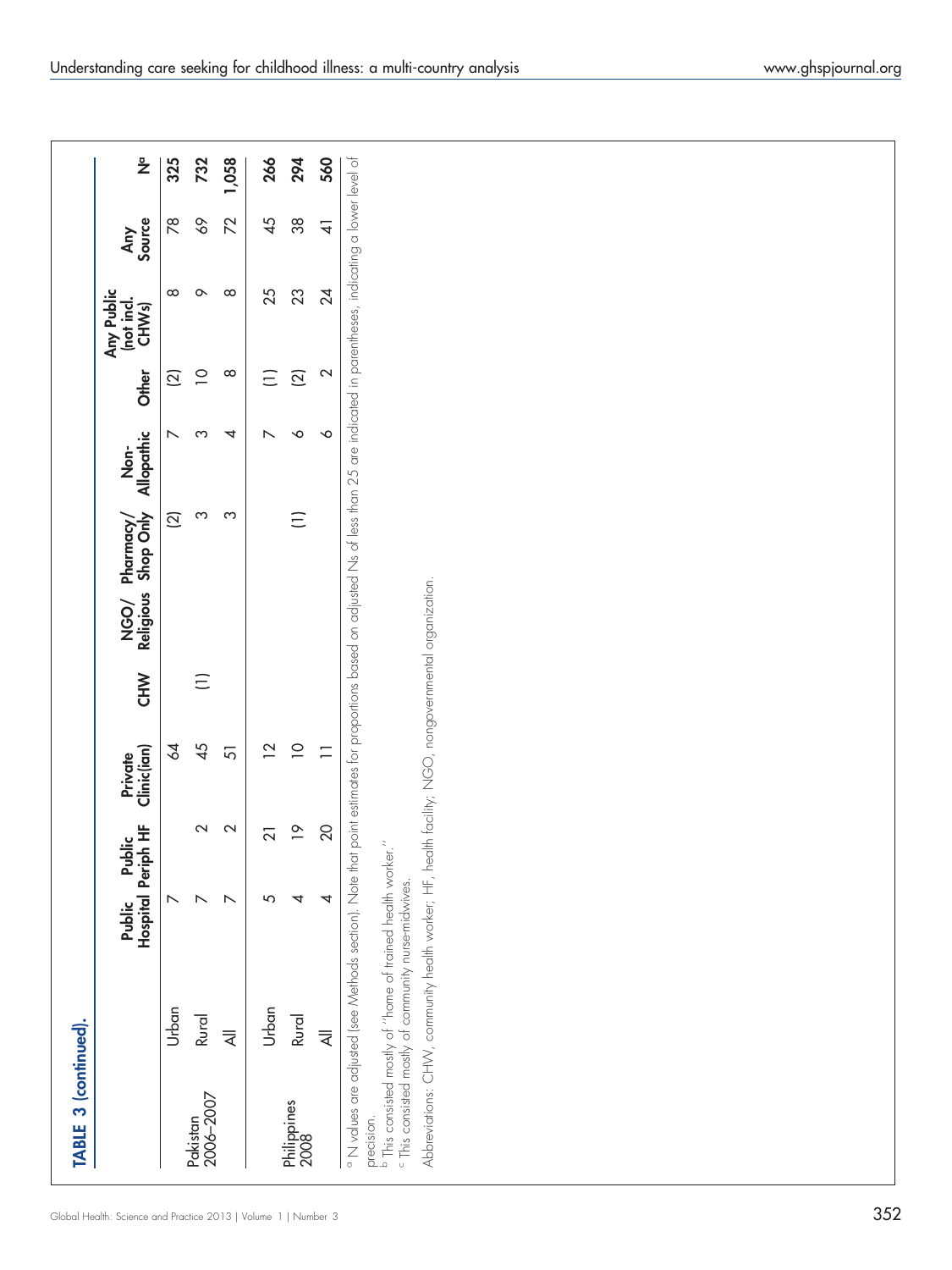<span id="page-25-0"></span>

|               |           |                 | "Appropriate" provider                        |                 | "Non-appropriate" provider                    |
|---------------|-----------|-----------------|-----------------------------------------------|-----------------|-----------------------------------------------|
| <b>Survey</b> |           | Sought care (A) | <b>Received antibiotic</b><br>(as a $%$ of A) | Sought care (B) | <b>Received antibiotic</b><br>(as a $%$ of B) |
| <b>Africa</b> |           |                 |                                               |                 |                                               |
| Ethiopia      | 2011      | 27              | 70                                            | 2               | (60)                                          |
| Ghana         | 2008      | 51              | 35                                            | 14              | (16)                                          |
| Rwanda        | 2010      | 50              | 74                                            | 12              | (28)                                          |
| Senegal       | 2010-2011 | 50              | 50                                            | 10              | (26)                                          |
| Swaziland     | 2010      | 73              | 21                                            | 5               | $\Omega$                                      |
| Uganda        | 2011      | 79              | 54                                            | 5               | (49)                                          |
| Zimbabwe      | 2010-2011 | 48              | 47                                            | 7               | 51                                            |
| Asia          |           |                 |                                               |                 |                                               |
| Bangladesh    | 2011      | 35              | 83                                            | 47              | 79                                            |
| Nepal         | 2011      | 48              | 37                                            | 29              | 61                                            |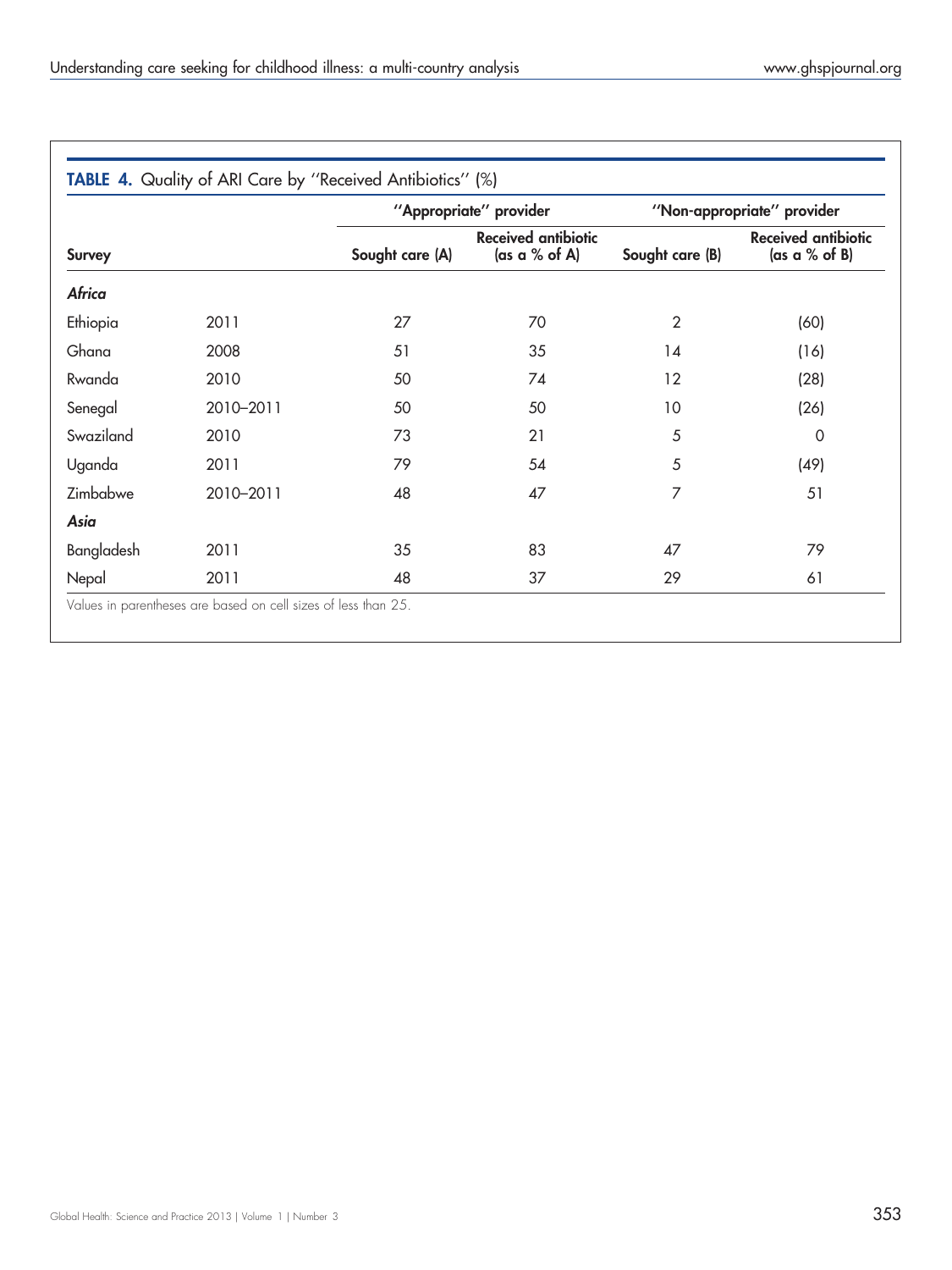<span id="page-26-0"></span>

|                                |           | "Appropriate" Provider                   |            | "Non-Appropriate" Provider               |            |
|--------------------------------|-----------|------------------------------------------|------------|------------------------------------------|------------|
| <b>Survey</b>                  |           | Pills/syrups for non-<br>bloody diarrhea | <b>ORS</b> | Pills/syrups for non-<br>bloody diarrhea | <b>ORS</b> |
| <b>West and Central Africa</b> |           |                                          |            |                                          |            |
| Benin                          | 2006      |                                          | 63         |                                          | 14         |
| DR Congo                       | 2007      |                                          | 48         |                                          | 43         |
| Ghana                          | 2008      | 56                                       | 70         | 54                                       | 36         |
| Guinea                         | 2005      | $\overline{\phantom{a}}$                 | 68         | $\overline{\phantom{a}}$                 | 11         |
| Liberia                        | 2007      | 34                                       | 73         | 21                                       | 46         |
| Mali                           | 2006      | $\overline{\phantom{a}}$                 | 50         | $\overline{\phantom{a}}$                 | 4          |
| Niger                          | 2006      | $\overline{\phantom{a}}$                 | 53         | $\overline{\phantom{a}}$                 | 5          |
| Nigeria                        | 2008      | 62                                       | 51         | 57                                       | 20         |
| Senegal                        | 2010-2011 | 68                                       | 47         | 58                                       | 16         |
| Sierra Leone                   | 2008      | 75                                       | 84         | 78                                       | 59         |
| <b>Southern Africa</b>         |           |                                          |            |                                          |            |
| Lesotho                        | 2009      | 62                                       | 75         | (44)                                     | (10)       |
| Madagascar                     | 2008-2009 | 73                                       | 43         | 61                                       | 8          |
| Malawi                         | 2010      | 49                                       | 83         | 44                                       | 61         |
| Namibia                        | 2006-2007 | 36                                       | 87         | (39)                                     | (35)       |
| Swaziland                      | 2006-2007 | 61                                       | 94         | (70)                                     | 58         |
| Zimbabwe                       | 2010-2011 | 49                                       | 45         | (69)                                     | (11)       |
| Zambia                         | 2007      | 50                                       | 86         | 67                                       | 26         |
| <b>East Africa</b>             |           |                                          |            |                                          |            |
| Ethiopia                       | 2011      | 50                                       | 62         | 52                                       | (26)       |
| Kenya                          | 2008-2009 | 54                                       | 87         | 50                                       | 72         |
| Rwanda                         | 2010      | 62                                       | 64         | 57                                       | (12)       |
| Tanzania                       | 2010      | 66                                       | 64         | $67$                                     | 45         |
| Uganda                         | 2011      | 65                                       | 54         | 58                                       | 29         |
| Asia                           |           |                                          |            |                                          |            |
| Bangladesh                     | 2011      |                                          | 87         |                                          | $77$       |
| Cambodia                       | 2010      | 62                                       | 50         | 73                                       | 27         |
| India                          | 2005-2006 | 65                                       | 36         | 67                                       | 15         |
| Indonesia                      | 2007      | 74                                       | 56         | 80                                       | 26         |
| Nepal                          | 2011      | 48                                       | 63         | 66                                       | $42\,$     |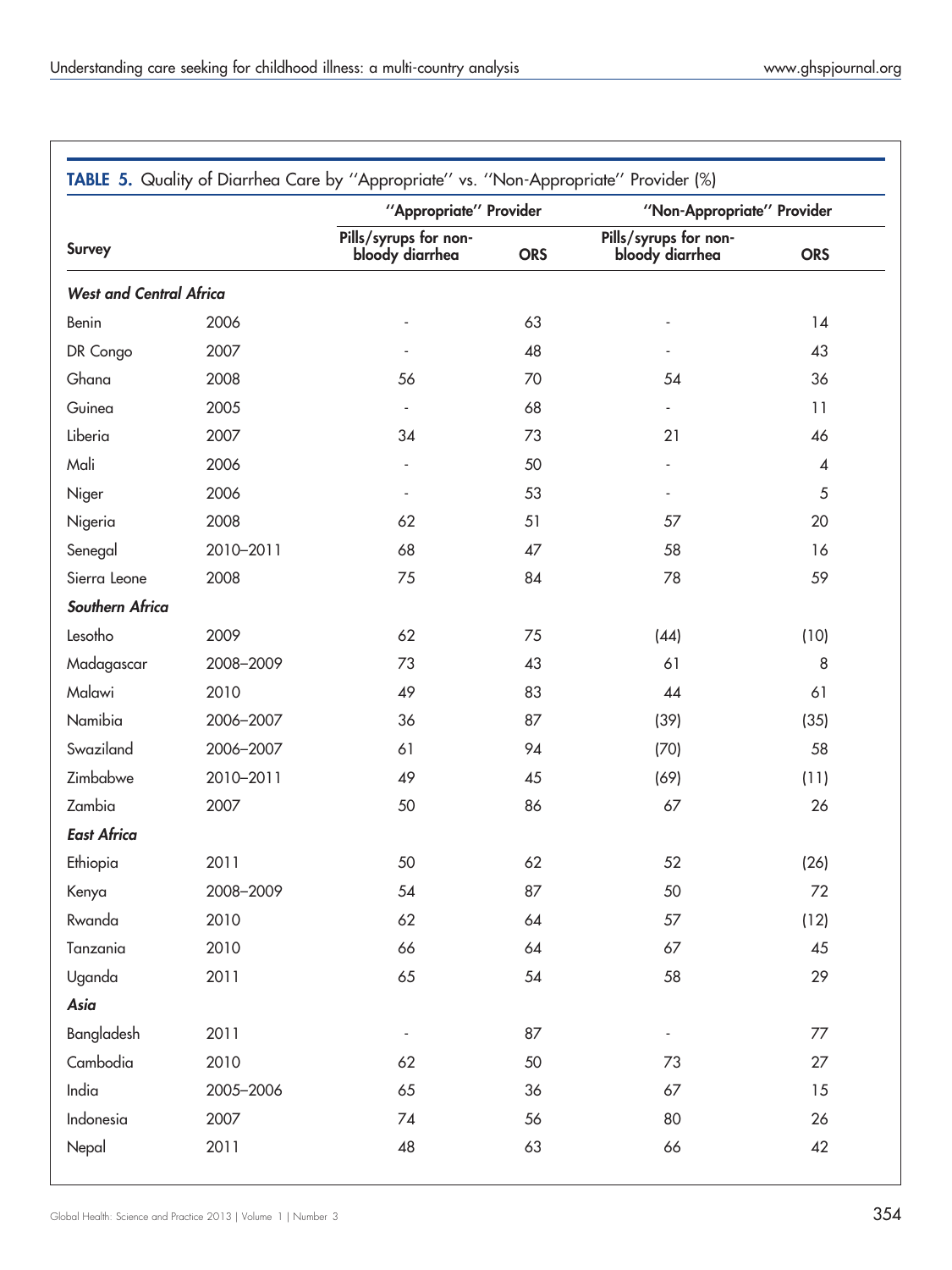<span id="page-27-0"></span>

| TABLE 5 (continued). |           |                                          |            |                                          |            |
|----------------------|-----------|------------------------------------------|------------|------------------------------------------|------------|
|                      |           | "Appropriate" Provider                   |            | "Non-Appropriate" Provider               |            |
| <b>Survey</b>        |           | Pills/syrups for non-<br>bloody diarrhea | <b>ORS</b> | Pills/syrups for non-<br>bloody diarrhea | <b>ORS</b> |
| Pakistan             | 2006-2007 | 65                                       | 56         | 61                                       | 37         |
| Philippines          | 2008      | 45                                       | 76         | (37)                                     | (54)       |

Values in parentheses are based on cell sizes of less than 25.

''-'' is indicated for surveys for which a general question on types of treatment received for diarrhea was not asked.

Abbreviations: ORS, oral rehydration solution.

## BOX 1. Nepal (DHS 2011)

Care seeking for ARI is high, particularly in Nepal's urban areas, with advice or treatment sought for close to 80% of cases (pneumonia is the leading cause of death among children under 5, beyond the newborn period, with diarrhea also an important cause but malaria not accounting for a significant proportion of deaths).<sup>9</sup> Children are twice as likely to receive care in the private as in the public sector. This is the case in both urban and rural settings; however, whereas private health workers are more commonly cited as a source of care in urban areas, retail outlets and private health workers are used at similar levels in rural areas. Although not apparent from these data, other research<sup>5</sup> has documented that in most instances when it is reported that care is sought from a shop, some assessment is made by a health worker at the shop before dispensing treatment, so they are in effect functioning as private clinics. Nepal has a well-established CCM program for childhood illness; however, the DHS data suggest that CHWs do not make up a significant fraction of the case-provision mix (and reported recourse to care from this source has declined since the 2006 DHS). Care seeking for fever shows a similar pattern to that for ARI, with a high level of care seeking, particularly in urban settings, and the private sector as the primary source. For diarrhea, care seeking is at a somewhat lower level overall and is lower in rural than in urban areas. As with ARI, the private sector is the most important source of care for diarrhea, particularly in urban areas.

Among those seeking care for diarrhea from ''appropriate'' or medically qualified providers, almost two-thirds reported receiving ORS versus a little under half among those seeking care from ''non-appropriate'' providers. ''Appropriate'' providers dispensed pills or syrups for half the cases of non-bloody diarrhea seen; two-thirds of cases seen by nonappropriate providers received pills or syrups. For ARI, those seeking care from ''appropriate'' providers were less likely to report receiving antibiotics than in most of the other countries for which we have data. However, most ARI care from ''non-appropriate'' providers included provision of antibiotics.

Implications for Program Strategy: Although the public sector is a significant source of care, it plays a considerably smaller role than the private sector. Thus, to improve population health outcomes, efforts are warranted to identify and address gaps in the appropriateness and quality of care provided in the private sector. Antibiotic use by ''appropriate providers'' for ARI cases seen was relatively (perhaps inappropriately) low in comparison with that in other countries. Although the overall national picture shows relatively high levels of care seeking and a modest role for the public sector, there may be sub-populations or geographic areas showing quite different patterns. In these cases, a strategy focused on improving the coverage and quality of public sector provision (including use of community health workers) may still be appropriate.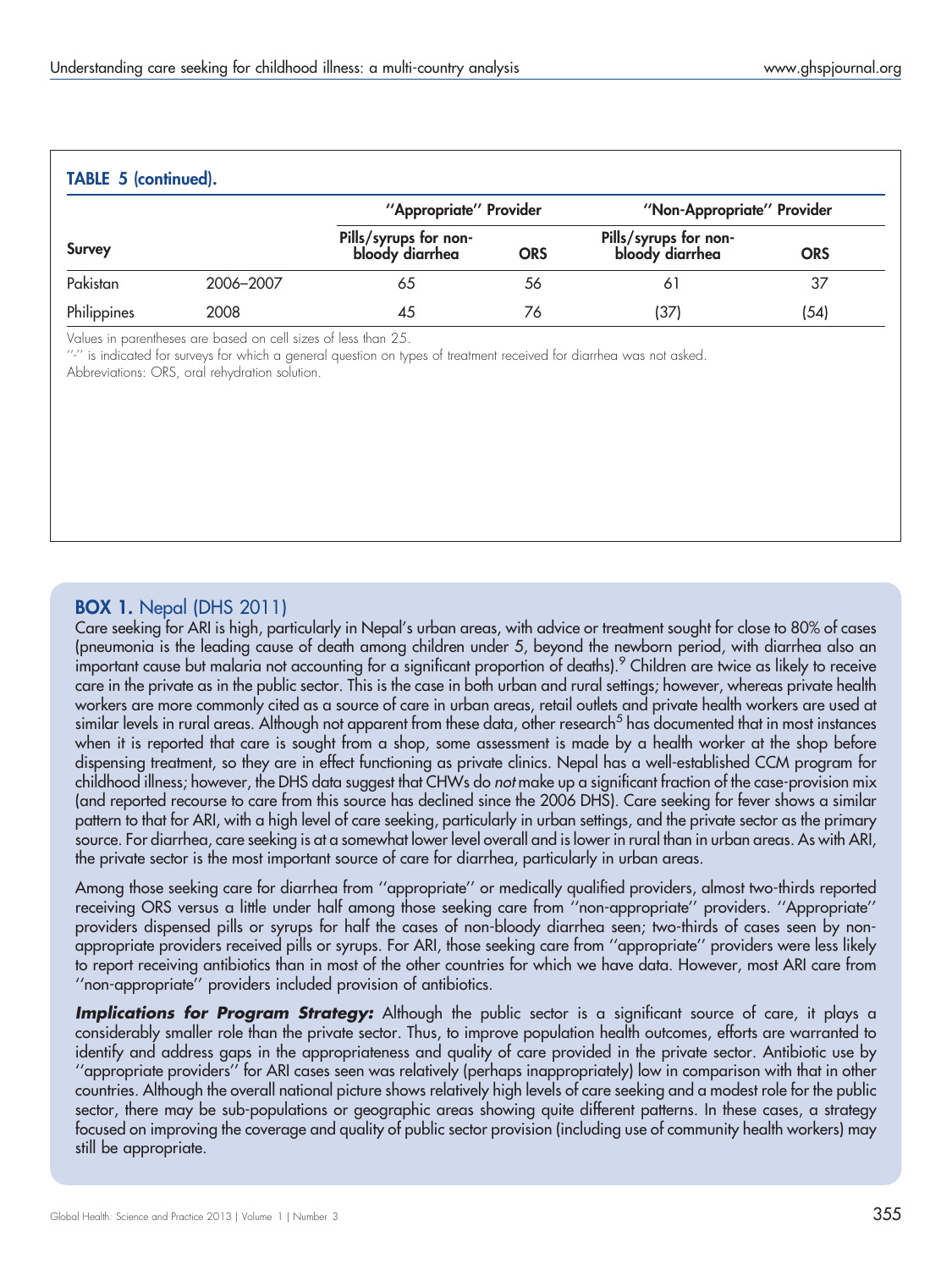## **BOX 2.** Ethiopia (DHS 2011)

Ethiopia has very low levels of care seeking for all 3 conditions (the lowest of the 29 countries analyzed by DHS in this paper for ARI and fever, and among the lowest for diarrhea), particularly in rural areas. Despite very low care seeking, under-5 mortality is lower than in many of the other African countries in this analysis. Those children who do get care are likely, in the case of ARI, to receive antibiotics, and, in the case of diarrhea, to receive ORS (although other pills and syrups are also commonly given). Private-sector care in Ethiopia is provided by health professionals (not at shops). For ARI, care is twice as likely to be sought from the public sector than from the private. This is also true for fever and diarrhea, although the private sector plays a slightly more important role than for ARI. Pneumonia is the leading cause of death among children under 5 beyond the newborn period<sup>10</sup> and therefore is an appropriate focus for program effort. Malaria does not account for a significant proportion of deaths.

**Implications for Program Strategy:** With very low overall coverage and a minor role for the private sector, increasing coverage will require extending the public sector's reach more deeply at the community and household levels, particularly in rural areas, where most of the population lives. Although not reflected in the data presented here, this is the intent behind recent moves to increase sick-child care provided by health extension workers.

## BOX 3. Mali (DHS 2006)

Mali continues to have very high under-5 mortality. At the time of the last DHS (2006), care seeking for ARI was at a moderate level and primarily from peripheral-level public-sector health facilities, although non-allopathic providers and drug shops were also significant sources of care. Care seeking for fever was comparatively low, with a wide gap between urban and rural coverage. This is notable, given high malaria mortality. Care for fever was sought predominantly from the public sector, although in urban areas some care was sought from retail outlets. Non-allopathic practitioners were a relatively important source of care for fever. Care seeking for diarrhea was lower than for any other country analyzed, with marked rural-urban disparity, and ORS use was very low. Non-allopathic practitioners were also consulted, although less frequently than for fever. Malaria, pneumonia, and diarrhea account for similar proportions of deaths among children under 5 beyond the newborn period,  $11$  so all 3 warrant serious program attention.

Implications for Program Strategy: Coverage was very low for diarrhea; rural areas, in particular, were not well reached. Since use of the private sector is low, it would be important to extend peripheral public health services more effectively at the community and household levels in order to achieve better population health outcomes (noting that, along with Somalia and Sierra Leone, Mali has the highest under-5 mortality<sup>12</sup> of the 42 countries included in this analysis). Current efforts to expand access through a new cadre of community health workers appear to be an appropriate response in this situation. The relatively high use of traditional practitioners indicates that consideration could be given to working with this group to improve access to, for example, oral rehydration solution.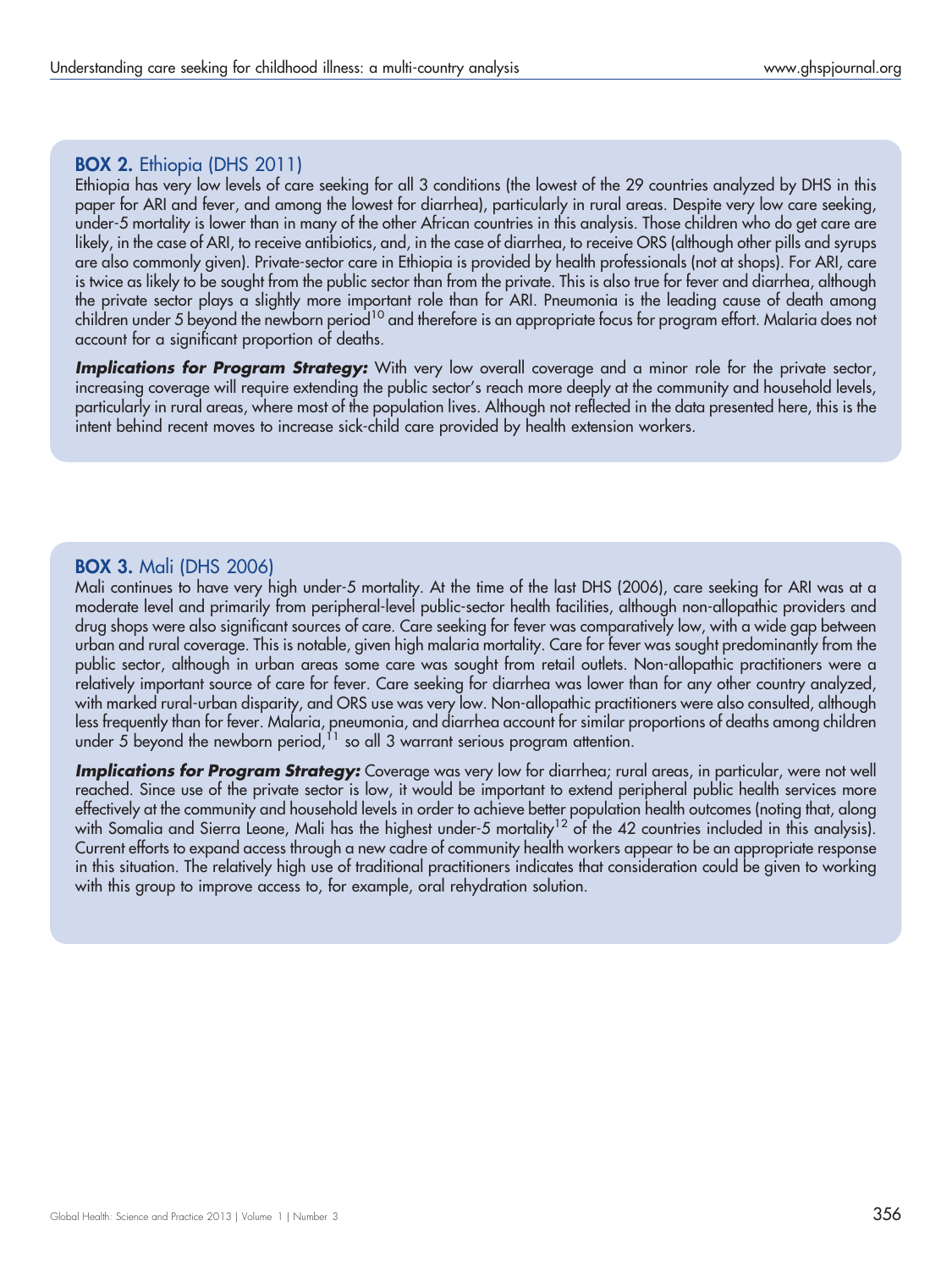## BOX 4. Uganda (DHS 2011)

Uganda is the one African country included in this analysis that showed a pattern of care seeking similar to that found in South Asia, relying primarily on private clinicians. For all 3 conditions, the proportion of cases of illness for which care was sought was high, and this was predominantly from ''appropriate'' providers, mainly private clinicians. Uganda was unusual among the countries included in this analysis in that in rural areas levels of care seeking were just as high as in urban areas, and, indeed, cases in rural areas were just as likely to be seen by private clinicians as in urban areas. Despite high levels of care seeking, child mortality is comparatively high. Quality of care appears to be an issue for diarrhea, as most cases of non-bloody diarrhea were treated with pills or syrups and fewer were given ORS. For ARI, slightly over half of those seen by ''appropriate'' providers reported having received antibiotics; this level may be compatible with appropriate use of antibiotics. Pneumonia is the number one cause of death among children under 5, beyond the newborn period, although malaria and diarrhea are also important causes.<sup>13</sup>

Implications for Program Strategy: Based on this analysis, access to services is less of a problem in Uganda than in the other countries considered. Care is primarily provided in the private sector, by presumably medically qualified practitioners. However, this analysis suggests problems of quality of care, with too little use of ORS for diarrhea and inappropriate use of other remedies for non-bloody diarrhea. Accordingly, it would be appropriate for program efforts to be directed at improving quality of care given by private-sector providers of sick-child care, notably for diarrhea. All 3 of the major childhood conditions considered here are important causes of death and warrant serious program effort.

## BOX 5. Senegal (DHS 2010–11)

Compared with rates in other countries in West Africa, under-5 mortality in Senegal is comparatively low.<sup>14</sup> Malaria is the leading cause, followed by pneumonia and diarrhea.<sup>15</sup> Care seeking from any source was lower than in most other countries considered here across all 3 categories of childhood illnesses. For ARI and fever, care seeking is somewhat lower in rural areas than in urban. Care-seekers relied primarily on public-sector providers, and non-medically qualified providers were not an important source. Senegal was one of the first countries in Africa to adopt and scale up management of childhood illness by community health workers (that is, CCM). By the time of the last DHS survey, this program had been implemented in 58 of the 69 districts in the country (personal communication with Serge Raharison). It is surprising, therefore, that for none of the 3 conditions are community health workers reported to have provided care for more than 2% of cases.

Oral rehydration salts were dispensed less frequently than in most other countries considered. Prescribing various pills and syrups was more common. Half of cases of ARI for which a medically qualified provider was consulted received antibiotics.

**Implications for Program Strategy:** Since the private sector is not playing a prominent role in service provision, it would be sensible to focus program efforts on public-sector provision. The recent effort to expand access would seem appropriate given that care from any source has been lower than in many other countries (including some of Senegal's neighbors). However, the continued overall low level of care seeking and the very infrequent recourse to community health workers as a source of care suggests that there have been significant implementation problems with CCM. It would be warranted to investigate the factors that have contributed to the apparently poor performance of this program (such as availability of program commodities and acceptability of the providers) as well as the most significant barriers to obtaining care from public-sector health facilities. The relatively low rate of ORS dispensing also needs to be addressed.